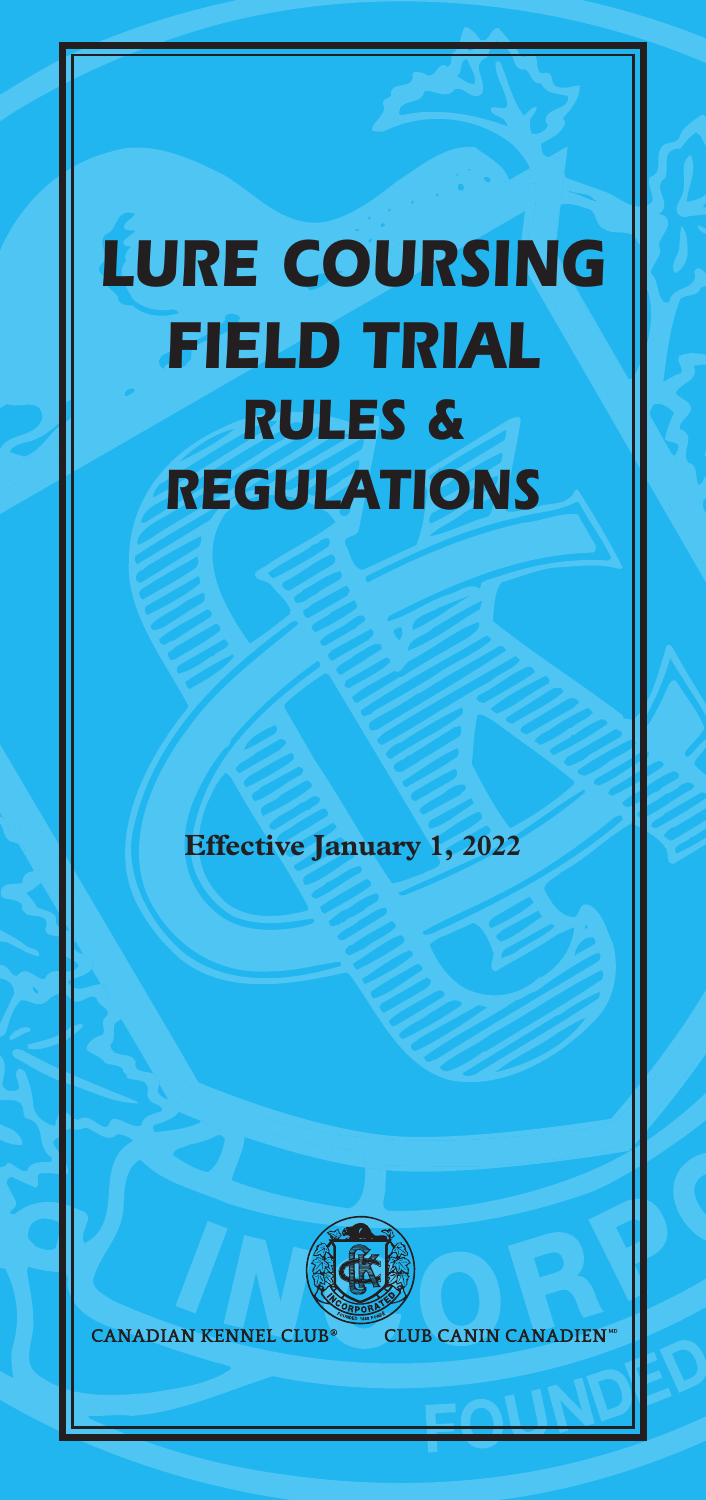# *TABLE OF CONTENTS*

| 1              |                                          | <b>INTERPRETATIONS</b>               |                |  |
|----------------|------------------------------------------|--------------------------------------|----------------|--|
|                | 1.1                                      |                                      | 1              |  |
|                | 1.2                                      | Lure Coursing Field Trials           |                |  |
|                |                                          |                                      | 3              |  |
| $\overline{2}$ |                                          | <b>GENERAL RULES AND REGULATIONS</b> |                |  |
|                | 2.1                                      | Eligibility to Hold a                |                |  |
|                |                                          | Lure Coursing Field Trial            | 4              |  |
|                | 2.2                                      |                                      | $\overline{4}$ |  |
|                | 2.3                                      |                                      | 5              |  |
|                | 2.4                                      |                                      | 5              |  |
|                | 2.5                                      | Handlers with Disability             | 6              |  |
| 3              |                                          | <b>JUDGES</b>                        |                |  |
|                | 3.1                                      | Application for Approval             |                |  |
|                |                                          |                                      | 6              |  |
|                | 3.2                                      |                                      | 6              |  |
|                | 3.3                                      |                                      | 7              |  |
|                | 3.4                                      | Indignities to a Judge               | 7              |  |
|                | 3.5                                      |                                      | 7              |  |
| 4              |                                          |                                      | 8              |  |
| 5              |                                          | <b>OFFICIALS</b>                     |                |  |
|                | 5.1                                      |                                      | 9              |  |
|                | 5.2                                      | Field Trial Secretary                | 10             |  |
|                | 5.3                                      |                                      | 11             |  |
|                | 5.4                                      |                                      | 12             |  |
|                | 5.5                                      |                                      | 12             |  |
|                | 5.6                                      |                                      | 13             |  |
|                | 5.7                                      |                                      | 14             |  |
|                | 5.8                                      | Field Trial Committee                | 15             |  |
| 6              | <b>REGULATIONS FOR PERFORMANCE &amp;</b> |                                      |                |  |
|                |                                          | <b>STANDARD OF JUDGING</b>           |                |  |
|                | 6.1                                      |                                      | 15             |  |
| 7              |                                          | <b>ENTRIES &amp; END OF TRIAL</b>    |                |  |
|                |                                          |                                      | 17             |  |
|                | 7.1                                      |                                      |                |  |
|                | 7.2                                      | Disqualification & Reinstatement     | 18             |  |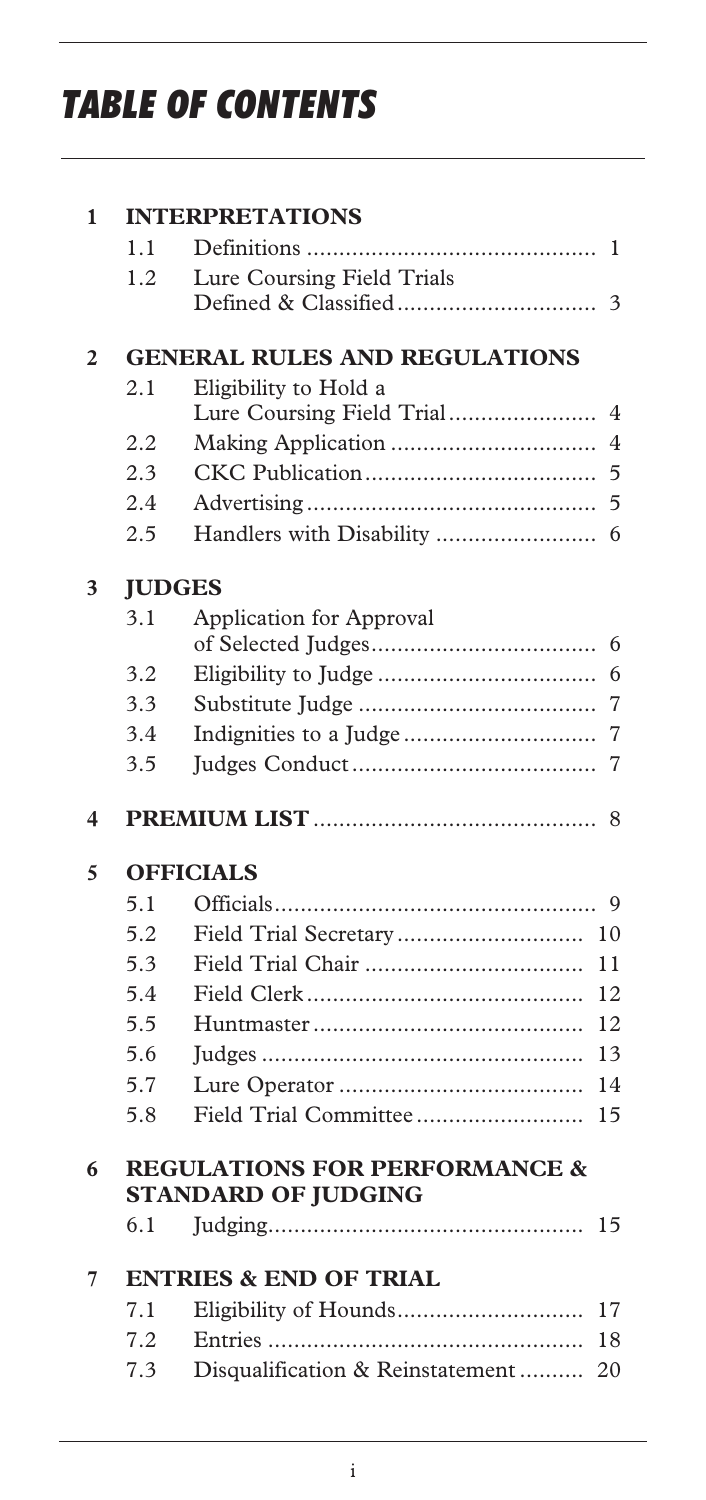|    | 7.4                                 |                                      | 21 |  |
|----|-------------------------------------|--------------------------------------|----|--|
|    | 7.5                                 |                                      | 21 |  |
|    |                                     |                                      |    |  |
| 8  |                                     | <b>UNSPORTSMANLIKE CONDUCT  22</b>   |    |  |
| 9  | <b>GUIDELINES FOR LURE COURSING</b> |                                      |    |  |
|    |                                     | <b>FIELD TRIALS</b>                  |    |  |
|    | 9.1                                 |                                      | 23 |  |
|    | 9.2                                 |                                      | 25 |  |
|    | 9.3                                 |                                      | 26 |  |
|    | 9.4                                 | Declaration of Ineligibility         |    |  |
|    |                                     |                                      | 28 |  |
|    | 9.5                                 |                                      | 28 |  |
|    | 9.6                                 |                                      | 30 |  |
|    | 9.7                                 |                                      | 33 |  |
| 10 | <b>SANCTION MATCH</b>               |                                      |    |  |
|    | 10.1                                |                                      | 34 |  |
|    | 10.2                                | Application to Hold a Sanction Match | 34 |  |
|    | 10.3                                |                                      | 35 |  |
|    | 10.4                                |                                      |    |  |
|    | 10.5                                |                                      | 35 |  |
| 11 |                                     |                                      |    |  |
|    |                                     |                                      |    |  |
| 12 |                                     |                                      |    |  |
| 13 |                                     |                                      |    |  |
| 14 |                                     | <b>PROCEDURE FOR CONDUCTING A</b>    |    |  |
|    |                                     | FIELD TRIAL COMMITTEE HEARING 40     |    |  |
| 15 |                                     |                                      |    |  |
| 16 |                                     |                                      |    |  |
| 17 |                                     |                                      |    |  |
|    |                                     |                                      |    |  |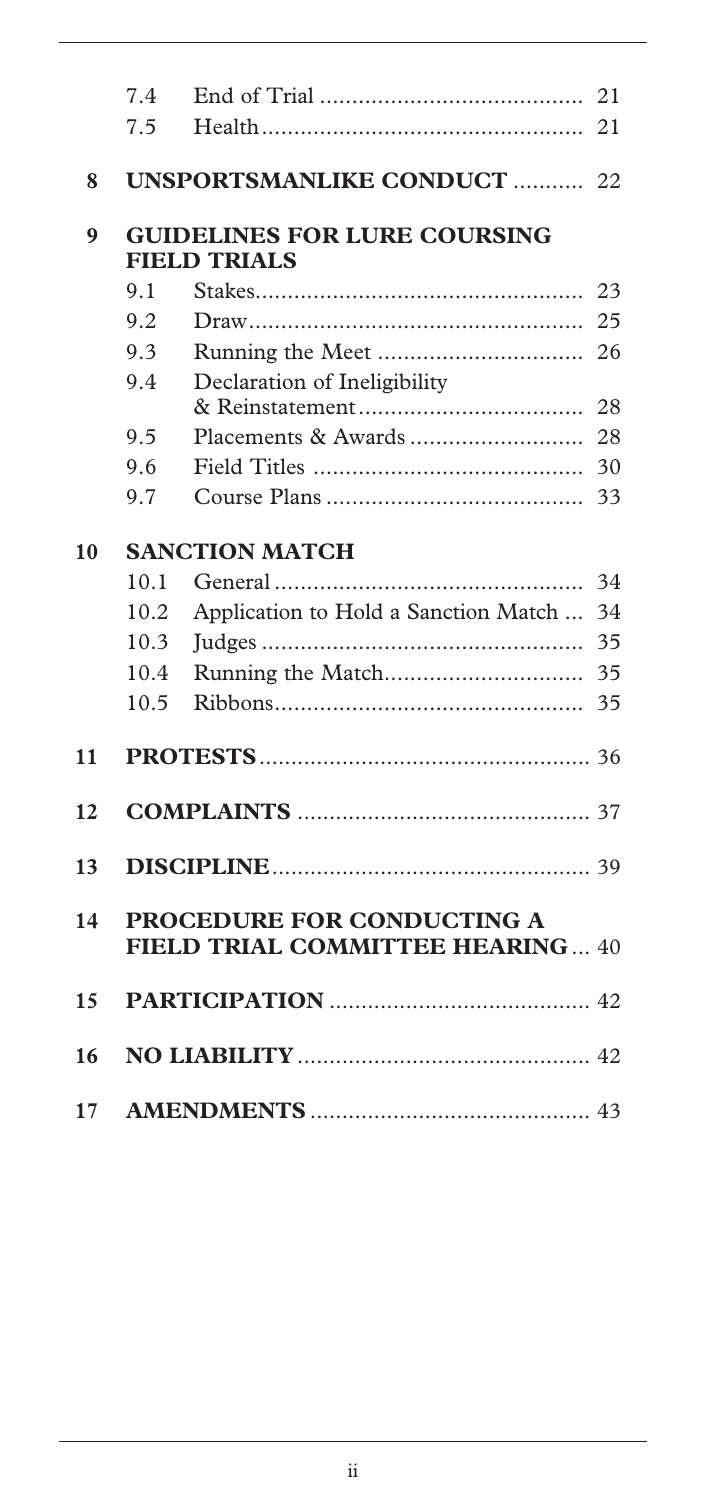# *1 INTERPRETATIONS*

### **1.1 Definitions**

1.1.1 For the purposes of these rules and regulations the following interpretations shall apply:

> **"Board"** means the Board of Directors of The Canadian Kennel Club

> "breed" includes a breed that is accepted by a CKC recognized foreign stud book or by an association incorporated under the Animal Pedigree Act other than the CKC

**"CKC"** means The Canadian Kennel Club

**"Club"** means The Canadian Kennel Club

**"club"** means a club or association officially recognized by The Canadian Kennel Club

**"complainant"** means any person who has laid a charge or complaint against another person, partnership, company or organization relative to contravention of these rules, regulations, procedures and policies of The Canadian Kennel Club

**"course"** means 1, 2 or 3 hounds pursuing a lure of either mechanical or electrical drive over a selected course pattern. The course begins after the handler's affirmative response to "Are You Ready?" and ends when all hounds in the course are under the handlers' physical restraint

**"debar"** means to prohibit a person from participating in any competition or other activities directed, sanctioned, sponsored or authorized by The Canadian Kennel Club if held under its auspices or under any of its rules or regulations

**"defendant"** means any person, partnership, company or organization against whom a charge or complaint has been laid, relative to contravention of these rules, regulations, procedures and policies of The Canadian Kennel Club

**"deprive of privileges"** means to deprive a nonmember of all privileges accorded to non-members of The Canadian Kennel Club, including the use of the Head Office

**"dog"** means a purebred dog of either sex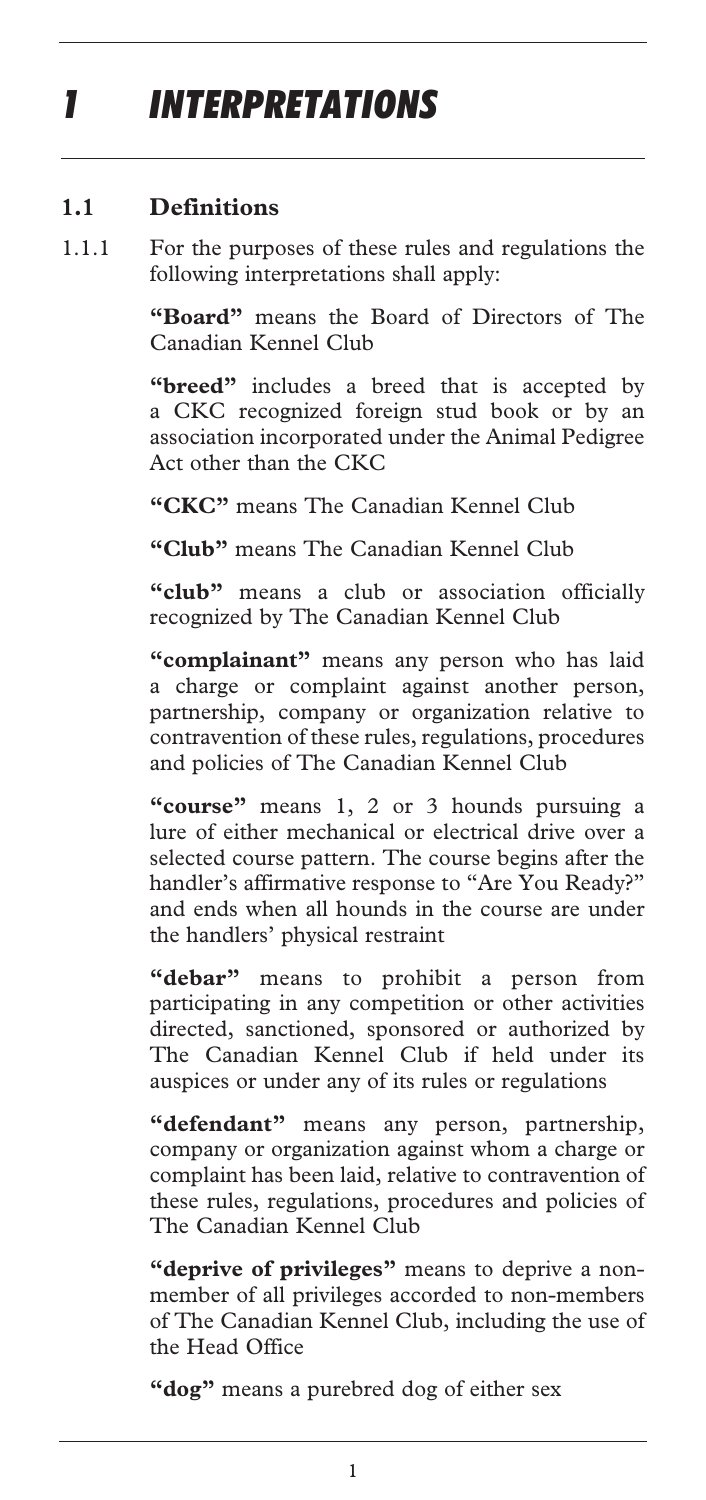**"draw"** means a random draw determining the order in which the hounds will run

**"entrant"** means the individual, or if a partnership, all the members of the partnership entering in a trial/test

**"expel"** means to terminate membership in The Canadian Kennel Club and depriving the person so expelled from all privileges of The Canadian Kennel Club

**"good standing"** means an individual who is not under suspension, deprivation, debarment or who has not forfeited his rights to participate in any Canadian Kennel Club events.

**"handler"** means the person handling the dog in competition

**"Head Office"** means the office at which the business of The Canadian Kennel Club is carried out on a regular ongoing basis

**"host club"** means the CKC accredited club that is responsible for conducting the lure coursing field trial

**"hound"** means Afghan Hounds, Azawakhs, *(32-10-18)* Basenjis, Borzois, Deerhounds (Scottish), Greyhounds, Ibizan Hounds, Irish Wolfhounds, Italian Greyhounds, Pharaoh Hounds, Rhodesian Ridgebacks, Salukis and Whippets

> **"immediate family"** means spouse, father, mother, son, daughter, brother, sister, grandparents and significant other

> **"just cause"** means how a reasonable person without personal bias or prejudice would act

> **"listed breed"** means a breed that is included in the Miscellaneous List and that is authorized to participate in CKC events in accordance with the rules and regulations governing those events

> **"owner"** means the owner or owners as stated on the registration certificate of the dog

> **"pre-slip"** means where a hound is slipped after the handler has stated "ready" and before the Tally-Ho is sounded by the Huntmaster. The Tally-Ho need not be sounded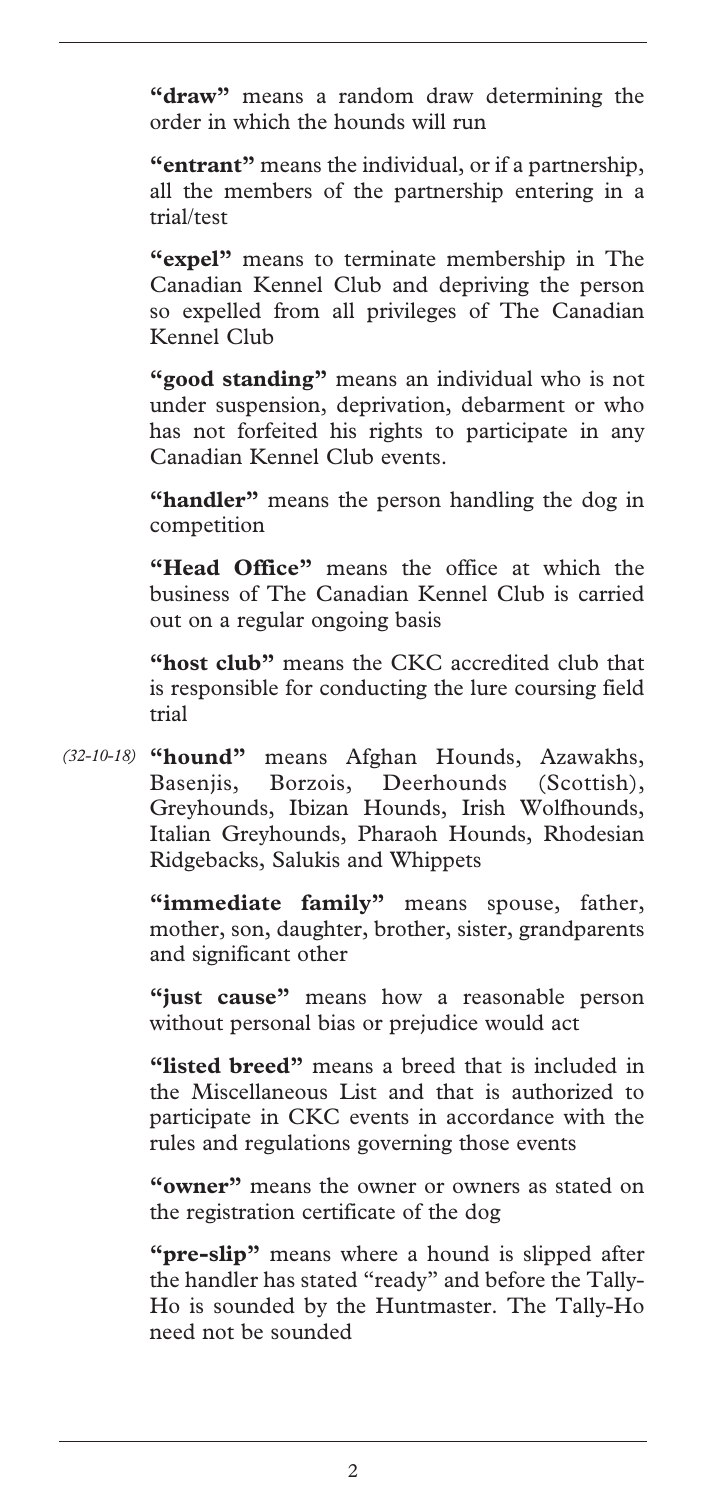**"recognized breed"** means a breed that The Canadian Kennel Club is authorized to register in accordance with the Animal Pedigree Act

**"stake"** means the number of courses where hounds compete against one another for championship points

**"suspend"** means to deprive a member, for the period ordered, of all the privileges of The Canadian Kennel Club

**"Temporary Competition Number"** means a *(01-05-18)* number isssued by the CKC that allows a dog of a recognized breed that is eligible for CKC registration to participate in CKC events. Dogs that require a Miscellaneous Certification Number, Performance Event Number, or Canine Companion Number, are not eligible for a Temporary Competition Number (TCN)

> This rule book shall be read with all applicable changes in gender so that the masculine shall include the feminine and vice versa and the singular shall include the plural if applicable.

### **1.2 Lure Coursing Field Trials Defined & Classified**

- 1.2.1 An approved lure coursing field trial is a formal event given by a CKC accredited club at which championship points may be awarded.
- 1.2.2 An approved lure coursing field trial conformation show is a show given in conjunction with a lure coursing field trial. Only those hounds that have actually competed in the Regular Stakes and obtained a qualifying score without being excused, dismissed or declared ineligible in the preceding lure coursing field trial may compete in the conformation show.
- 1.2.3 A sanctioned lure coursing field trial is an informal event given by a CKC accredited club, at which dogs compete but do not earn qualifying scores towards a title.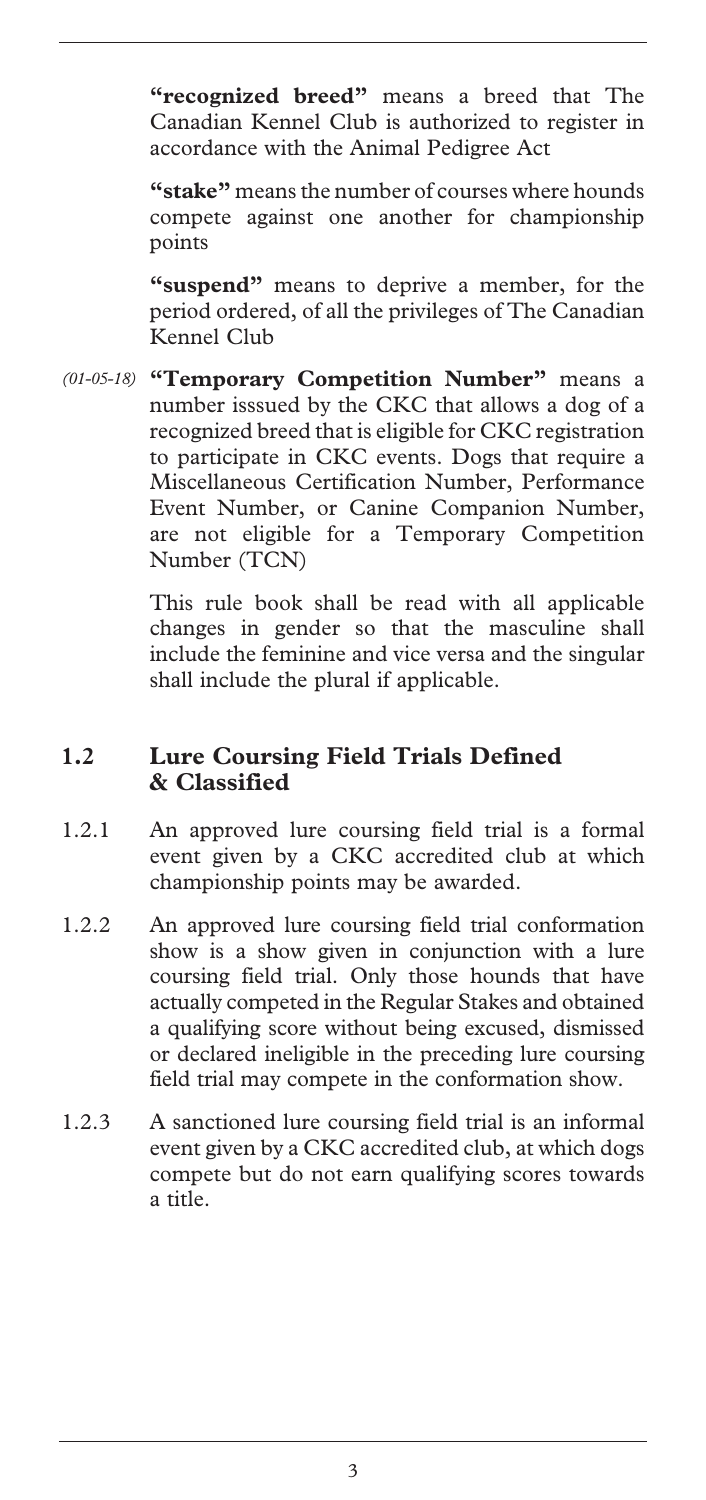# *2 GENERAL RULES & REGULATIONS*

#### **2.1 Eligibility to Hold a Lure Coursing Field Trial**

- 2.1.1 Only a club accredited by the CKC, and formed for (04-10-18) the purpose of holding lure coursing field trials for the following breeds: Afghan Hounds, Azawakhs, Basenjis, Borzois, Deerhounds (Scottish), Greyhounds, Ibizan Hounds, Italian Greyhounds, Pharaoh Hounds, Rhodesian Ridgebacks, Salukis, Whippets and (Irish) Wolfhounds may apply to hold an approved lure coursing field trial. A specialty breed club may apply to hold a specialty lure coursing field trial.
- 2.1.2 A club that has not held a lure coursing field trial under CKC rules will be required to hold at least 2 sanctioned lure coursing field trial matches with all aspects of same under the observation of the local CKC Board member or Lure Coursing Council Representative before consideration will be given for the club to hold an approved lure coursing field trial. Sanctioned lure coursing field trials may be run on consecutive dates if a club so wishes. Sanctioned lure coursing field trials should be held in accordance with these Lure Coursing Field Trial Rules & Regulations.
- 2.1.3 A CKC accredited lure coursing field trial club may hold a limited breed(s) specialty lure coursing field trial under the sponsorship of a specialty Sighthound club to a limit of one per breed, per zone, per year.

### **2.2 Making Application**

- 2.2.1 A club wishing to hold a lure coursing trial must make application on a form provided by the CKC. The Event Date Application must be submitted so as to be received not less than 180 days prior to the date of the proposed trial. The application must clearly state the number of trials being applied for, the dates of the proposed trials, and the location where the trials are to be held. The CKC will notify the club whether or not the application has been approved.
- 2.2.2 The Event Secretary must be a regular member in good standing with the CKC.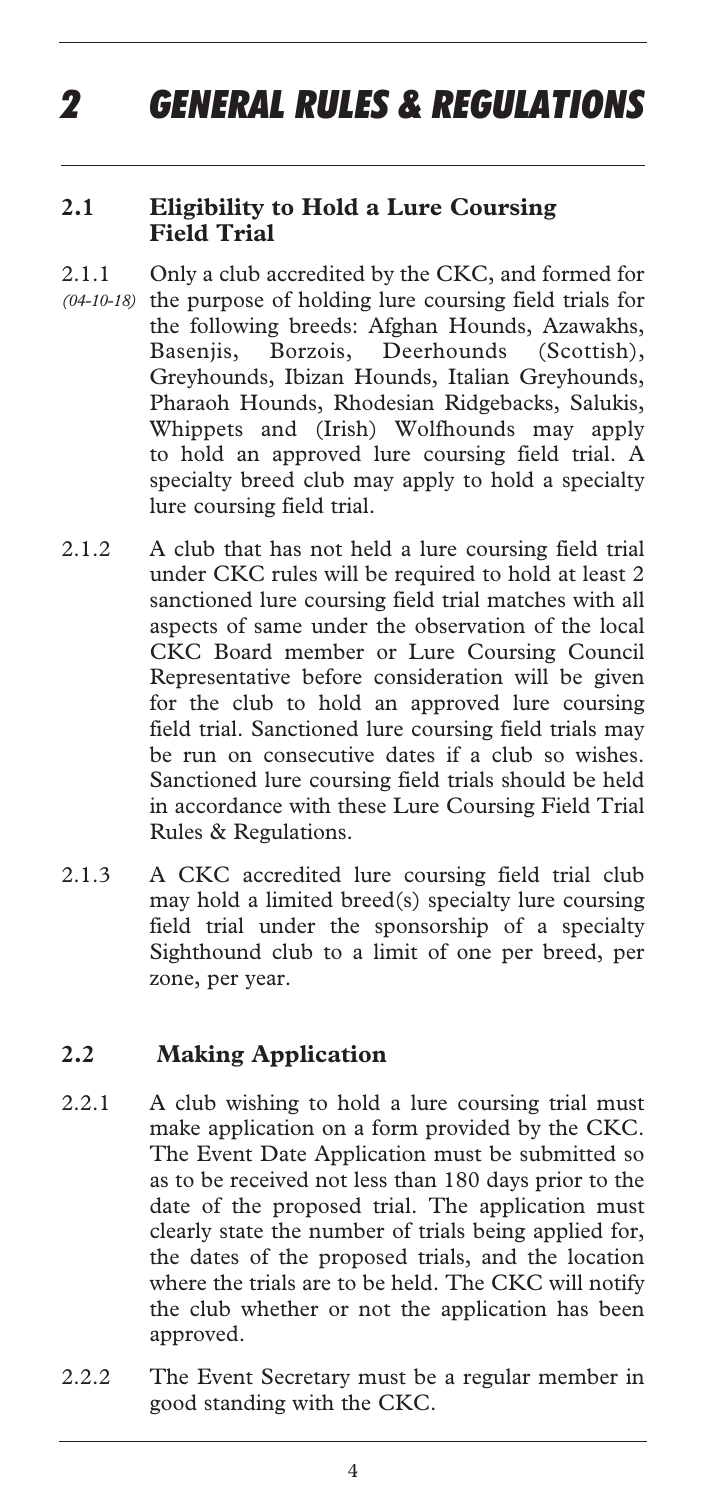- 2.2.3 There must be a minimum of 402 km (250 road miles) between lure coursing field trials held on the same day under the rules of the CKC.
- 2.2.4 The CKC will not approve applications for trials where dates conflict unless it is shown to the satisfaction of the CKC that the approval of such an application will not prove detrimental to either club which is applying.
- 2.2.5 The CKC shall have the authority to grant approval of an application for dates. If a date is granted and the club fails to hold its trial on that date, the club in default will be required to pay an administrative fee as set by the Board. This penalty may be waived on the grounds that the club had no alternative but to postpone or cancel its trial.
- 2.2.6 When, due to circumstances beyond its control, a club finds it necessary or advisable to change the date of its trial, the date may be changed subject to the approval of the CKC.
- 2.2.7 The use of a club's name for lure coursing field trial purposes cannot be transferred.
- 2.2.8 All approved lure coursing field trials that are for championship points must offer regular stakes for every eligible breed as indicated in these rules and regulations.

### **2.3 CKC Publication**

2.3.1 All clubs holding lure coursing trials are required to have available copies of the latest edition of these Lure Coursing Field Trial Rules and Regulations.

### **2.4 Advertising**

- 2.4.1 A club that has not been granted priority dates must not advertise or publish the date of any event that has not been approved by the CKC.
- 2.4.2 A club that has been granted priority dates for its event may advertise those dates prior to submitting the Event Date Application. This does not exempt the club from submitting the required application to the CKC within the prescribed time frame.
- 2.4.3 A club must not advertise the names of the judges until the club has received official notification from the CKC that the judges have been approved.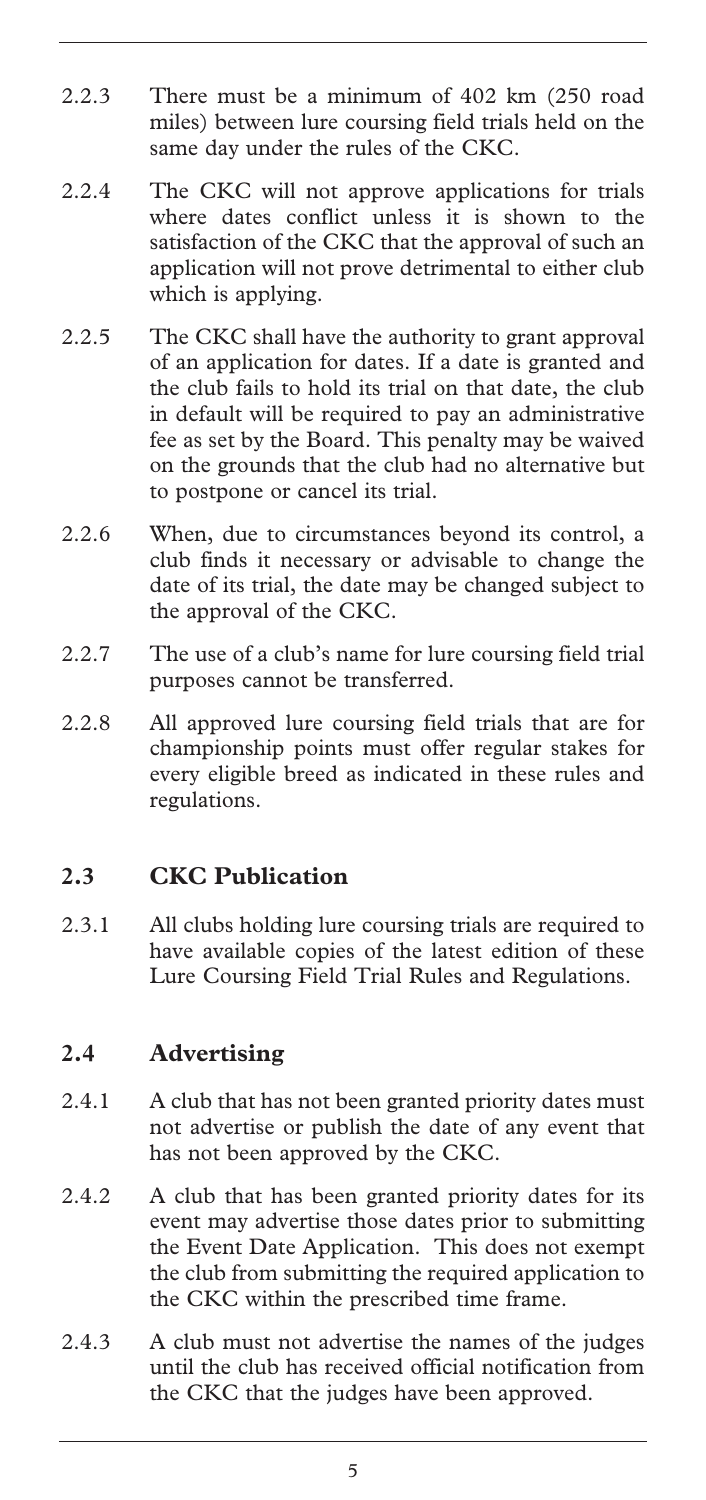### **2.5 Handlers with Disability**

2.5.1 At the judge's discretion a modification to the exercise/routine may be made to accommodate a handler with disabilities providing that such modification does not aid the dog's performance or inhibit other dogs and the dog is required to perform all exercises/routines.

# *3 JUDGES*

### **3.1 Application for Approval of Selected Judges**

- 3.1.1 After a club has been granted permission by the CKC to hold a lure coursing trial, the club must submit a Judging Panel Application. The application must be submitted so as to be received not less than 120 days prior to the date of the trial. The application must set forth the names and addresses of the persons selected to judge, as well as the stake(s) assigned to each judge.
- 3.1.2 When the Judging Panel Application reaches the CKC less than 120 days prior to the test, an administrative fee as set by the Board will be assessed against the club.
- 3.1.3 If the CKC is not prepared to approve the entire assignment for which a person has been selected, or approve of a person selected to judge, the club must, within 2 weeks of notification, submit to the CKC the name or names of the alternate persons to judge the assignment in question.
- 3.1.4 If the list of judges referred to in this section does not reach the CKC by the deadline specified, the club must pay an administrative fee as set by the Board.
- 3.1.5 There must be one or two judges assigned for each Sighthound breed (see 6.1.1).

### **3.2 Eligibility to Judge**

3.2.1 Any person who is a regular member in good standing with the CKC may apply to judge any breeds of Sighthounds for which, in his opinion, he is qualified by training and experience to judge.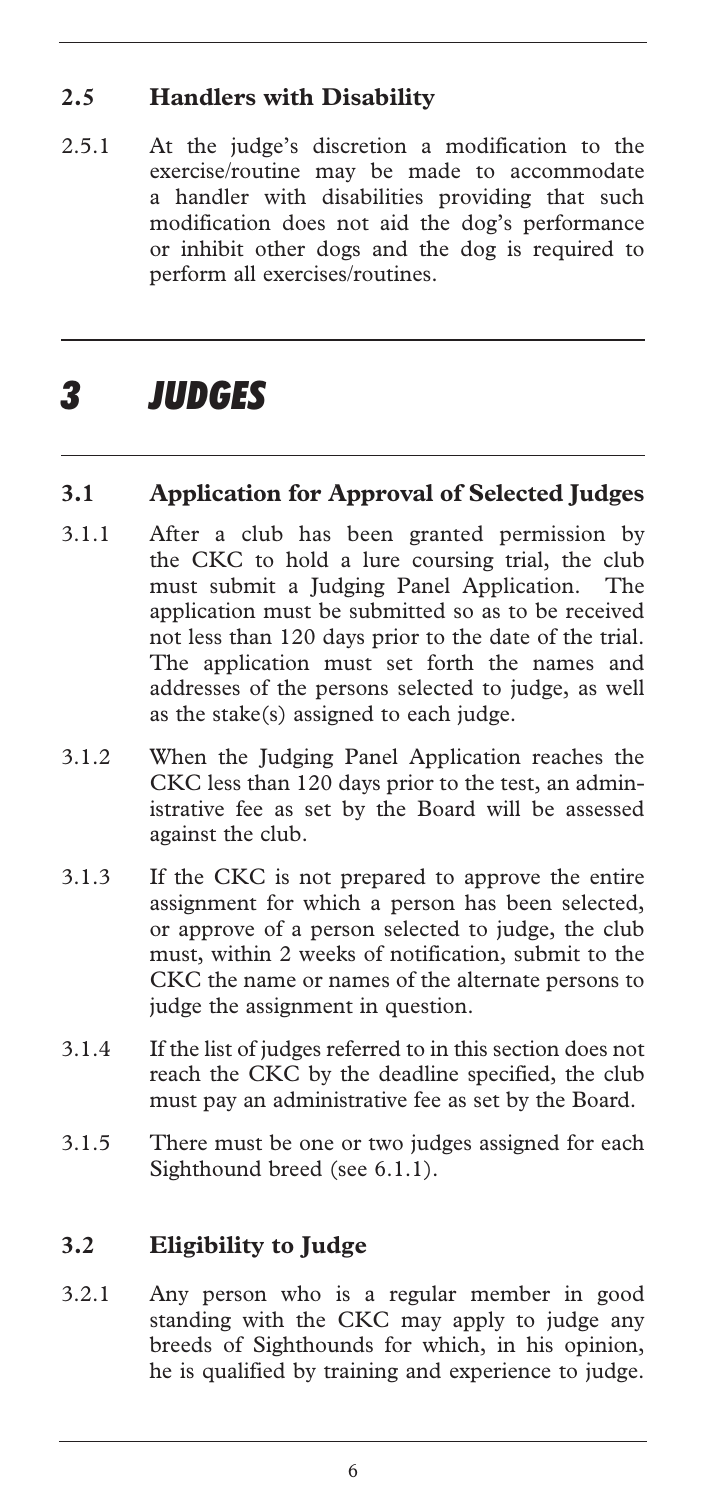All resident lure coursing field trial judges and applicant judges must be members of the CKC.

- 3.2.2 The application to judge at lure coursing field trials shall be made on a form supplied by the CKC.
- 3.2.3 Only those persons whose names appear on the list of eligible Canadian Kennel Club lure coursing field trial judges may be approved to judge at any approved lure coursing field trial.
- 3.2.4 Any individual who is licensed for any particular breed by the American Sighthound Field Association and/or the American Kennel Club shall be eligible to judge those breeds at CKC approved lure coursing field trials.
- 3.2.5 Lure coursing judges that have not judged a regular stake at a field trial in the previous 5 years must provisional judge at two assignments within 12 months before reinstatement.

### **3.3 Substitute Judge**

- 3.3.1 Where a trial-giving club is notified before the day of the trial that an advertised judge will be unable to fulfill his assignment, attempts must be made to secure CKC approval for a replacement judge.
- 3.3.2 Any person in good standing with the CKC may be used as a substitute judge in an emergency. The Field Trial Committee may select a substitute judge before the draw and must announce and post in a prominent location a notice to this effect which lists the stakes and breeds for which the substitute judge will be officiating. The CKC must be notified of the change as soon as possible thereafter.

### **3.4 Indignities to a Judge**

3.4.1 A judge officiating at a trial held under these rules shall not be subjected to indignities of any kind. It shall be the duty and obligation of the club holding the trial to see that this rule is effectively carried out.

### **3.5 Judges Conduct**

3.4.1 A judge must conduct himself in a manner that is fair and not prejudicial to the sport.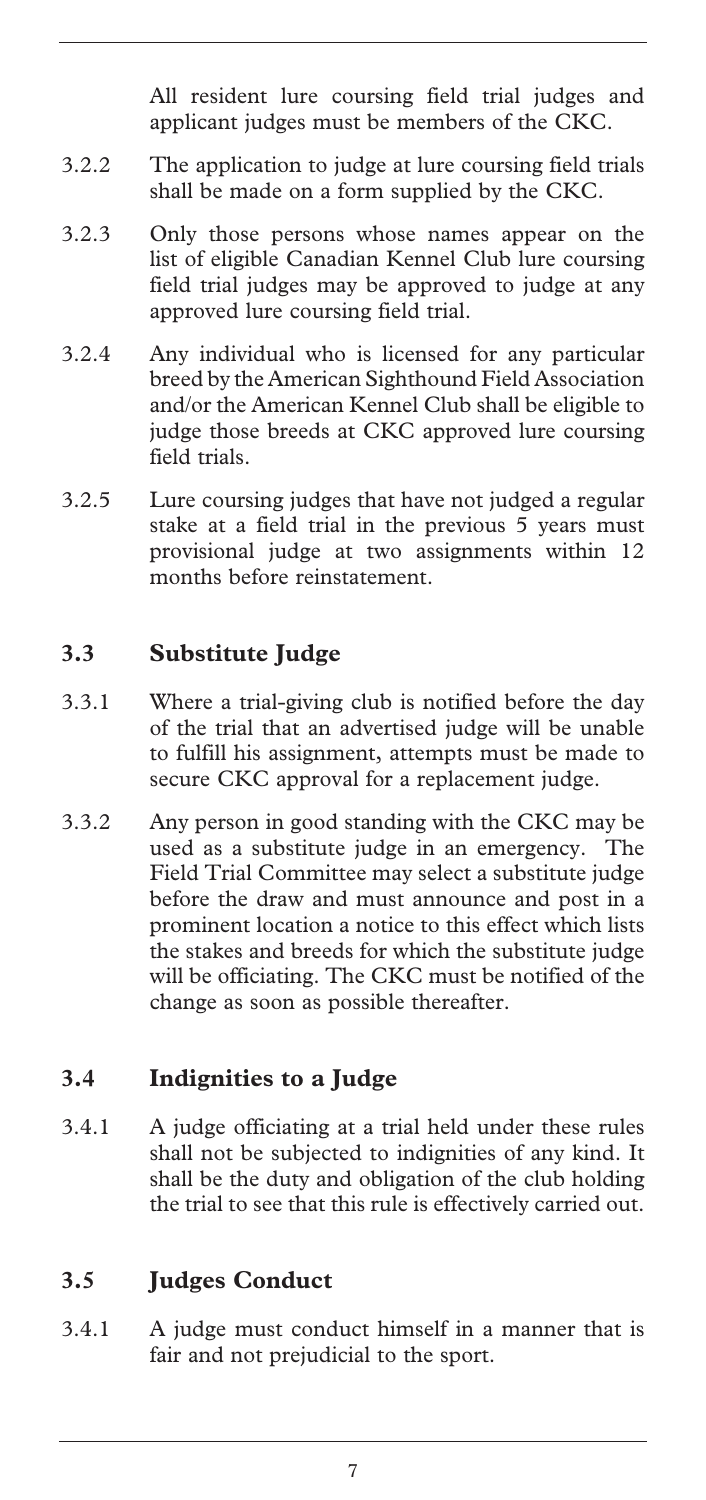# *4 PREMIUM LIST*

#### **4.1 Premium List**

- 4.1.1 A standard premium list must be published by all clubs holding lure coursing field trials under these rules. Once a club or association which has been granted permission to hold a trial has received approval of its selected judges, it must prepare and distribute a premium list with entry forms to be made available to prospective exhibitors.
- 4.1.2 At the time of distribution of premium lists to prospective exhibitors, the club shall forward one copy of the premium list and approved entry form to the CKC Shows and Trials Division, to each officiating judge, to the local CKC Board Member, and to the Lure Coursing Representative residing in the zone in which the trial is to be held.
- 4.1.3 Premium lists and entry forms shall be of such size, in such form, and contain such information as prescribed by the CKC. The following information must be listed on the cover (or first inside page excluding the inside cover) of the premium list:
	- (a) The words "Official Premium List";
	- (b) The name of the club or association holding the event;
	- (c) Type of event being held;
	- (d) Dates of the event;
	- (e) Date and closing time for entries (if post entries will be accepted, a statement to this effect must be included).
- 4.1.4 The following information must appear in a premium list:
	- (a) The statement "These events are held under the rules of The Canadian Kennel Club";
	- (b) The exact location of the event (a map showing the location may be included);
	- (c) A statement setting forth the time and place at which the roll call will be held;
	- (d) A list of the stakes which will be offered;
	- (e) A statement as to the running order;
	- (f) The amount of the entry fee for each stake, and the fee for listed dogs;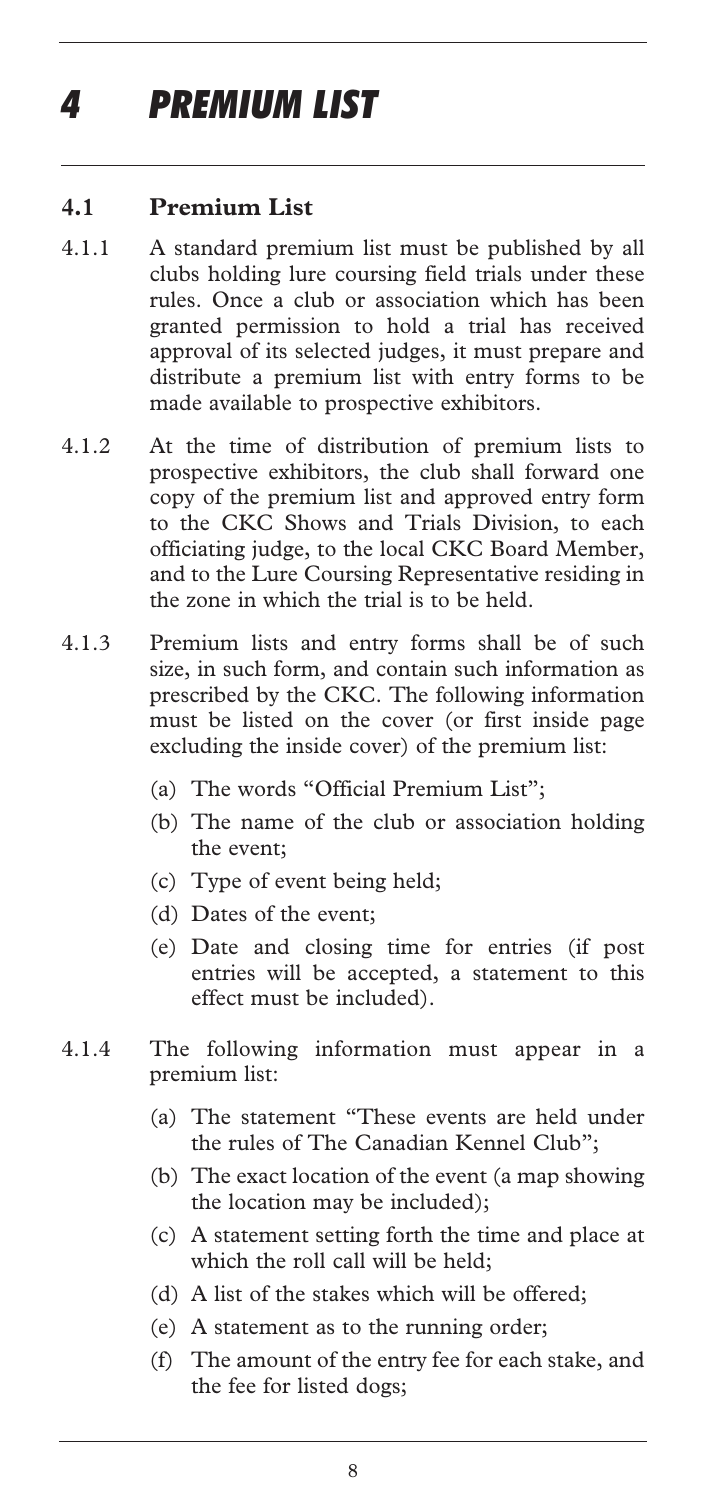- (g) A list of the club officers which include the president, vice-president, secretary and treasurer;
- (h) A list of the Field Trial Committee with the email address and phone number of the Field Trial Secretary;
- (i) The address and phone number of where entries are to be sent (if different from the Field Trial Secretary);
- (j) A complete list of the judges and their email addresses;
- (k) A complete list of each judge's assignment broken down for each day;
- (l) A list of awards and/or prizes, if offered;
- (m) At least one copy of the entry form with the official logo of the CKC;
- (n) The name of the Executive Director of the CKC and the address of the Head Office;
- (o) The name of the local CKC Lure Coursing Representative;
- (p) The name of the local CKC Board Member;
- (q) The following statement must be included in every premium list:

"It shall be the duty and obligation of the trial-giving club to see that a judge, club official, volunteer or any participant at an event held under these rules is not subject to indignities of any kind. The Field Trial Committee Chair shall promptly report to the CKC any infringement of this regulation, and the CKC shall have the authority to take such action as it deems fit on receipt of a report indicating that this has occurred."

4.1.5 Clubs are free to include other rules and information as they deem necessary. However, if other rules are included, they become part of the premium list and will be enforced.

### *5 OFFICIALS*

#### **5.1 Officials**

5.1.1 All lure coursing field trials shall have the following officials: Field Trial Secretary, Field Trial Chair, Field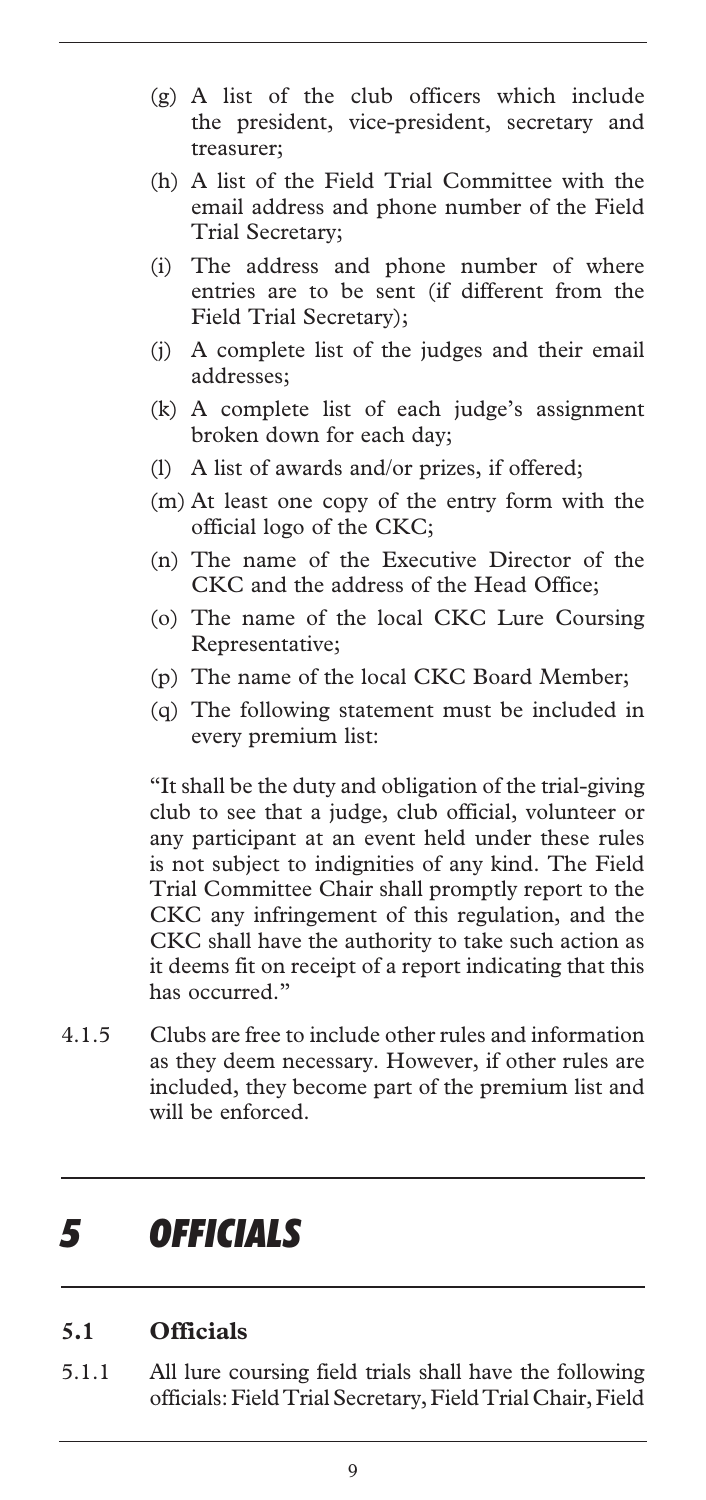Clerk, Huntmaster, Judge(s) and Lure Operator. The names of these officials shall appear on the club's premium list. The duties and responsibilities of these officers are as detailed in this section.

### **5.2 Field Trial Secretary**

- 5.2.1 The duties and responsibilities of the Field Trial Secretary shall include the following:
	- (a) Applies to the CKC for permission to hold an approved lure coursing field trial on a form prescribed by the CKC.
	- (b) Applies to the CKC for approval of selected judge(s).
	- (c) Prepares and mails out premium lists and entry forms after receiving official approval of the dates and judge(s).
	- (d) Provides the Field Trial Chair with a list of hounds entered.
	- (e) Carries out before the official draw, a roll call of entered hounds and ensures that hounds not present are scratched. Should hounds arrive late they will not be allowed to compete.
	- (f) Ensures that items such as blankets in proper size and colour, judges score sheets and record sheets are present.
	- (g) Ensures that all placement awards are on hand.
	- (h) Presides over the draw of hounds in competition.
		- (i) When there is a single course in a regular stake in which an owner or his duly authorized agent has more than one hound, these hounds may be drawn, as in the case of 3 hounds, into a trio or a brace consisting of only one hound of the multiple entry. The other hound shall run as a single. In the case of only 2 hounds in the stake with the same owner, they may run as a brace or as 2 single runs.
	- (i) Posts the scores prior to the beginning of the finals and prior to the ribbons being given out at the end of the trial.
	- (j) Divides all multiple entries from an owner, as evenly as possible, at random, between each course if requested by the owner/handler or agent.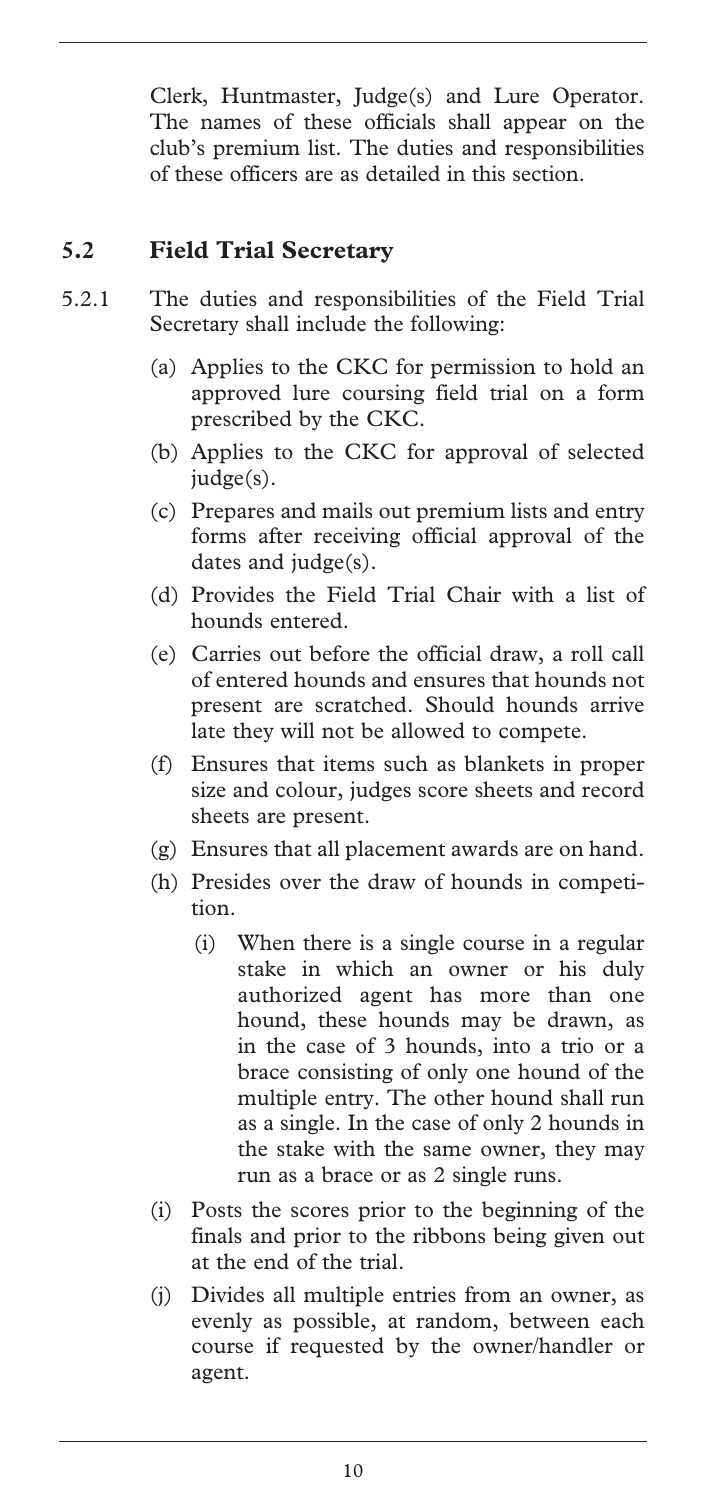(k) Announces the final placements and scores at the end of the stake or trial.

### **5.3 Field Trial Chair**

- 5.3.1 The duties and responsibilities of the Field Trial Chair shall include the following:
	- (a) Must be a member of the Field Trial Committee.
	- (b) Secures the grounds for the meet.
	- (c) Ensures that the lure is re-strung immediately upon completion of each course (if required).
	- (d) Provides for "policing"; such as, inspection and clean-up of the grounds before, during and after the trial, especially anything remotely resembling a lure which may be hazardous.
	- (e) Assists in the draw with the Field Clerk and the Field Trial Secretary.
	- (f) Delegates a Field Trial Committee of 2 or more members to help with the responsibilities. One of the members must be the Field Trial Secretary.
	- (g) May dismiss from the grounds for the day any hound and/or owner for just cause. A written report outlining the reasons for dismissal must be filed with the CKC within 14 days of the trial.
	- (h) May excuse for the day any hound that is loose on the course field (marked boundaries) after roll call. Alternatively, a fee as set by the club may be levied against the owner or duly authorized agent and such fee is payable to the trial-giving club.
	- (i) May dismiss any handler exhibiting unsportsmanlike conduct or conduct prejudicial to the best interests of the trial. A written report outlining the reasons for dismissal must be filed with the CKC within 14 days of the trial.
- 5.3.2 A dog that bites or attempts to bite another dog or a person may be removed from the event grounds or premises for the duration of the event by the Field Trial Chair.
- 5.3.3 Where a person who has control or custody of a dog at a CKC event causes that dog to suffer serious injury or death through negligence or willful misconduct, the Field Trial Chair shall file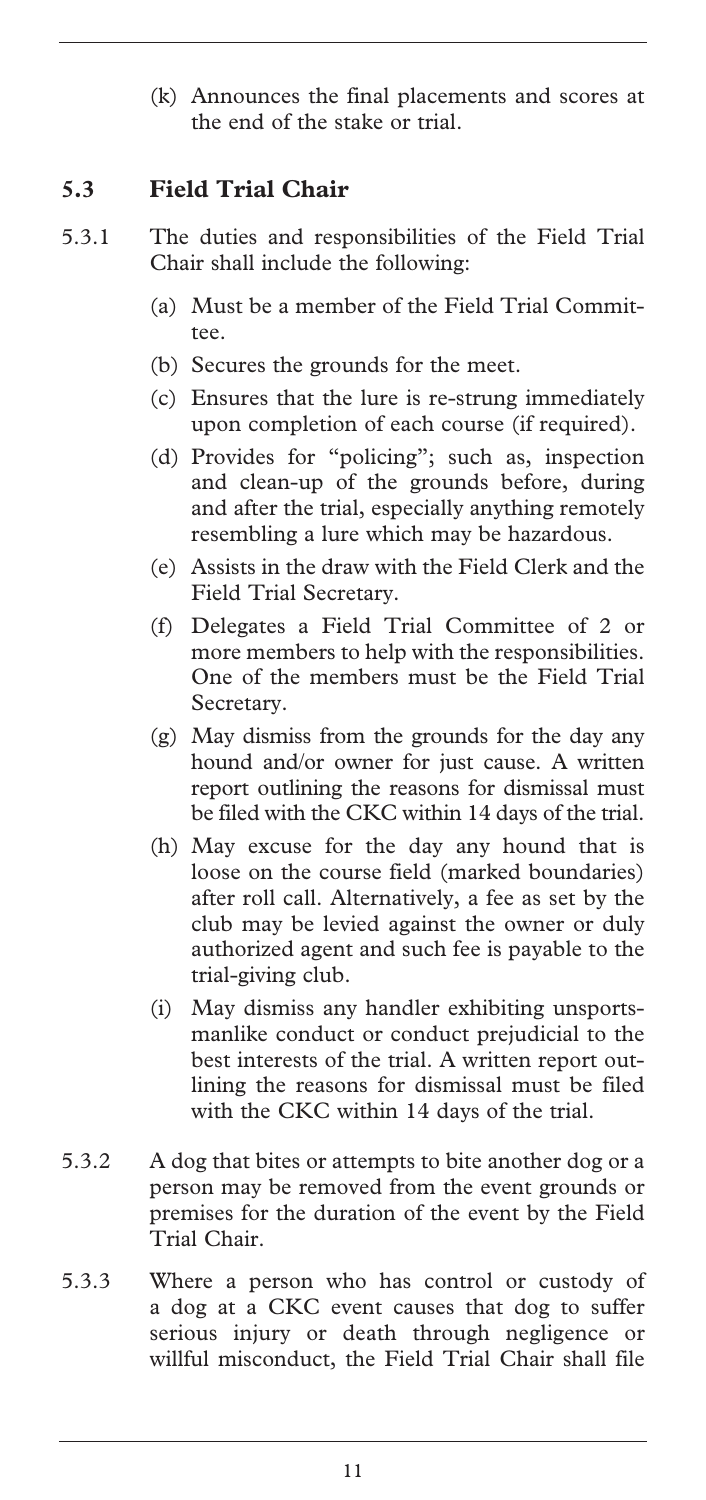a report to the CKC for possible submission to the Discipline Committee.

### **5.4 Field Clerk**

- 5.4.1 The duties and responsibilities of the Field Clerk shall include the following:
	- (a) Keeps score on the field record sheets including the score(s) of the judge(s) per hound.

### **5.5 Huntmaster**

- 5.5.1 The duties and responsibilities of the Huntmaster shall include the following:
	- (a) Prepares a completed copy of the running order to keep hounds organized at the start line.
	- (b) Check the suitability of leg wraps, blankets, muzzle, slip collars, catch collars.
	- (c) Ensures that the correct dog is running in the correct course
	- (d) Calls up each new course as each previous one is completed.
	- (e) Explains the release procedure at roll call and will explain it before the preliminary and/or final course if requested.
	- (f) Stands behind or to one side of the handlers to announce the "Tally-Ho".
	- (g) Positions the hounds as follows: yellow on the left; pink in the middle or right in braces; blue on the right in trios.
	- (h) Questions the handlers, lure operator and judges, "Are you ready?", and after an affirmative answer from each, the course is begun for the purposes of determining a pre-slip.
	- (i) Refrains from teasing the hounds with the lure.
	- (j) Provides a hand signal to the Lure Operator to start the lure.
	- (k) Gives the signal "Tally-Ho" to release the hounds for each course and "retrieve your hounds" when the lure stops. Hounds should not be slipped before the sound of the "T" in "Tally-Ho".
	- (l) May not touch the hounds or the lure until the hounds have been retrieved by the handler, except when a handler requests assistance.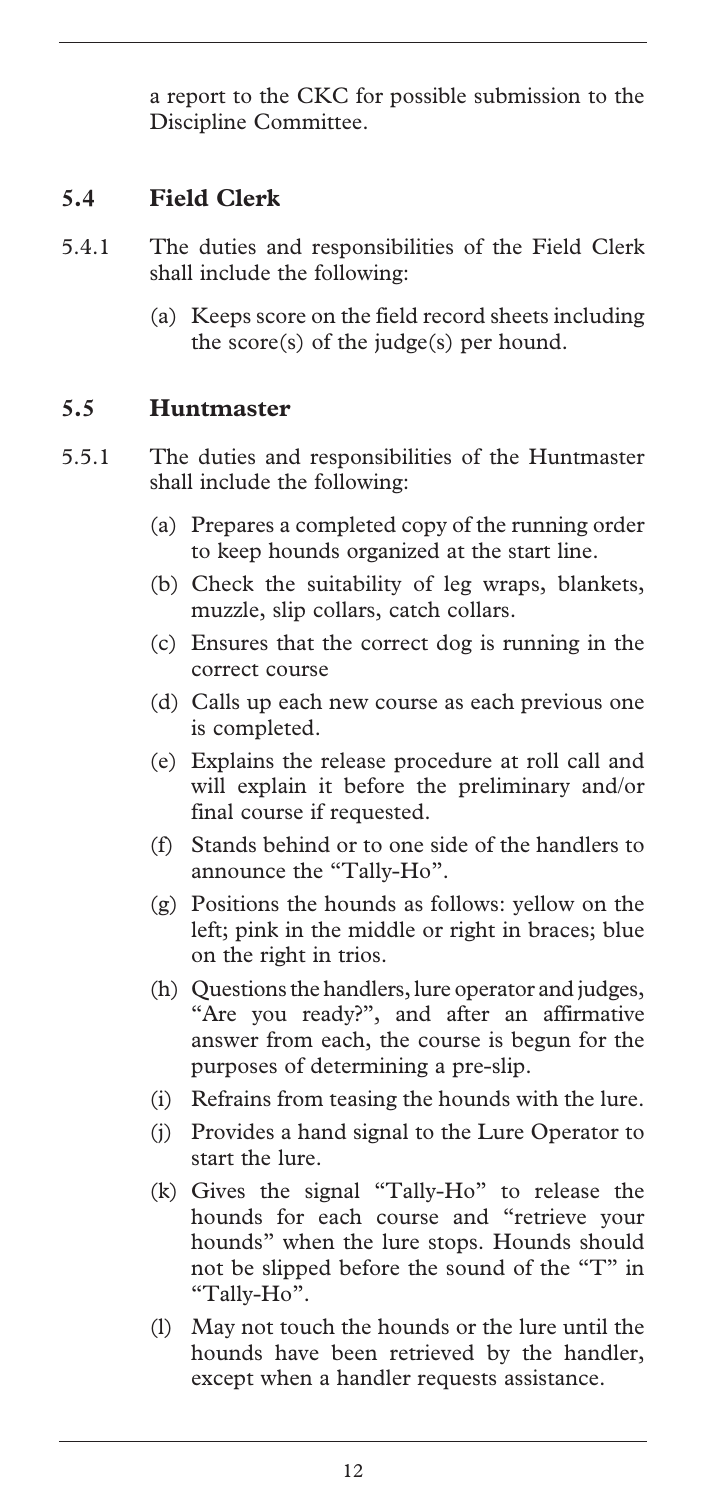- (m) Stops the course upon a pre-slip and re-starts the course provided no "Tally-Ho" has been sounded.
- (n) Inspects the lure before every course and replaces it if needed.
- (o) Notifies the Field Trial Committee if he feels a hound is lame.
- (p) Ensures that a handler handles only one hound per course.
- (q) Ensures the safety of the course and may instruct the handler to retrieve a dog not running and still in the vicinity of the handler.
- (r) Immediately informs the handlers of all hounds in a course that is called a "no course" or a course in which a dog is excused, dismissed or declared ineligible.
- (s) Shall be allowed to stop a course in the event of an unsafe situation.
- (t) Notifies the judge(s) of any pre-slips.
- (u) May, subject to the agreement of one judge, dismiss for the day any hound for the following reasons:
	- (i) playful or aggressive interference;
	- (ii) handler interfering with the judge(s), official, another competitor, or another competitor's hound on the field.

### **5.6 Judges**

- 5.6.1 The duties and responsibilities of the judge(s) shall include (but are not limited to) the following:
- (a) Performing a complete review of the course *(31-06-21)* as to ensure that a safe course plan has been properly set up. This will be accomplished by walking the course or by travelling the entire course by motorized vehicle by the judge or a respresentative of the judge.
	- (b) Scoring all assigned lure courses.
	- (c) Imposing excuse or dismissals for the day, or to declare ineligible any hound for rule infringements during the running of a course.
	- (d) Calling a "no course"
		- (i) at any time the hounds are interfered with or disrupted as they cannot fairly score the course.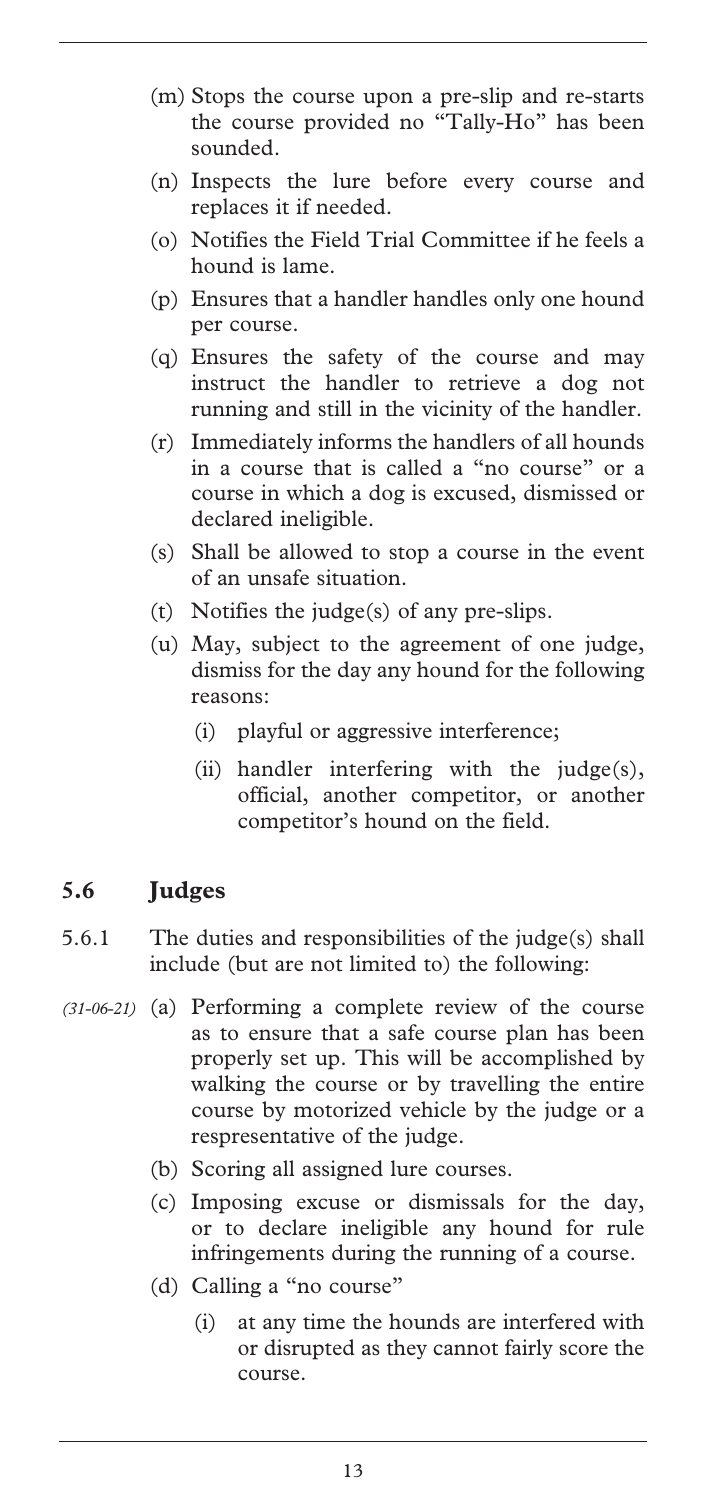- (ii) If a segment of the lure falls off and any hound reacts to the segment, the judge(s) may declare a "no course".
- 5.6.2 The decision of the judge(s) in scoring is final.
- 5.6.3 When not judging on the field, an officiating judge may perform any trial position other than Field Trial Chair (FTC) and/or Field Trial Secretary (FTS).

### **5.7 Lure Operator**

- 5.7.1 The duties and responsibilities of the Lure Operator shall include the following:
	- (a) Lays out the course according to the approved course plan.
	- (b) Clearly marks the beginning and end of the course.
	- (c) Makes at least one pilot run of the lure with one or more test dog(s) before the first course of the day and before any change in direction. The test dog shall not be entered in a regular stake in the trial on that day and its run shall not be scored in a non-regular stake.
	- (d) Starts the lure at the signal from the Huntmaster.
	- (e) Attempts to keep the lure 10 to 30 yards in front of the lead hound at all times after the course begins.
	- (f) Continues the lure in the originally planned direction until completion of the course.
	- (g) Automatically stops the lure any time a hound appears to become or becomes entangled in the line, or when a potentially dangerous situation may develop.
	- (h) Stops the lure on a signal from the judge(s) or the Huntmaster.
	- (i) Stops the lure at least 18m (20 yards) from the lure machine, if possible.
	- (j) May operate a lure for hounds owned by himself, or a member of his immediate family, provided that notice is given at roll call, and all exhibitors in the breeds concerned are in agreement.
	- (f) Ensures that all equipment is in place and functioning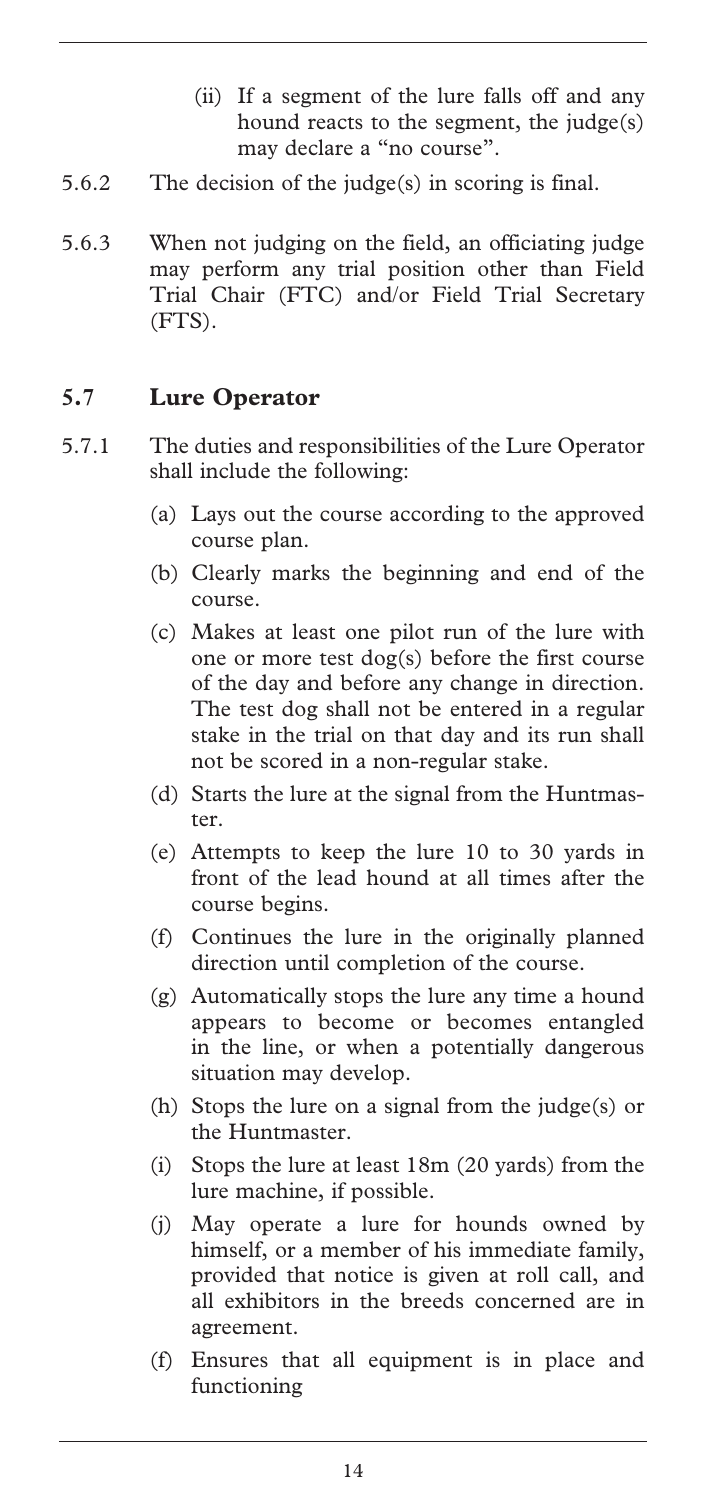### **5.8 Field Trial Committee**

5.8.1 Subject to the rules of the CKC the decision of the Field Trial Committee shall be final, conclusive and binding on all parties in all matters except in the case of the judge(s) decisions occurring on the day of the trial.

### *6 REGULATIONS FOR*  **PERFORMANCE & STANDARD** *OF JUDGING*

### **6.1 Judging**

- 6.1.1 Clubs may, at their discretion, use either one or two judges for any given breed or breeds. If only one *(33-06-18)*  judge is used, he or she must be regularly licensed for each breed so judged. In the case of a tie for any of the first 5 placements, hounds shall be re-run to break the tie under same judge(s) unless one hound withdraws or concedes.
- 6.1.2 Clubs that had an average entry of two or less in (32-06-21) a specific breed in the previous two years in which the club held trials, may use a judge who is not provisional or licensed to judge that breed provided the judge is provisional or licensed for five or more breeds.

6.1.3 An apprentice report may be completed if apprentice (32-06-21) requirements are met.

- 6.1.4 An apprentice report may be completed if apprentice requirements are met
- 6.1.5 The judge(s) shall score a course if, in the opinion of the judge(s) sufficient work to evaluate the merits of the hounds has been observed, even though 1 or more of the hounds may not have completed all of the approved course plan. Loss of the lure by one or more of the hounds shall not be grounds for a re-run, except in the case of lure malfunction.
- 6.1.6 Any time a hound touches or catches the lure, or reacts to any portion of the lure that may have fallen off, the course should be stopped and the course may be declared a "no course" if, in the opinion of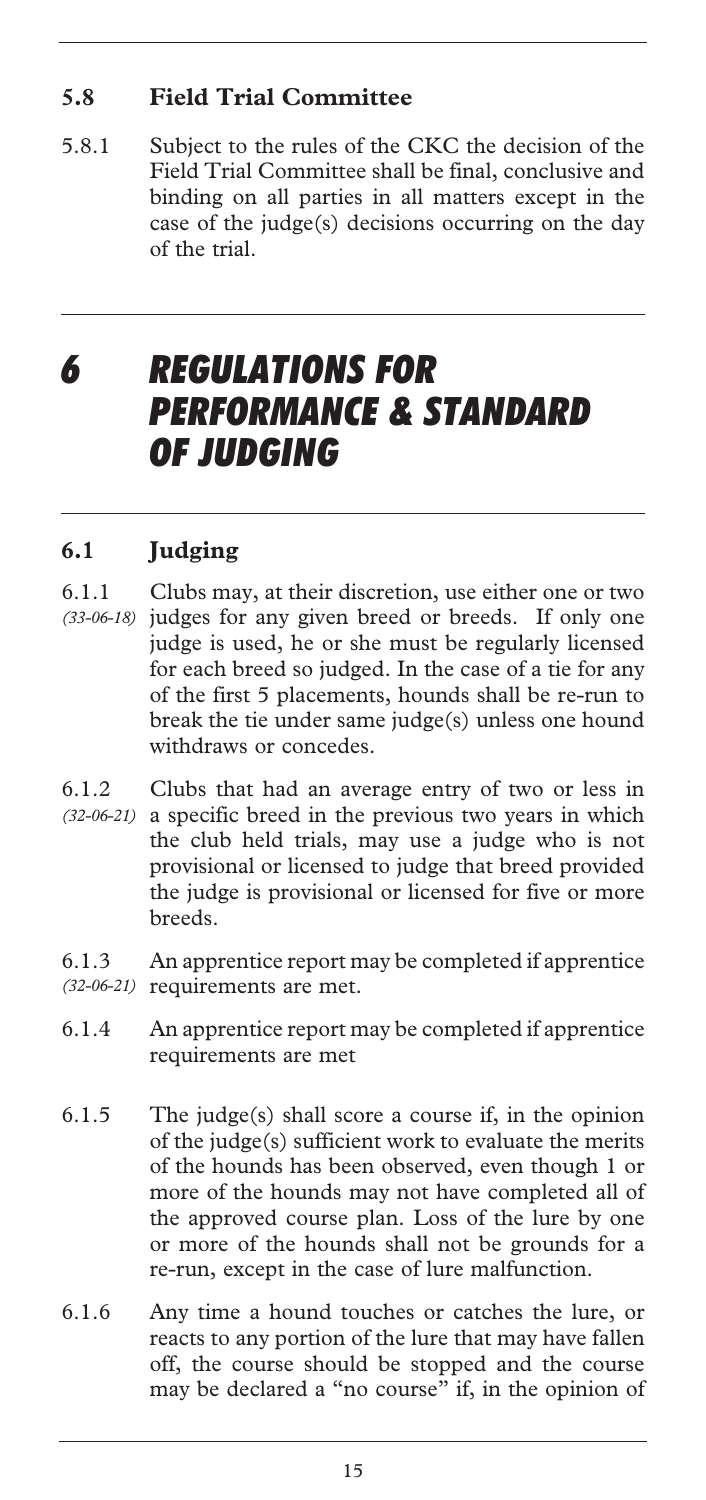the judge(s), that action interferes with the course. Any time a hound becomes entangled in the line the lure shall be stopped and a "no course" may be called at the discretion of the judge(s).

- 6.1.7 If the Lure Operator does not maintain the 10 to 30 yard limit so that the lure is no longer visible to the hounds, either judge or the judge shall have the prerogative to call a "no course".
- 6.1.8 Placing of winners shall be decided on the basis of the following qualities: enthusiasm, follow, agility, speed, and endurance in scoring the hounds.
- 6.1.9 Judges shall be governed by the following system:

| Enthusiasm | 15 points  |
|------------|------------|
| Follow     | 15 points  |
| Speed      | 25 points  |
| Agility    | 25 points  |
| Endurance  | 20 points  |
| Total      | 100 points |
|            |            |

Less: Pre-slip penalty from each judge, 1 to 10 points.

- Less: Course delay penalty from each judge, 1 to 10 points.
- 6.1.10 When a pre-slip or a course delay occurs, it shall be at the discretion of judge(s) to levy a pre-slip or a course delay penalty. If a penalty is levied it shall be from 1 to 10 points. The pre-slip or course delay penalty shall not be carried over in the case where a "no course" is called on the course in progress.
- 6.1.11 Hounds may be excused from the field by either judge for the following reasons:
	- (a) Hounds which fail to run after the "Tally-Ho" in either the preliminary or final course.
	- (b) Hounds which may be considered unfit to compete.
	- (c) Hounds which course other hounds rather than the lure.
	- (d) Hounds whose handlers or owners willfully interfere with the judge(s), officials, other competitors or their own hound.
- 6.1.12 The judge(s) shall note on the judges' sheet the reason that the hound has been excused. If a hound is excused in the preliminary course, that hound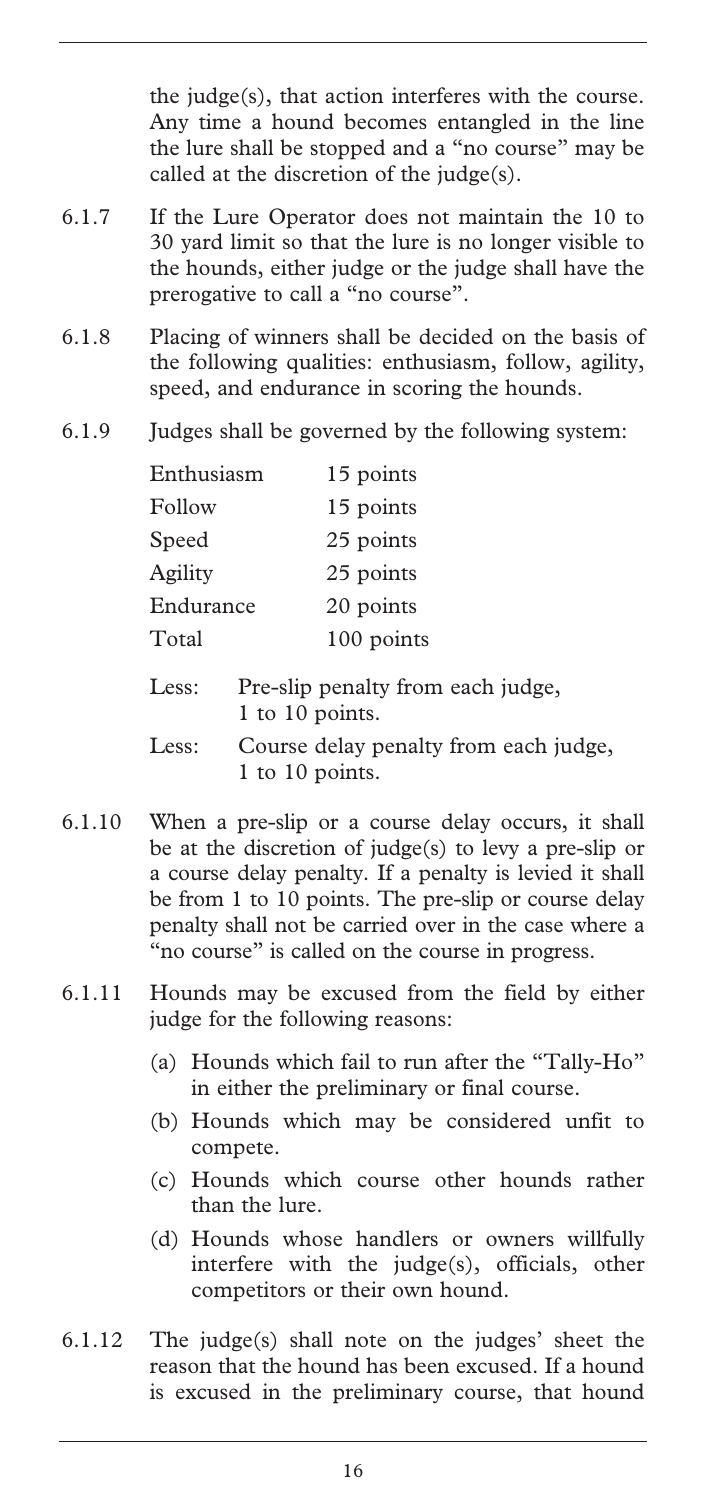will not count as having been in competition when computing championship points.

- 6.1.13 Hounds may be dismissed from the field for the day, by a judge or the Huntmaster and a judge, for any of the following reasons:
	- (a) If their handlers interfere with the judge(s) or officials or another competitor or his hound on the field.
	- (b) Hounds interfering playfully or aggressively with another hound.
- 6.1.14 Hounds shall be declared ineligible, only on the agreement of both judges or the judge, if one judge is officiating for the following reasons:
- (a) Fighting or malicious interference while being *(23-12-17)*  judged on the field.
- (23-12-17) (b) The aggressor in fighting while being judged on the field.
- 6.1.15 If a hound is declared ineligible or dismissed, the course may be called a "no course" by a judge. The remaining hounds may be run in a remaining course if one exists or given the opportunity to be re-run and scored.
- 6.1.16 The decisions of the judge(s) upon all matters relating to the course are final and binding, and a change may be made only with the consent of the judge or both judges.

### *7 ENTRIES & END OF TRIAL*

#### **7.1 Eligibility of Hounds**

- 7.1.1 To be eligible to compete at approved lure coursing field trials a dog must meet the following requirements:
	- (a) A hound must be tested with another dog, of the same breed or a breed with a similar running style (preferably not a kennelmate) and certified running clean by a licensed judge. Hounds must be a minimum of 11 months old prior to being certified, and must run a course of at least 600 yards (548.4 m) in order to be certified.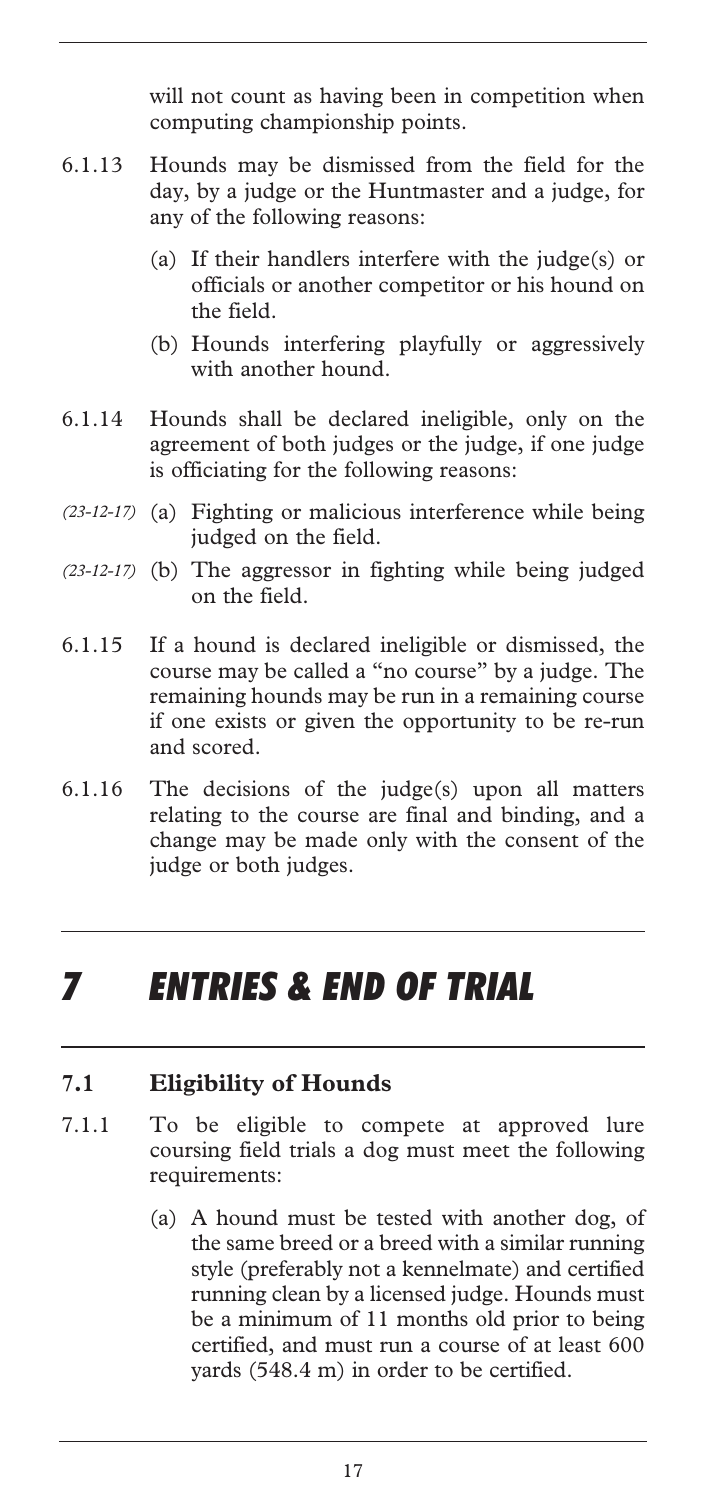- (b) A certificate signed by the judge is given to the owner at the time of the test and must be submitted to the Field Trial Secretary at the dog's first trial.
- (c) All dogs must be one year of age on the date of the trial to enter a regular stake and must be registered or eligible for registration in the records of the CKC as hereinafter provided.
- 7.1.2 Any dog who is disqualified/declared ineligible in any lure coursing field trial held under other jurisdictions is ineligible to course.
- 7.1.3 Listed breeds designated as Sighthounds are eligible to enter provided they have a Miscellaneous Certification Number (MCN)

### **7.2 Entries**

- 7.2.1 Every dog entered in a lure coursing field trial must be one of the following:
	- (a) Registered with the CKC
	- (b) Have an Event Registration Number
	- (c) Have a Performance Event Number
	- (d) Eligible for registration with the CKC, or
	- (e) Have a Miscellaneous Certification Number (MCN) if it belongs to a CKC listed breed
- (f) Have a Temporary Competition Number *(01-05-18)*  (TCN)
- 7.2.2 If a dog is not registered individually in the CKC (01-05-18) stud book it may be entered at a lure coursing field trial held under these rules with a Temporary Competition Number (TCN) provided that:
	- (a) If born in Canada it is of a litter which is eligible for CKC registration
	- (b) If not born in Canada it is eligible for individual registration in the records of the CKC
	- (c) If it is a foreign born and owned dog it obtains an Event Registration Number or CKC registration number from the CKC within 30 days of the first trial entered.
- 7.2.3 The entry of a dog with a Temporary Competition Number (TCN) at a lure coursing field trial held *(01-05-18)* under these rules (sanction matches excluded) must be accompanied by the appropriate listing fees. All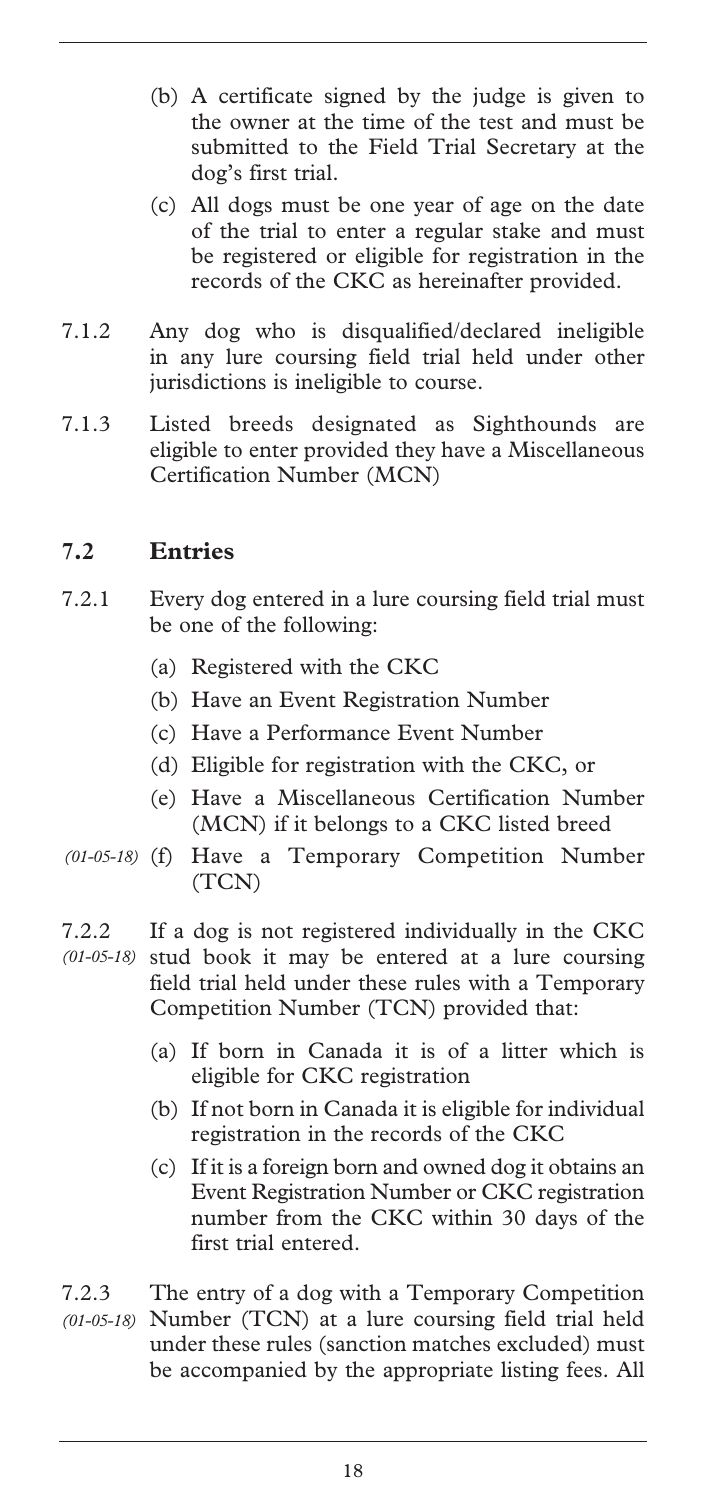listing and recording fees must be remitted to the CKC by the club or association holding the trial, within 21 days following the trial.

- 7.2.4 A dog that is eligible for a Performance Event Number (PEN) cannot be entered as a listed dog.
- 7.2.5 The CKC has the right to require the owner of a dog with a Temporary Competition Number *(01-05-18)* (TCN) to provide proof of the dog's eligibility for registration in the CKC. If it is found that the dog is not eligible, the CKC shall have the right to cancel all wins.
- 7.2.6 The owner or agent entering a hound in a field trial does so at his own risk.
- 7.2.7 A judge, or member of his immediate family, shall not handle a hound in the stakes where he is officiating, nor shall a hound belonging to any judge or his immediate family be entered in any stake where that judge is officiating. Such hounds may be entered at that trial in other stakes where the judge is not officiating.
- 7.2.8 An officiating judge shall not transport a hound to a trial that he will be judging if it is unaccompanied by its owner or agent.
- 7.2.9 A hound may not be entered in more than one regular stake at a trial.
- 7.2.10 Entry fees shall be fixed by the trial-giving club and will not be refunded in such cases where hounds are excused, dismissed or declared ineligible. Exceptions will be made for a bitch that comes into season after the closing of entries, or a hound that is found to be lame at roll call provided that notification is given to the Field Trial Secretary before or during the roll call.
- 7.2.11 If a judge is substituted in a stake at the last minute before the draw, the owner of a hound entered in that stake may withdraw the hound before the draw and the entry fee will be refunded. If, subsequent to the draw, a judge must be substituted, entry fees will not be refunded.
- 7.2.12 A club may refuse to accept entries for just cause, however reasons for such refusal must be filed with the CKC.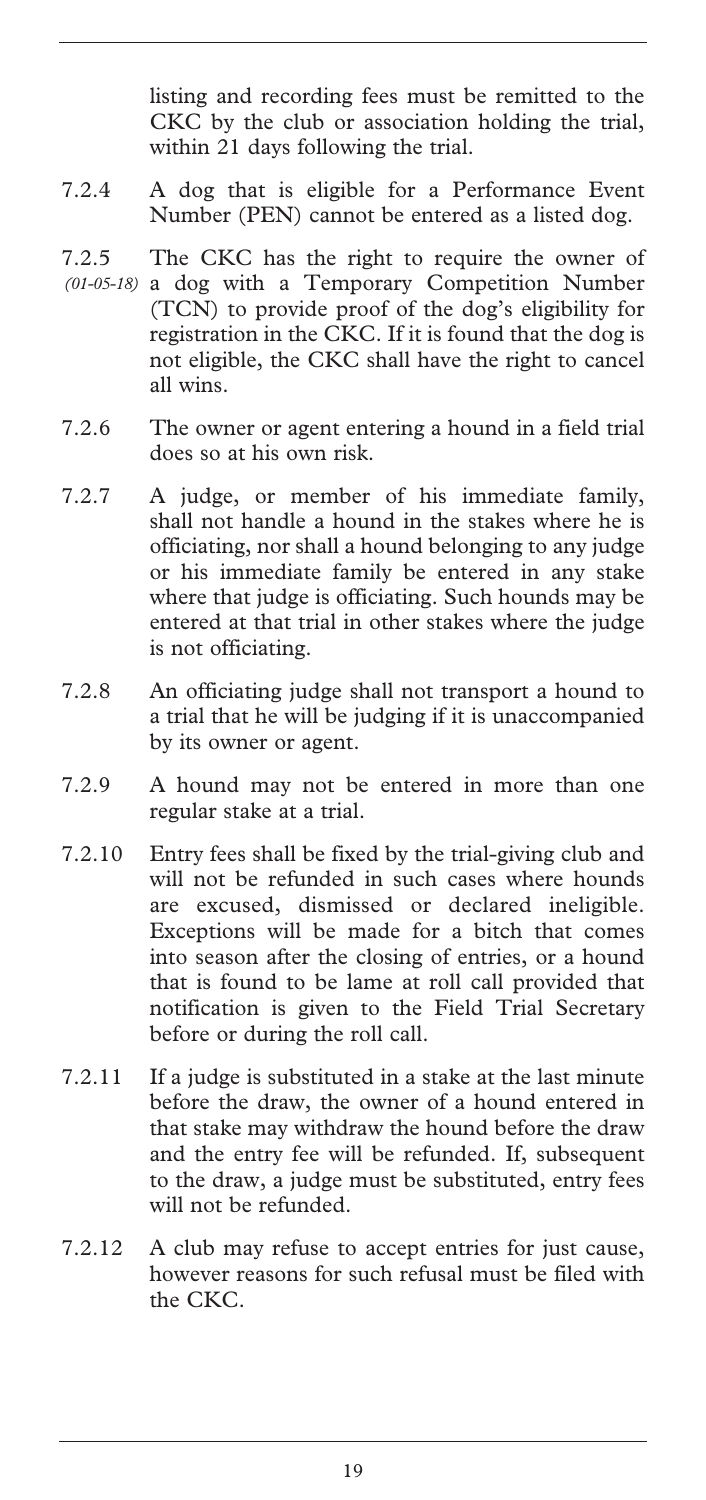### **7.3 Disqualification & Reinstatement**

- 7.3.1 Any dog disqualified for biting or viciousness shall automatically be disqualified from entering in any other event in any other discipline until such time as the dog is officially reinstated.
- 7.3.2 A dog that bites or attempts to bite another dog or a person may be removed from the event grounds during the duration of the event by the Chair of the Field Trial Committee
- 7.3.3 At his discretion, a judge shall have the authority to
- (58-06-17) excuse or disqualify a dog which menaces, threatens, attempts to bite or bites the judge, another person, or another dog in the field. When a dog is twice excused on this account, it shall have the status of a disqualified dog.
- 7.3.4 At his discretion, a judge shall have the authority to permanently disqualify a dog which bites the judge *(58-06-17)*  or another person in the field. Dogs disqualified under this provision will not be eligible for reinstatement. The decision to permanently disqualify a dog must be clearly indicated on the Judge's Disqualification Form.
- 7.3.5 Once a dog has been disqualified for any reason at a Lure Coursing Trial, it may not be entered until *(19-03-16)*  the dog has been reinstated by the CKC. All awards earned by a dog in violation of this section will be cancelled by the CKC and the owner of the dog is subject to disciplinary action. A dog disqualified under section 7.3.4 is not eligible for reinstatement.
- 7.3.6 Any dog that is disqualified under section 7.3.4 shall automatically be disqualified from entering in *(19-03-16)*  any other CKC event in any other discipline until such time as the dog is officially reinstated, if the dog is eligible for reinstatement.

7.3.7 Reinstatement *(19-03-16)* 

(a) The owner of a dog which has been disqualified at an event held under these rules may, after 30 days from the date of said disqualification, apply in writing to the CKC for reinstatement of the dog, unless the dog is ineligible for reinstatement as per Section 7.3.4. The request for reinstatement must be accompanied by a deposit as set by the Board.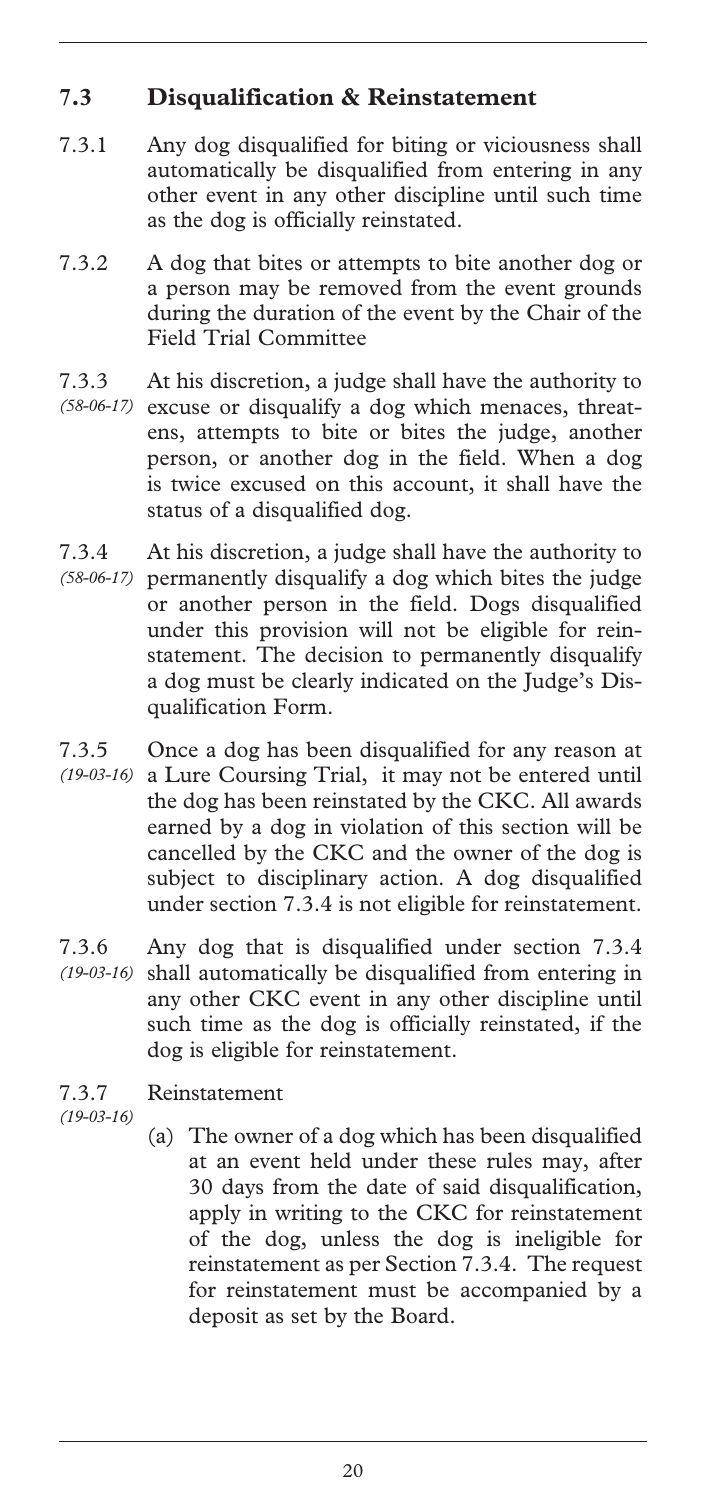### **7.4 End of Trial**

- 7.4.1 The Field Trial Secretary of the club or association (21-12-19) holding a trial under these rules must forward to the CKC the following material so as to be received not more than 14 days after the last day of the trial (if received after 14 days late fees as set by the Board will be applied):
	- (a) All entry forms.
	- (b) All judges' books and record sheets.
	- (c) Any other information that may be required by the CKC.
	- (d) The signed certification over the signature of the Field Trial Secretary as to the total number of dogs entered at the trial and the total number of listed dogs entered at the trial.
	- (e) A remittance which shall include all listing fees for the entries of non-registered dogs and a recording fee for every dog entered at the trial.
- 7.4.2 If a club does not provide a catalogue, a typewritten list may be substituted which includes the following information: breed, name of dog, registration number (if given) or ERN, name and address of owner, name of sire, name of dam, date of birth, name of breeder, and the scores earned by the dog.
- 7.4.3 Non-compliance with the provisions of this section will result in an automatic administrative fee as set by the Board.
- 7.4.4 The CKC may require a trial-giving club to provide a report on any matter or matters connected with its trial. This report must reach the CKC within 14 days of the request.
- 7.4.5 The trial-giving club is responsible for the collection of all listing fees and recording fees.
- 7.4.6 In the event the CKC determines that the remittance fails to completely cover the fees set forth above, an administrative fee will be assessed against the club as set by the Board.

### **7.5 Health** *(90-05-19)*

7.5.1 No dog may be entered at a trial if it has any communicable disease. *(90-05-19)*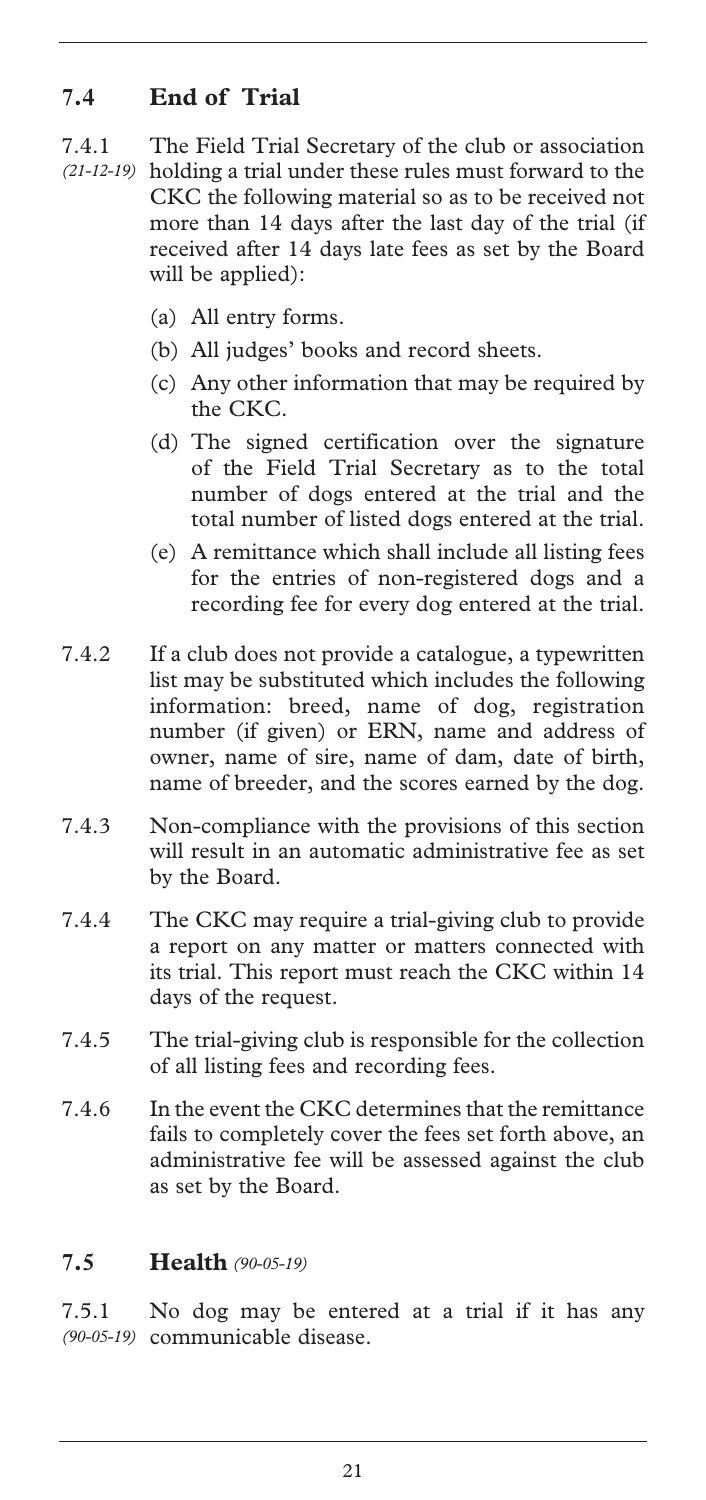7.5.2 Dogs entered in a test must have current immunization status. *(90-05-19)* 

- 7.5.3 No dog may be brought onto the grounds or premises of a trial if it: *(90-05-19)*
- (90-05-19) (a) is known to have, parvovirus, kennel cough or other communicable disease.
- (b) has recovered from distemper, parvovirus, *(90-05-19)*  kennel cough or other communicable disease within the last 30 days.
- (90-05-19) (c) has been housed within 30 days prior to the show, trial or test on premises on which there existed distemper, parvovirus, kennel cough or other communicable disease.
- 7.5.4 Where it is found that these rules have been contra-(90-05-19) vened, the dog in question shall be removed from the show, trial or test premises/grounds and the exhibitor will be subject to disciplinary action.

### *8 UNSPORTSMANLIKE CONDUCT*

- 8.1 It shall be deemed unsportsmanlike conduct if a person, during the running of, or in connection with an event, abuses or harasses a judge, trial official or any other person present in any capacity at the event.
- 8.2 Any handler who displays unsportsmanlike conduct or who is seen to kick, strike or otherwise roughly manhandle a dog while on the grounds of a lure coursing trial at any time during the holding of the event, may be expelled from the trial by the Field Trial Committee.
- 8.3 The judge(s) shall also have the authority to expel a handler from a trial if they observe unsportsmanlike conduct on the part of the handler or see the handler kicking, striking or otherwise roughly manhandling a dog while the event is in progress. It will be the duty of the judge to report promptly to the Field Trial Committee the expulsion of a handler.
- 8.4 The Field Trial Committee shall investigate, at once, any instance of alleged unsportsmanlike conduct on the part of the handler, or any report that a handler has been observed kicking, striking or otherwise roughly manhandling a dog. If the Field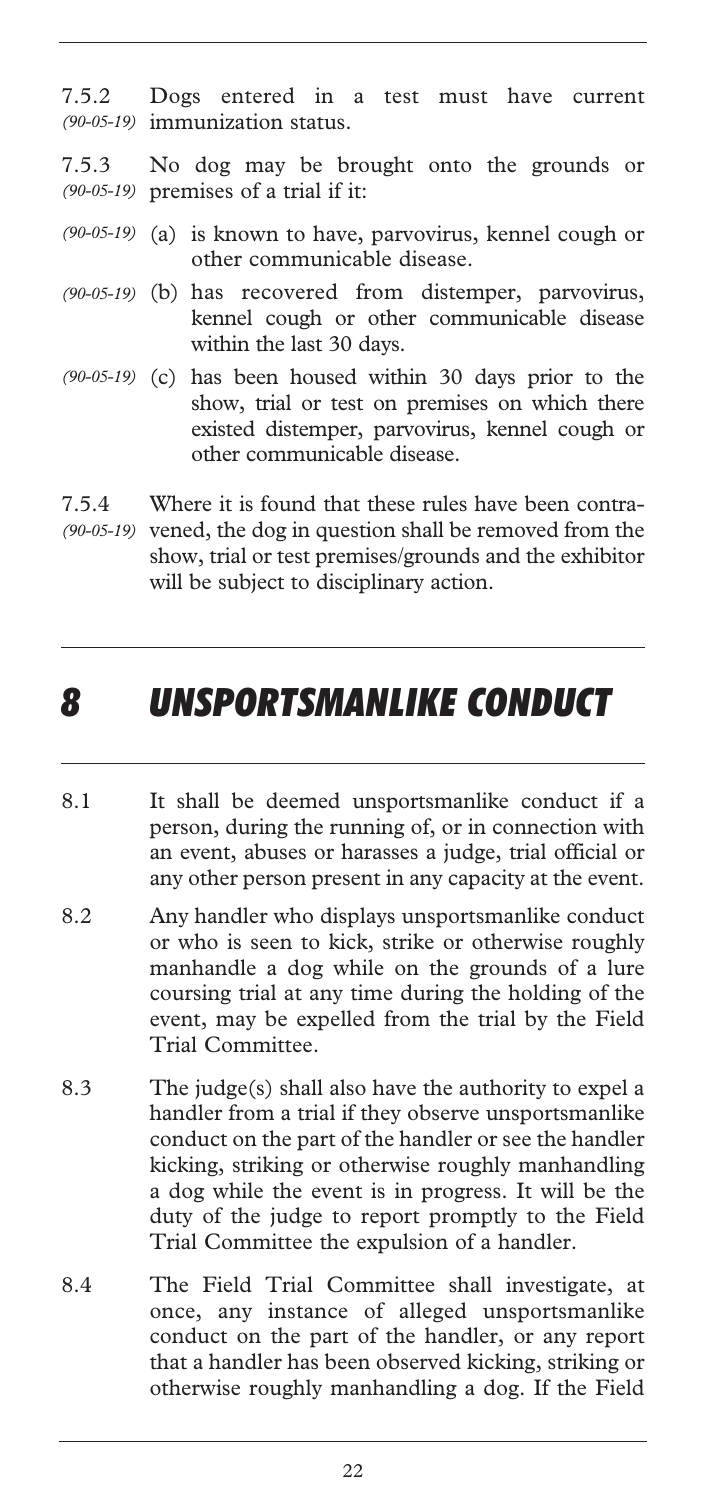Trial Committee, after investigation, determines that a handler is in violation of this section, and that the incident, if proven, would constitute conduct prejudicial to the sport or the CKC, it shall exercise its authority in accordance with the Complaints section of these rules.

8.5 The Field Trial Secretary shall submit to the CKC a complete report of any hearing action taken under this section within 21 days.

### *9 GUIDELINES FOR LURE COURSING FIELD TRIALS*

#### **9.1 Stakes**

- 9.1.1 The trial-giving club shall offer an Open stake and may offer other regular and non-regular stakes as provided for in these rules.
- 9.1.2 Regular Stakes are described as follows:
	- (a) Open Stake:

 Each stake shall consist of entries of only one breed (dogs and bitches). Field Trial Champions of record in that breed may be entered.

(b) Mixed Stakes:

 A mixed stake shall consist of breeds where entries are three or less. The stake may be offered at the option of the club with agreement of the owners and if offered must be stated in the premium list. Total hounds entered in the mixed stake shall be counted for the awarding of points. Only the winner of the mixed stake may compete for best in field.

(c) Veteran Stake

 Each stake shall consist of entries of only one breed (dogs and bitches) where their age is over seven (7) years. Field Trial Champions in that breed may be entered.

(d) Veteran Mixed Stake

 A mixed veteran stake shall consist of breeds where entries are three (3) or fewer and the age of the dogs is over seven (7) years. The stake may be offered at the option of the club with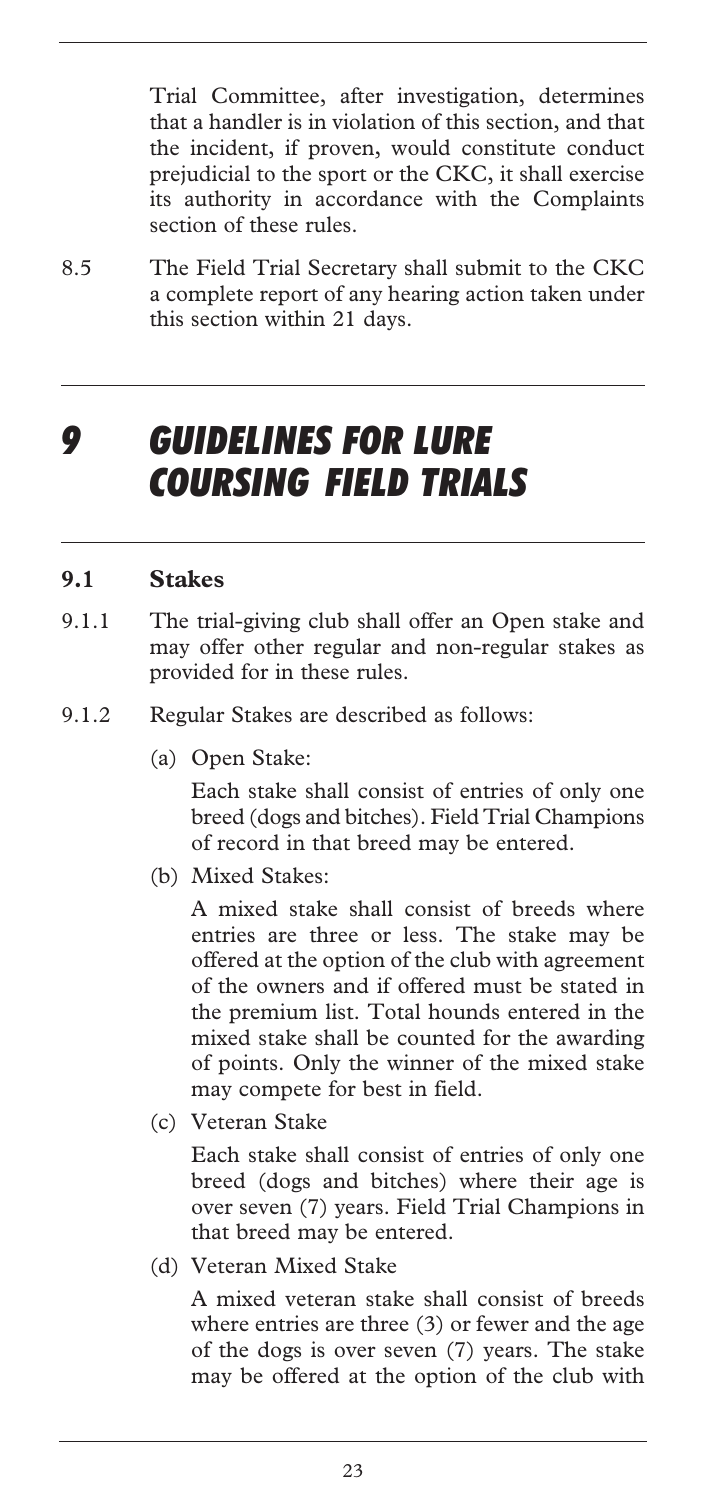agreement of the owners, and if offered must be stated in the premium list.

- (e) FCH stakes available at single breed specialty trials. This stake is only open to hounds that have met the qualifications to be field champions. A hound entered in this class without the proper requirement will have its points cancelled.
- Single Stake *(24-12-17)*

 The singles stake shall consist of entries of any breed (dogs and bitches). This may be offered at the discretion of the trial giving club.

 Singles stake entries from all breeds shall be combined into one mixed stake, with points and placements awarded across all the breeds. A hound entered in the Singles stake shall be barred from competition in the Open or Veteran stakes at the same trial.

 A dog that is declared ineligible can compete in the single stake in a trial.

- 9.1.3 The following description applies to individual breed stakes:
- (a) The trial-giving club must, when the entry in *(33-06-21)* the regular stake reaches 20 or more present after roll call, divide the stake as evenly as possible. There should be a minimum of 10 in each stake.
	- (b) Every entry not excused, dismissed or declared ineligible shall be run twice. The order of running for both courses shall be by random draw.
	- (c) The final run shall be the reverse direction of the preliminary run and the course may be changed.
	- (d) The top 5 winning hounds are determined by the total combined score of the 2 runs, first through Next Best Qualified (NBQ).
	- (e) Championship points are awarded to the first through fourth placements in all regular stakes.
	- (f) Ties for the top 5 placements in any stake will be run off. They shall be run off under the same judge(s), unless one hound withdraws or concedes.
	- (g) In the event of a single entry of one breed, that entry shall be run and scored by itself unless the club offers a mixed stake.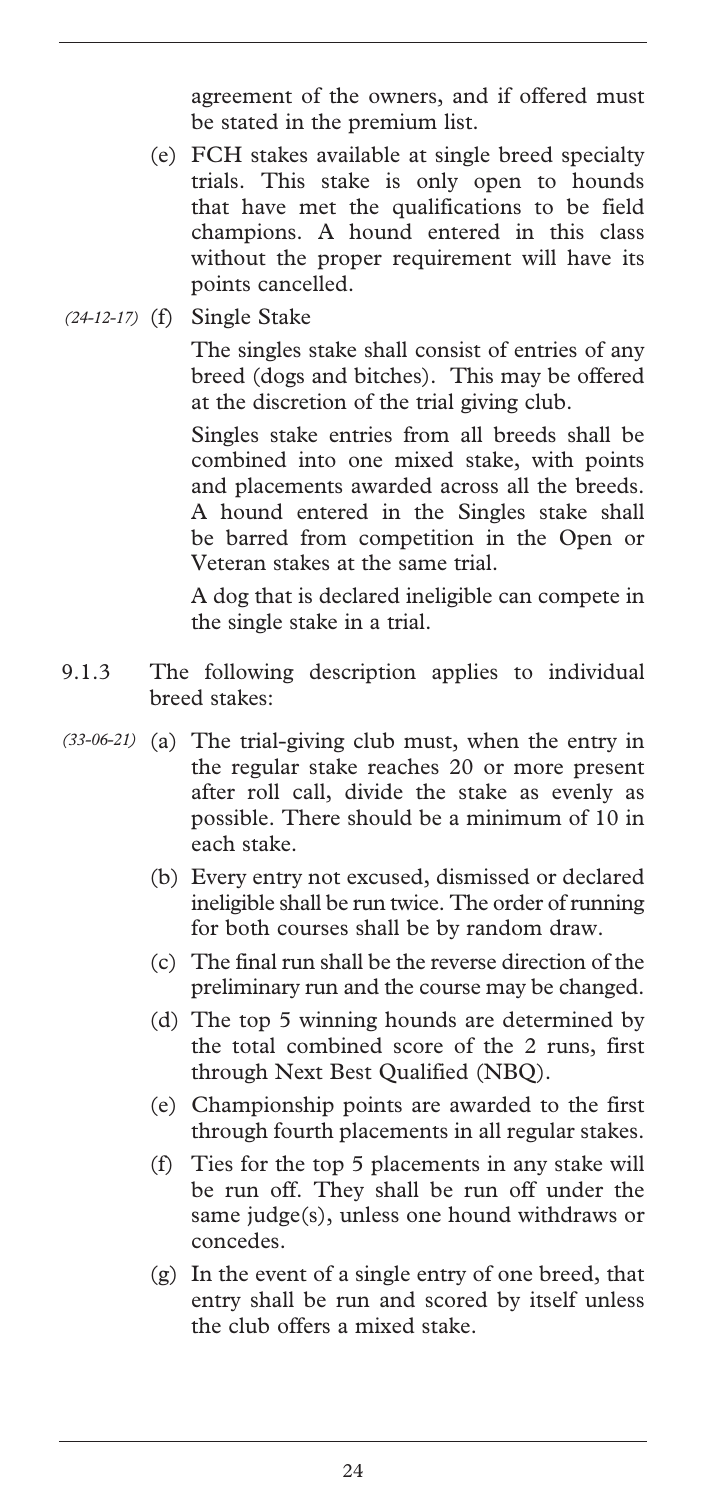### 9.1.4 Non-Regular Stakes may be offered as follows:

(a) Puppy Stake:

 This stake will be run for puppies whose ages at the date of the meet are 6 months but less than 18 months. Placements of the first through NBQ may be awarded but will not count for points. Puppies will be run once individually and scored.

(b) Kennel Stake:

 Open to any 2 hounds entered in the regular stakes owned and kenneled by the same person. Total of scores earned in the regular stake shall determine the winner.

(c) Clubs may offer other non-regular stakes at their discretion, provided that it does not interfere with the regular trial and is advertised in the premium list.

### **9.2 Draw**

- 9.2.1 Hounds not present at the time of roll call shall be declared absent and will forfeit their entry fees.
- 9.2.2 The Field Trial Committee shall inspect each entry at the time of the roll call for lameness, bitches in season and adequacy of equipment. Spayed bitches, monorchid, cryptorchid and neutered males will be allowed to compete.
- 9.2.3 The order and arrangement of hounds coursing shall be determined by a public random draw at the beginning of each stake, preliminary and final run. The draw shall be conducted by the Field Trial Secretary. This applies to all stakes.
- 9.2.4 All hounds entered in a given stake shall be divided into trios or braces by random drawing. Hounds shall be designated by colours according to the draw:

| First Number | <b>High Intensity Yellow</b><br>$($ on left $)$      |
|--------------|------------------------------------------------------|
|              | Second Number High Intensity Pink<br>(in the middle) |
| Third Number | High Intensity Blue<br>(on right)                    |

9.2.5 If a hound fails to appear for any reason after the draw has been completed, thereby reducing the course to one hound, the remaining hound will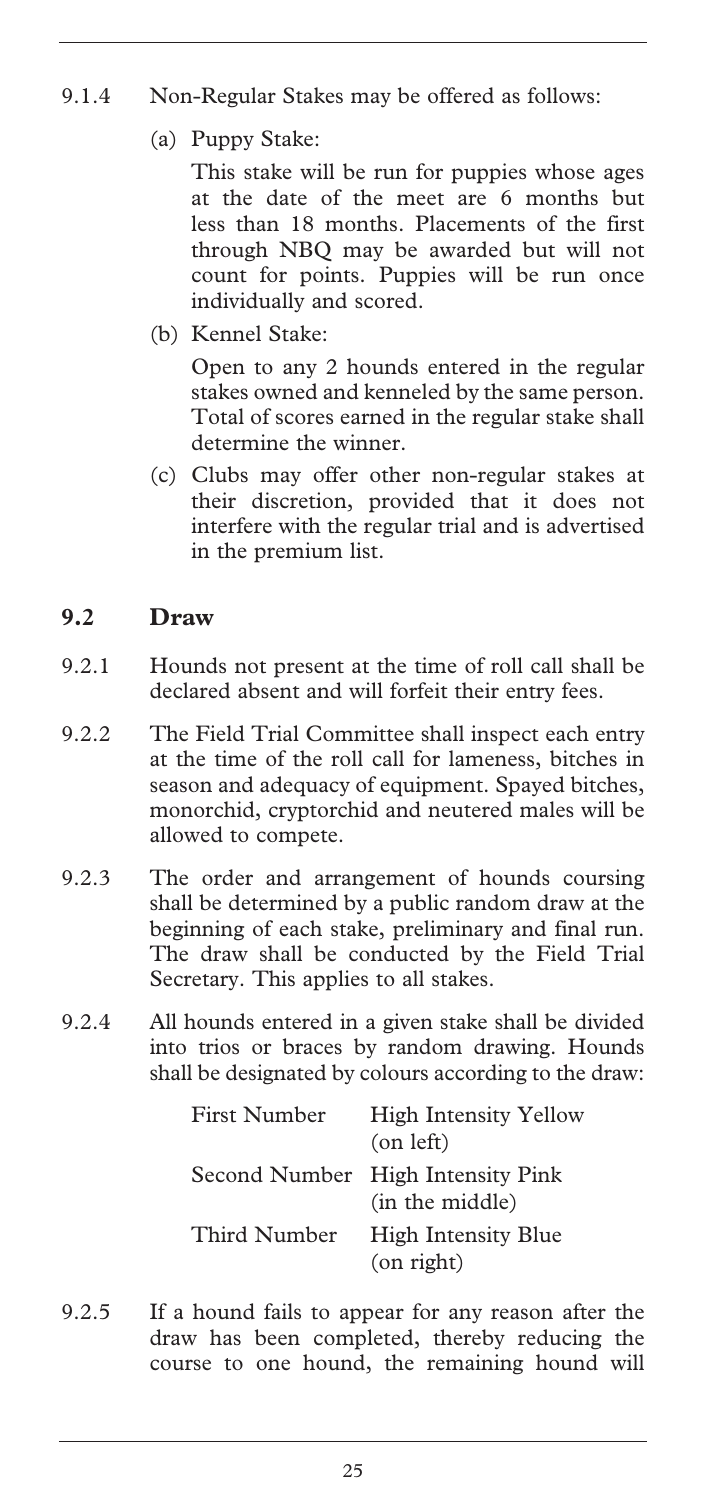be run and scored, alone or may be added to an existing brace in a preceding or subsequent course.

9.2.6 Roll call may be conducted before the running of the test dog at the discretion of the club.

### **9.3 Running the Meet**

- 9.3.1 Lure operators must be the same for all stakes in any breed. In the event where an operator is unable to complete the assignment, the Field Trial Committee may select an alternate operator.
- 9.3.2 The judge(s) must be the same for all stakes in any breed. In the event where a judge is unable to complete the judging assignment, the Field Trial Committee may select a person available at the trial, who, in their opinion, has enough coursing experience to substitute judge, in the event that no other licensed, provisional or apprentice judge is available. All scores of the judge who was replaced shall stand as recorded.
- 9.3.3 In the event that there is more than one stake competing for Best Of Breed, first place hounds in each stake shall be run-off or conceded. The winner of Best Of Breed shall be awarded the maximum number of points for that breed for the day. In the event there is both a mixed stake and a veterans mixed stake competing for Best Mixed, first place hounds shall run-off or concede. The winner of Best Mixed shall be awarded the maximum number of points for that Mixed stake for the day.
- 9.3.4 At the option of the trial-giving club all Best of Breed or mixed stakes winners may run in a Best in Field competition, which shall be an optional stake and run under 2 judges only:
	- (a) The order of the running is to be determined by random draw.
	- (b) Multiple entries from one owner will not be split into separate courses if drawn together.
	- (c) There will be only one run direction to be decided by the judges.
	- (d) No championship points will be awarded.
	- (e) The highest scoring hound will be declared Best in Field on that day.
	- (f) An excusal, dismissal or declaration of ineligibility in the Best in Field run will not affect a hound's prior awards earned on that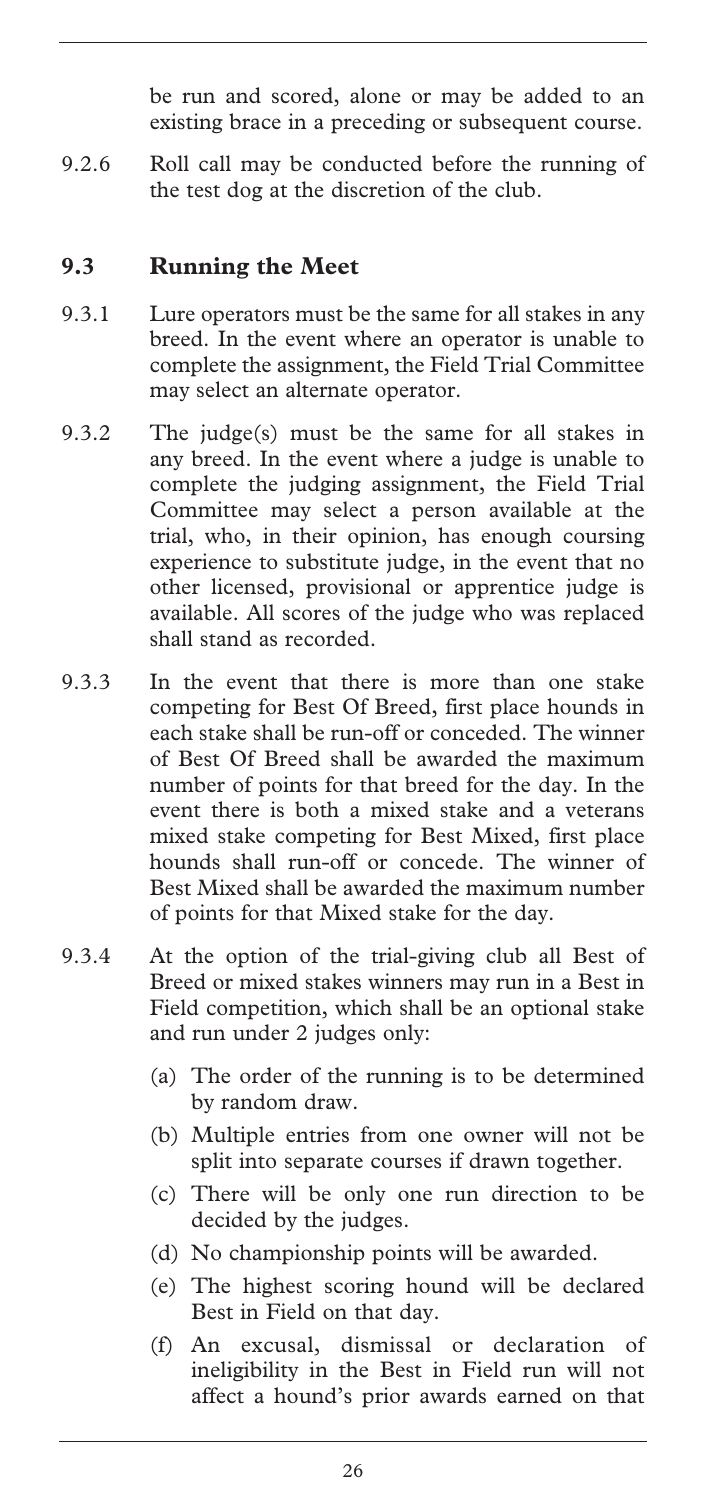day, but the excusal, dismissal or declaration of ineligibility will be recorded.

- (g) In the event of a tie for Best in Field, the winner may be determined by the hounds' handlers conceding or by run-off.
- 9.3.5 Hounds and handler must be present during the time of the running of the stake entered.
- 9.3.6 After completion and posting of final scores, all hounds no longer required for further judging are excused.
- 9.3.7 If a hound is injured in the trial or becomes lame at the trial, the Field Trial Committee shall determine whether the hound shall continue to compete or whether it shall be withdrawn. A hound so withdrawn shall not be entitled to a refund of the entry fee.
- 9.3.8 Any owner who authorizes another person to handle his hound must not interfere with the hound or handler until completion of the course.
- 9.3.9 Handlers shall use a simplified slip. No metal leads or slips shall be permitted. Recommended slips are those of leather or webbing strap with a wide collar and double or single rings. A hound may be muzzled. There should be no muzzle with sharp, hard edges and the muzzle must allow the dog to breathe freely. Leg wraps in neutral colours may be allowed.
- 9.3.10 An owner will have the option of having his hound wear a catch collar while running. The collar will be of neutral colour and will not have any loops, tags, or ornaments that might snag or catch on anything.
- 9.3.11 In the case of conditions dangerous to the welfare of the participants, if the Field Trial Chair finds it necessary to terminate the trial, the following shall apply:
- (34-06-21) (a) If the preliminary courses for all breeds are completed, the results shall be deemed official. However, only half the points based on placements will be awarded. In the case of a tie, the points will be divided equally. Placements will not count towards titles.
	- (b) If the preliminary courses are incomplete, the trial shall be declared null and void with no penalty to the club.
- 9.3.12 The Board shall have the authority to issue from time to time, where necessary, notices that amplify,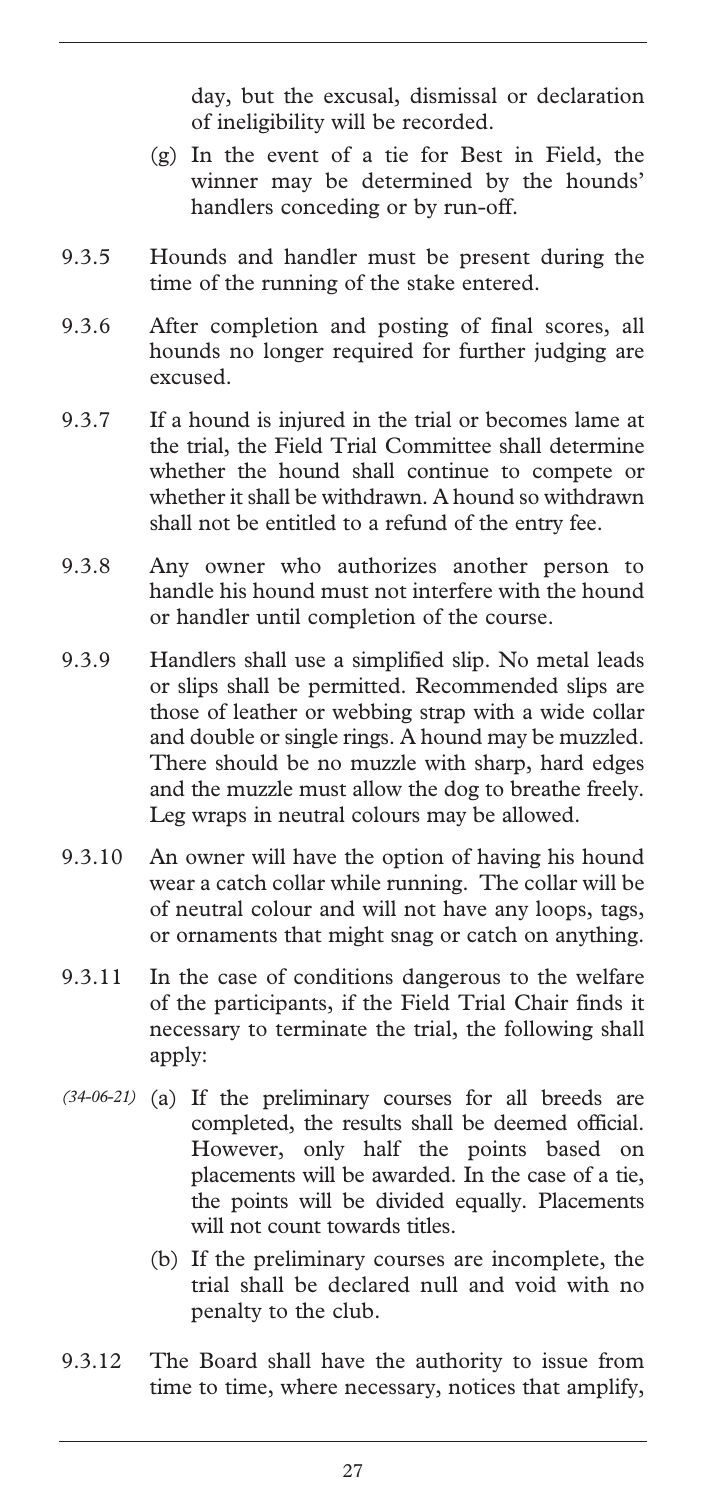clarify or interpret these running rules. These notices shall be printed in the Official Publication and copies shall be distributed to all clubs.

### **9.4 Declaration of Ineligibility & Reinstatement**

- 9.4.1 A hound's privilege to compete in lure coursing field trials will be withdrawn upon either one declaration of ineligibility or 2 interference dismissals within a 12 month period.
- 9.4.2 The privilege to compete after being declared (25-12-17) ineligible may be reinstated upon the completion of the following:
	- (a) The owner of the dog must, after 30 days from the date of the declation of ineligibility, apply in writing to the CKC.
	- (b) The request for reinstatement must be accompanied by a deposit as set by the Board.
- (25-12-17) (c) The CKC will contact the CKC Lure Coursing Council Member closest to the residence of the owner. He will set up a committee of 2 licensed lure coursing field trial judges one of which may be provisional for the breed who must certify in writing that the hound is running cleanly with 2 other hounds, preferably the same breed, excluding kennel mates.
- (d) The owner or handler of the declared ineligible *(25-12-17)*  dog will be notified of the decision.
- (25-12-17) (e) If a hound has been declared inelgible and reinstated, and is subsequently declared ineligible again, that hound will receive permanent declared ineligible status.

### **9.5 Placements & Awards**

- 9.5.1 Hounds which are not to be scored are not to be added to a course.
- 9.5.2 Championship points in regular stakes shall be awarded on the basis of the following:

#### **First Place:**

Four times the number of hounds competing in the stake with a maximum of 40 points.

### **Second Place:**

Three times the number of hounds competing in the stake with a maximum of 30 points.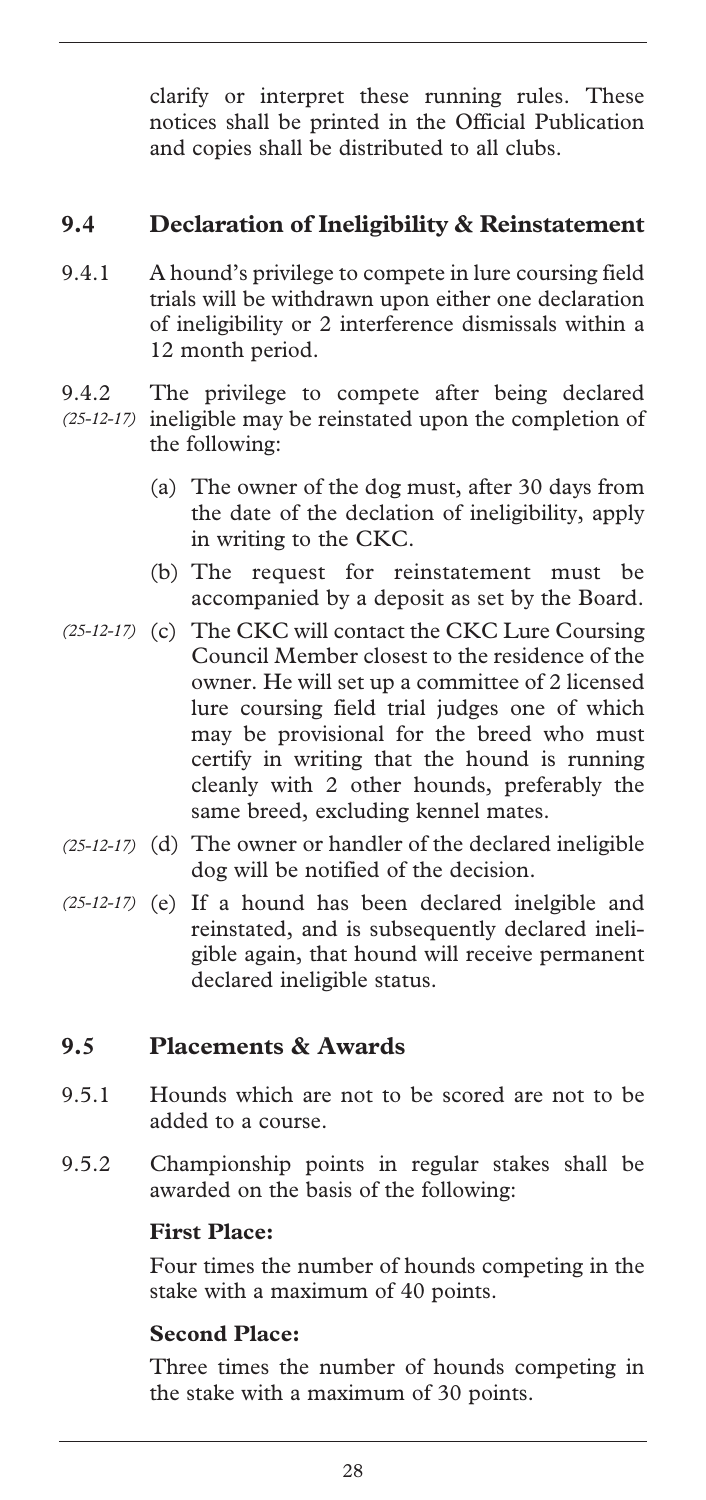### **Third Place:**

Twice the number of hounds competing in the stake with a maximum of 20 points.

### **Fourth Place:**

Points equal to the number of hounds competing in the stake to a maximum of 10 points.

### **Next Best Qualified Dog (NBQ):**

No points awarded.

### **Qualifying Score (QS)**

No points awarded.

- 9.5.3 A hound shall not receive a placement or be awarded points if it does not score at least 50 per cent of the total possible combined scores. Hounds which do not receive placements under this provision will, nevertheless, be considered as having been in competition for the purpose of awarding points. If a hound is excused in the preliminary run, that hound will not count as having been in competition when computing championship points. Hounds that are dismissed or declared ineligible shall count as having been in competition when computing championship points.
- 9.5.4 In all non-regular and optional stakes there will be only one winner and championship points will not be awarded. The only exception will be the Puppy Stakes where the awards of the first through NBQ may be awarded but championship points will not be awarded.
- 9.5.5 All field trial-giving clubs shall use the following colours for their prize ribbons and rosettes in all official classes:

| Best Of Breed Red, White and Blue |  |
|-----------------------------------|--|
|                                   |  |
| Non-Regular Classes Dark Green    |  |
|                                   |  |
| (if awarded at the                |  |
| discretion of the club)           |  |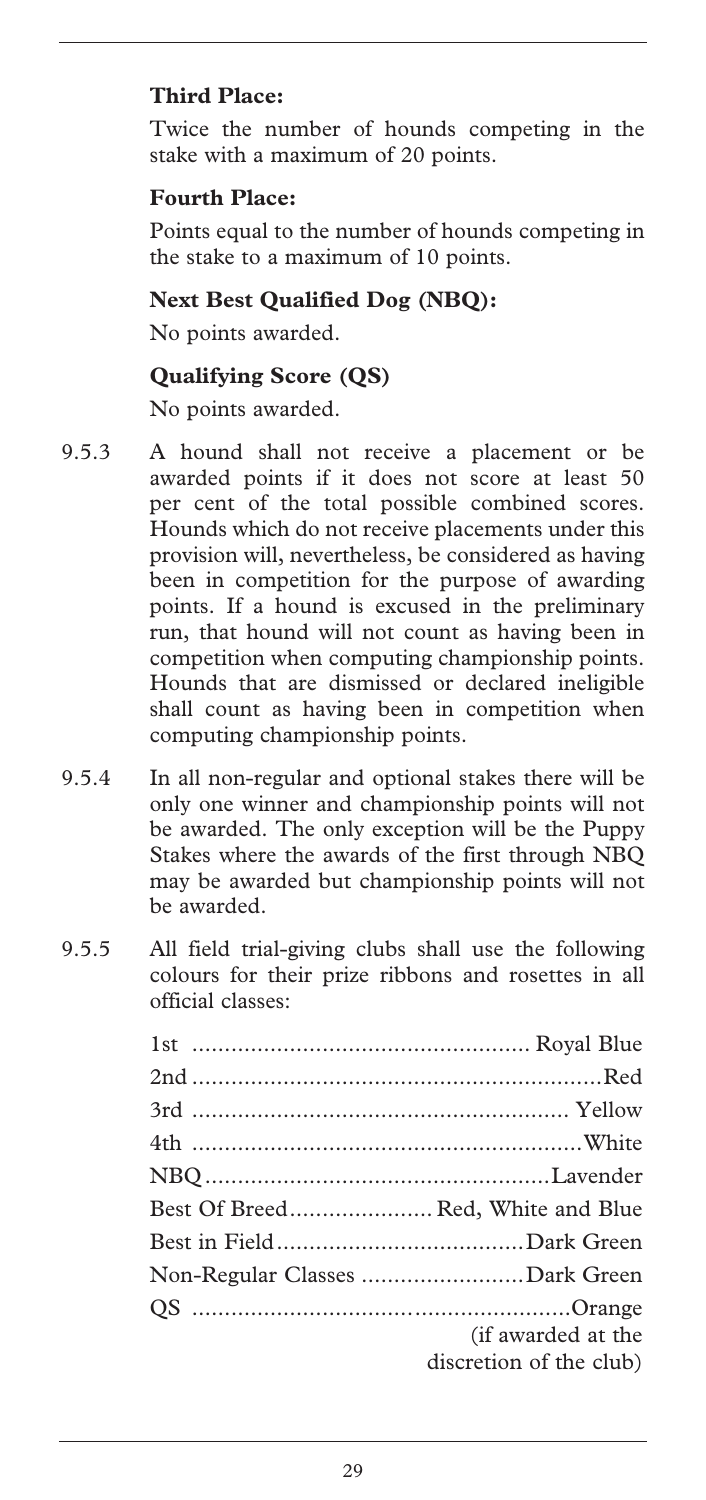- 9.5.6 Each ribbon shall bear the following information:
	- (a) The full name of the club holding the event.
	- (b) A copy of the CKC crest.
	- (c) The award for which the ribbon is presented.

### **9.6 Field Titles**

- 9.6.1 A permanent title of Field Champion (FCh) shall be awarded as a suffix to the registered name of any hound which has fulfilled the following requirements:
	- (a) Attained 100 championship points in the open or mixed stake competition.
	- (b) Attained 1 first or 2 second placements by defeating dogs in head to head competition.
	- (c) Must be individually registered in the records of the CKC or have an Event Registration Number (ERN), or a Miscellaneous Class Certification Number (MCN), or a Performance Event Number (PEN).
- 9.6.2 A permanent title of Field Champion Excellent (FChX) will be awarded to the hound which has fulfilled the following requirements:
	- (a) Is a Field Champion of Record.
	- (b) Obtains 200 additional points in competition.
	- (c) Attains at least 5 first placements in competition. This includes first placements won while attaining an FCh.
- 9.6.3 The Field Champion Excellent title shall be a repetitive title, with a numerical designation. After completing the FCHX title, a hound shall be awarded the next level of title each time it fulfills the requirements of an additional 300 points and 5 first placements with competition. First placements in excess of 5 may be carried forward, and the process shall be indefinitely repeated (FCHX2, FCHX3 etc.).

### 9.6.4 Novice Courser Title

- (a) A designation of Novice Courser (NC) shall be awarded as a suffix to the registered name of any hound which has fulfilled the following requirements:
	- (i) Attain 3 qualifying scores in the open stake under a minimum of 3 different judges.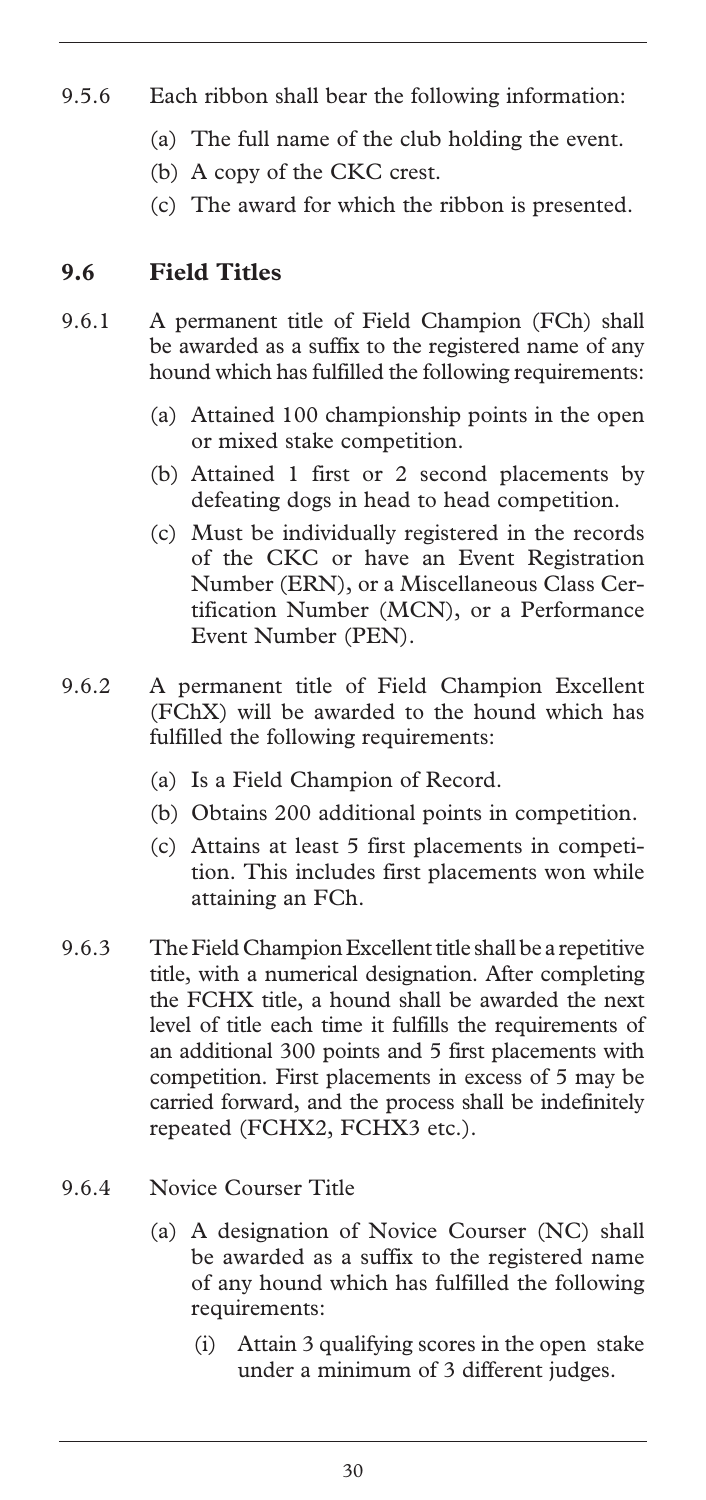- (ii) Must be individually registered in the records of the CKC or have an Event Registration Number (ERN), or a Miscellaneous Certificate Number (MCN) or a Performance Event Number (PEN).
- 9.6.5 Upon attaining the Novice Courser (NC) title, a hound will no longer be awarded qualifying score ribbons.
- 9.6.6 Advanced Courser *(29-06-15)*
	- (a) A designation of Advanced Courser (AC) shall be awarded as a suffix to the registered name of any hound which has fulfilled the following requirements:
		- (i) Attain 10 qualifying scores in the open stake under a minimum of 3 different judges.
		- (ii) Scores earned for the Novice Courser title shall count as three of the ten scores required
- 9.6.7 Advanced Courser Excellent *(29-06-15)*
	- (a) A designation of Advanced Courser Excellent (ACX) shall be awarded as a suffix to the registered name of any hound which has fulfilled the following requirements:
		- (i) Attain 20 qualifying scores in the open stake under a minimum of 3 different judges.
		- (ii) Scores earned for the Advanced Courser title shall count as ten of the 20 scores required
	- (b) The Advanced Courser Excellent title shall be a repetitive title with a numerical designation. After completing the ACX title, a hound shall be awarded the next level of title each time it fulfills the requirements of an additional 20 qualifying scores under 3 different judges. The process shall be indefinitely repeated (ACX2, ACX3 etc.).
- 9.6.8 A permanent title of Veteran Field Champion (VfCh) shall be awarded as a suffix to the registered name of any hound which has fulfilled the following requirements: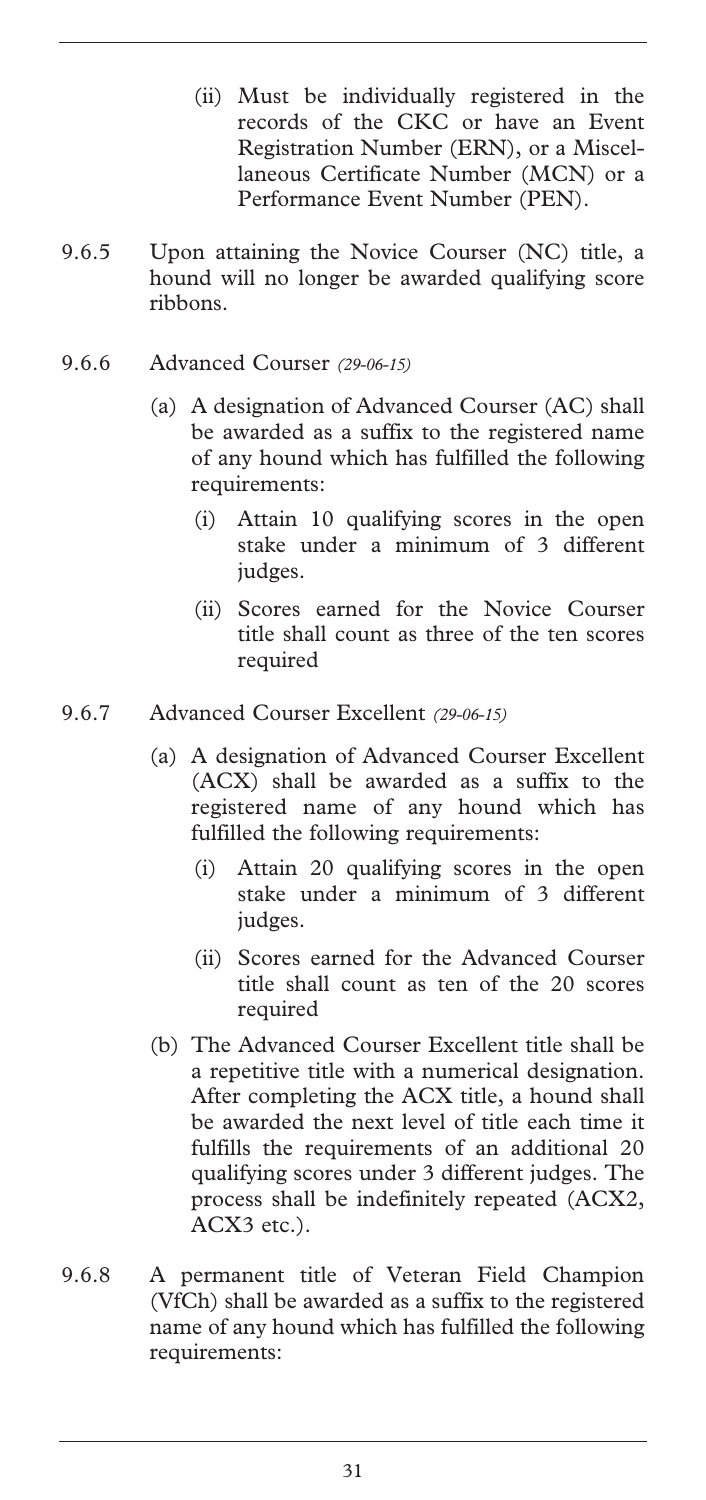- (a) Attained 50 championship points in the Veteran Open Or Veteran Mixed Stake competition.
- (b) Attained 1 first or 2 second placements against other hounds
- (c) Must be individually registered in the records of the CKC or have an Event Registration Number (ERN), or a Miscellaneous Class Certification Number (MCN), or a Performance Event Number (PEN).
- 9.6.9 A permanent title of Veteran Field Champion Excellent (VfChx) will be awarded to the hound which has fulfilled the following requirements:
	- (a) Is a Veteran Field Champion of record.
	- (b) Obtains 50 additional points in competition in the veteran stake.
	- (c) Attains at least 4 first placements in competition. This includes first placements won while attaining a VfCh.
- 9.6.10 The Veteran Field Champion Excellent title shall be a repetitive title with a numerical designation. After completing the VfChx title, a hound shall be awarded the next level of title each time it fulfills the requirements of an additional 50 points and 4 first placements with competition. First placements in excess of 4 may be carried forward, and the process shall be indefinitely repeated (VfChx2, VfChx3 etc.).
- 9.6.11 The title of Single Courser (SNC) shall be awarded (24-12-17) as a suffix to the registered name of any hound which has:
	- (a) Attained 3 qualifying scores in the Singles Stake under a minimum of 3 judges
	- (b) Must be individually registered in the records of the CKC or have an Event Registration Number (ERN), or a Miscellaneous Certificate Number (MCN) or a Performance Event Number (PEN).
- 9.6.12 The title of Single Advanced Courser (SAC) shall be awarded as a suffix to the registered name of any *(24-12-17)* hound which has:
	- (a) Attained 10 qualifying scores in the Singles Stake under a minimum of 3 judges.
	- (b) Scores earned for the SNC shall count toward the title count as three of the ten scores required.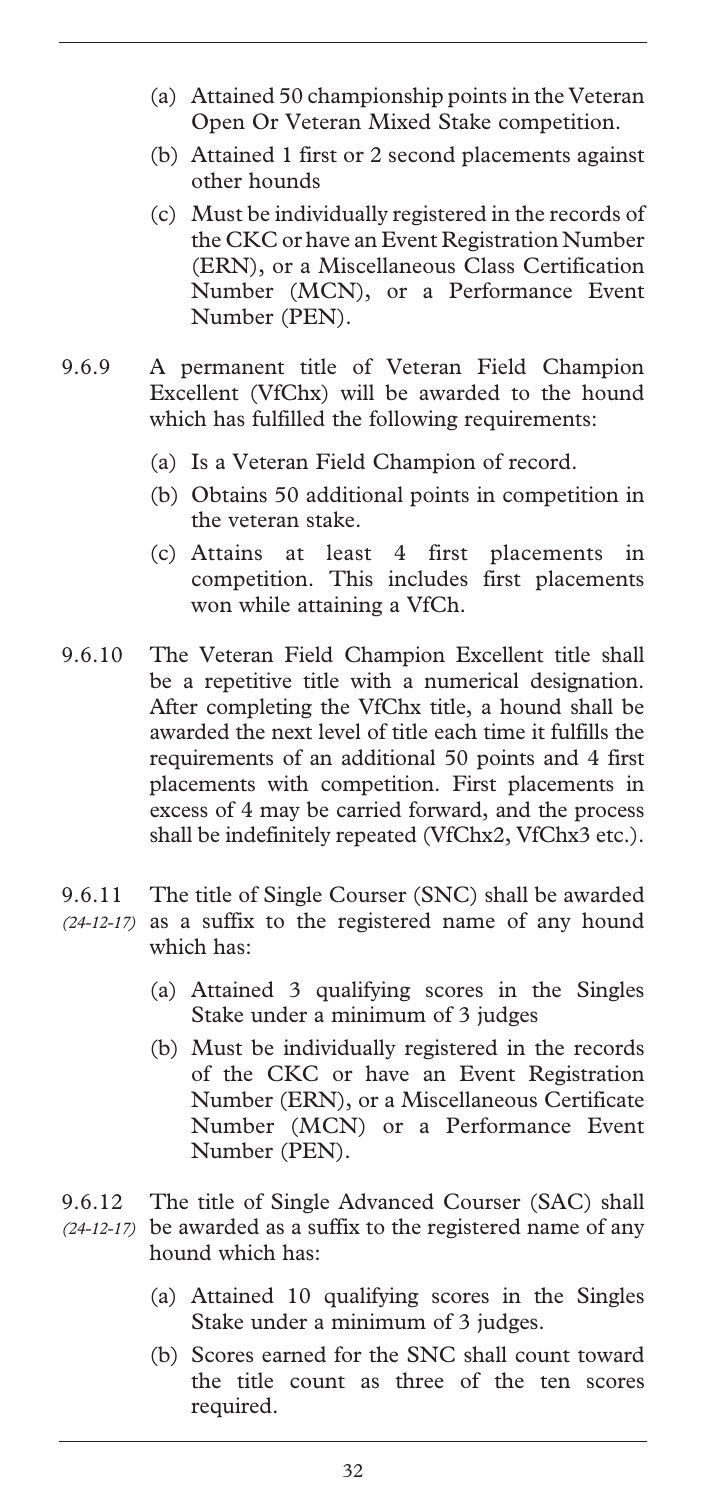### 9.6.13 Single Advanced Courser Excellent (SACX)

- *(24-12-17)* 
	- (a) A designation of Single Advanced Courser Excellent (SACX) shall be awarded as a suffix to the registered name of any hound which has fulfilled the following requirements:
		- (i) Attained 20 qualifying scores in the Singles Stake.
		- (ii) Scores earned for the Single Advanced Courser title shall count as ten of the 20 scores required.
	- (b) The Single Advanced Courser Excellent title shall be a repetitive title with a numerical designation. After completing the SACX title, a hound shall be awarded the next level of title each time it fulfills the requirements of an additional 20 qualifying scores under 3 different judges. The process shall be indefinitely repeated (SACX2, SACX3 etc.).

### **9.7 Course Plans**

- 9.7.1 When using a continuous loop system, the angles should not be less than 45 degrees.
- 9.7.2 A course shall not be less than 600 yards (549m) in length and the first pulley should be at least 50 yards (45.7m) from the starting line. Layouts of proposed coursing plans must be in the premium list. Trial-giving clubs should endeavor to obtain fields with varied terrain and make maximum use of natural obstacles. Artificial obstacles may be incorporated into the course provided they are noted in the premium list. Clubs shall take all reasonable precautions to ensure the safety of the hounds and handlers.
- 9.7.3 Course plans which have been altered from those published in the premium list must be posted on the field in a prominent location. A test run must be announced and made immediately before or after roll call. Any person who, after seeing the test run with the course plan alterations, decides not to run his hound has the option of withdrawing his entry and having the entry fee refunded.
- 9.7.4 Any object on the field used to mark the location (26-12-17) of one or more pulleys must be a safe item & not affixed to the pulley nor be of a size or construction to be a distraction to the dogs. It should be in the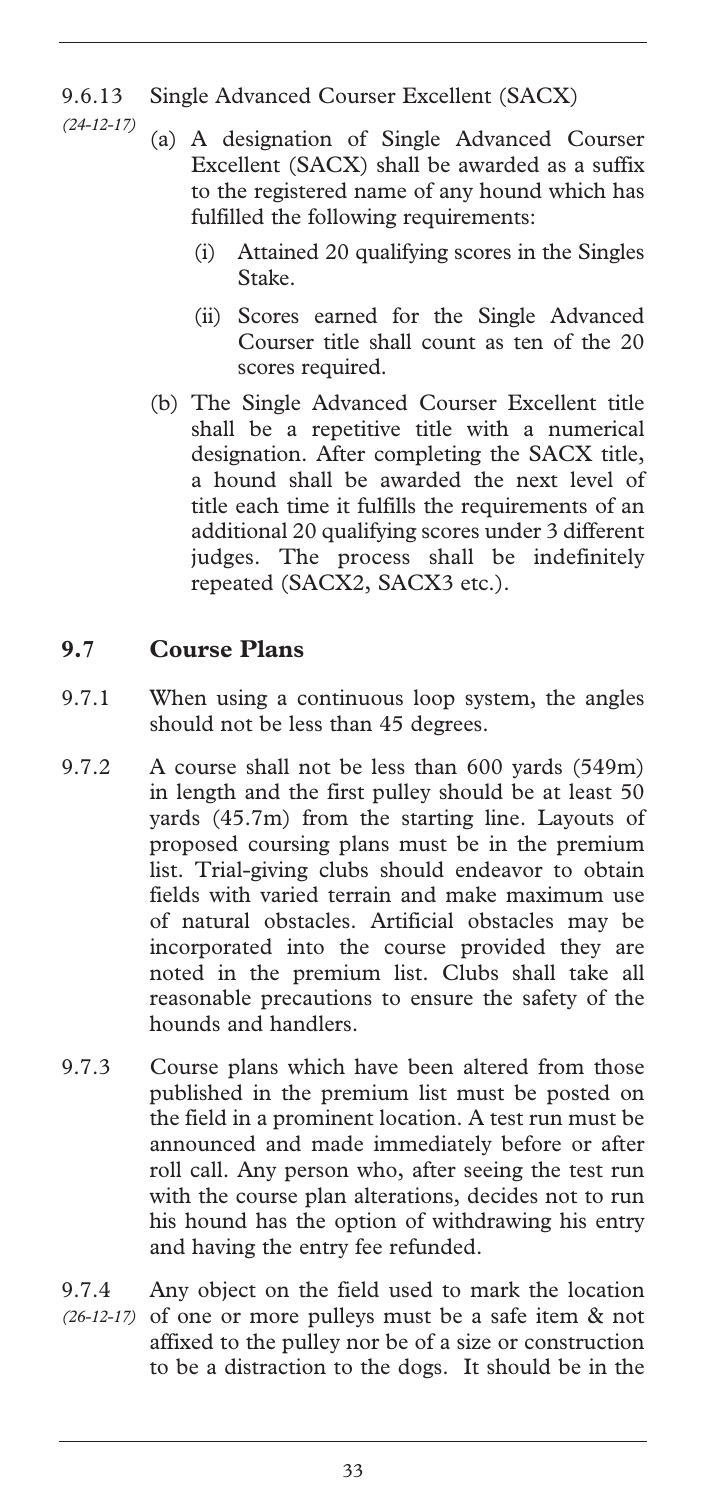neighbourhood of the pulley and preferably not fixed in position in anyway. (example small Orange cones).

# *10 SANCTION MATCH*

### **10.1 General**

- 10.1.1 A club that has not held a lure coursing field trial under CKC rules will be required to hold at least 2 sanctioned lure coursing field trial matches before consideration will be given for the club to hold an approved lure coursing field trial. All aspects of the sanctioned lure coursing field trial matchs will be under the observation of the local CKC Board member, the Lure Coursing Council Representative or an observer appointed by the CKC.
- 10.1.2 As far as practicable, a sanctioned lure coursing field trial match should be held in accordance with the Lure Coursing Field Trial Rules and Regulations.
- 10.1.3 Sanctioned lure coursing field trial matches may be run on consecutive dates if a club so wishes.
- 10.1.4 The club shall appoint a Field Trial Chairman, Field Trial Secretary and a Field Trial Committee. The duties of these officials shall be the same as those at approved lure coursing field trials and shall carry the same authority.
- 10.1.5 A sanctioned lure coursing field trial match is a competition at which only purebred dogs may compete. These dogs should be eligible to compete at an approved lure coursing field trial. A dog that has not completed its Hound Certification shall not be eligible.

### **10.2 Application to Hold a Sanction Match**

10.2.1 Dates must be applied for not less than 60 days prior to the date of the match and on an application form procured from the CKC Board member representing that zone or from the Canadian Kennel Club website. The application shall be completed in full and returned to the CKC Board member for that zone. Electronic transmission of the form is acceptable.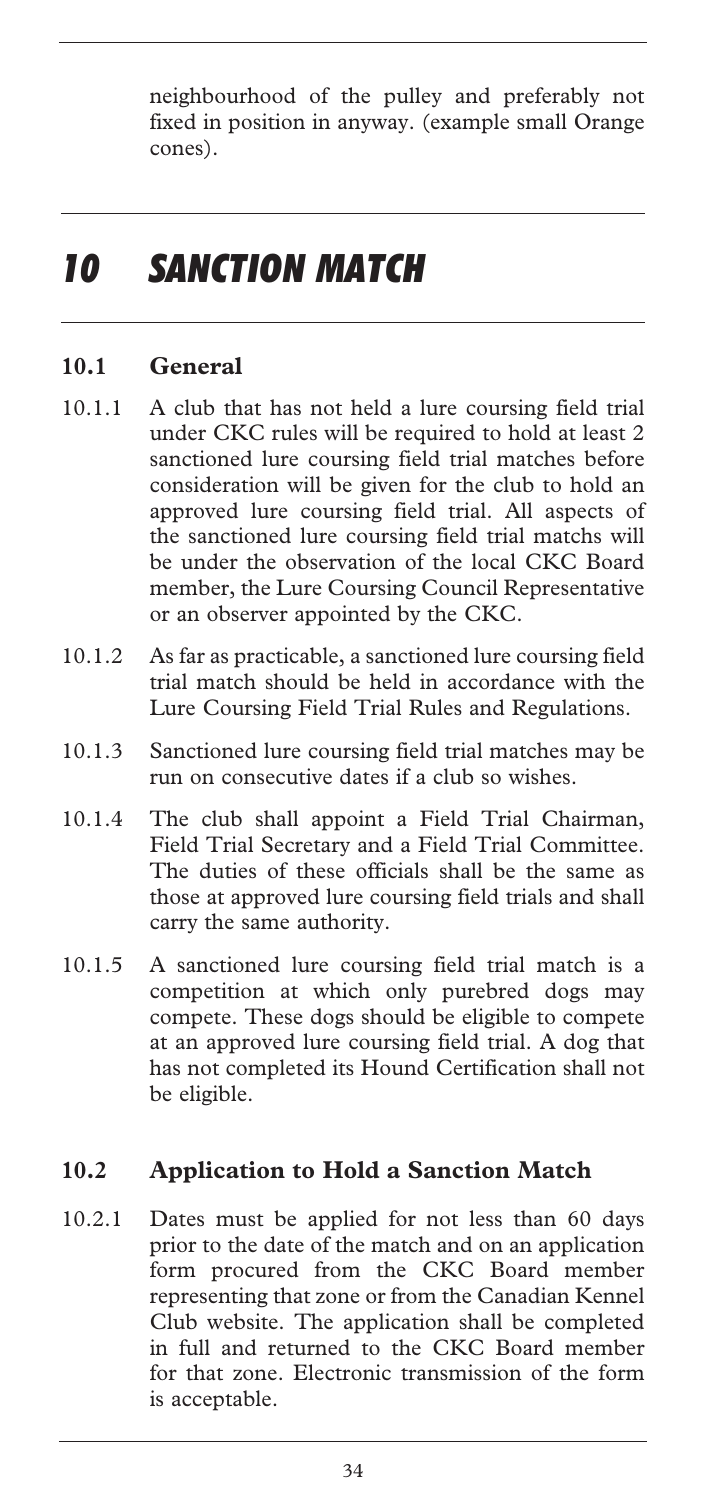- 10.2.2 When approved, one copy will be retained by the local CKC Board member, one copy will be returned to the club and the third copy will be forwarded to the CKC Shows and Trials Division. Electronic transmission of the approval is acceptable.
- 10.2.3 When approved, the match-giving club shall distribute a Premium list or information sheet that contains a minimum of the following information:
	- (a) Date(s) of match
	- (b) Contact information for Match Secretary
	- (c) Time of Roll Call, entry fees and breed running order
	- (d) Judging Assignments
	- (e) Proposed course plans

### **10.3 Judges**

- 10.3.1 The match-giving club shall have the responsibility of selecting judges with at least 5 years of experience as a breeder and/or lure field trial exhibitor with preference given to those persons who have aspirations of becoming a lure field trial judge.
- 10.3.2 All judging assignments must be made in writing by the club and confirmed in writing by the judge.
- 10.3.3 The judges sheets should follow the format of the sample provide in these rules. Only one copy is required for each course to be judged and it shall be completed and signed by the judge. It is the responsibility of the match-giving club to provide these sheets at the match.
- 10.3.4 All judging shall be done in accordance Section 6 Regulations for Performance & Standard of Judging of the CKC Lure Coursing Field Trial Rules & Regulations.

### **10.4 Running the Match**

10.4.1 A sanctioned lure coursing field trial match should be held in accordance with the Lure Coursing Field Trial Rules & Regulations.

### **10.5 Ribbons**

10.5.1 All ribbons (or cards) given at a sanctioned lure field trial match shall have the words "CKC Sanctioned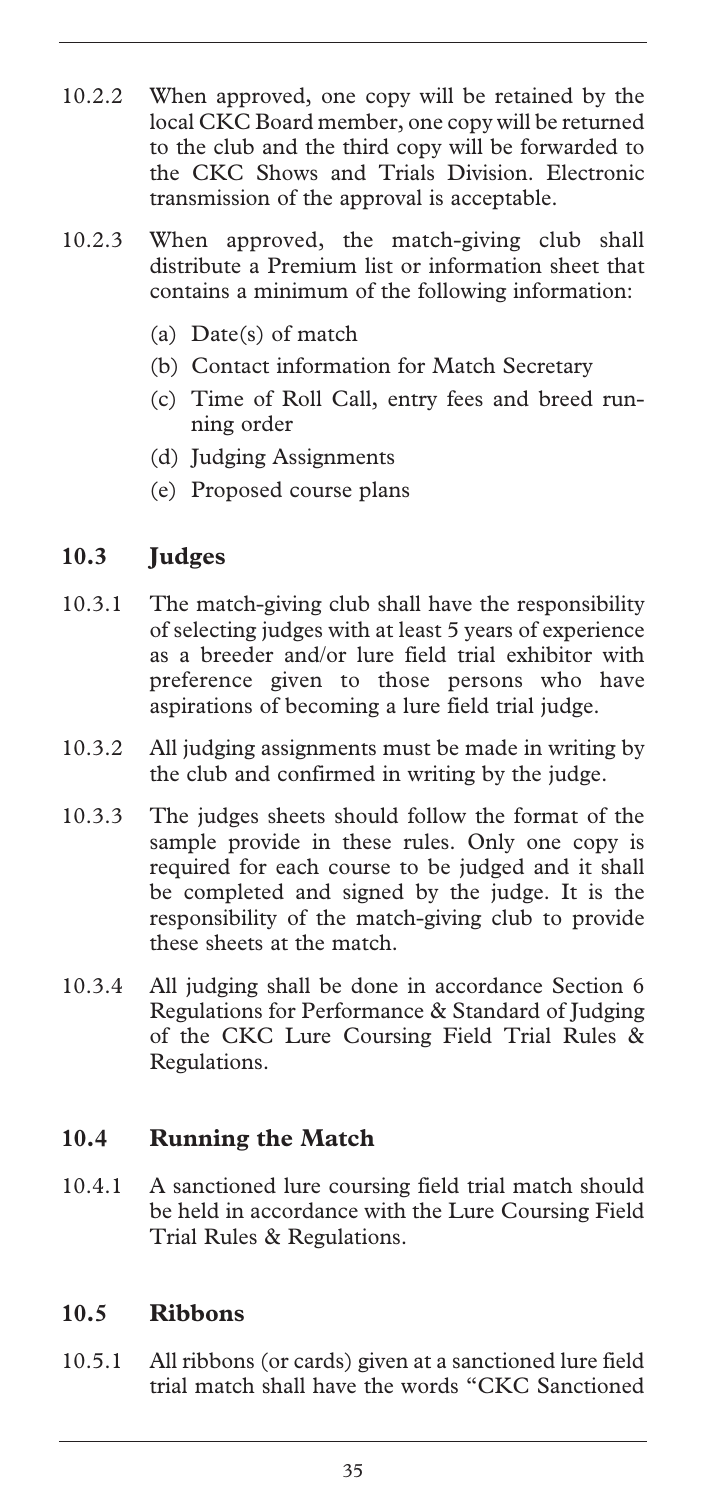Lure Coursing Field Trial", the name of the club and the award on them. Colours shall be as follows:

# *11 PROTEST*

- 11.1 A protest against a dog may be made by an (21-03-16) exhibitor, handler, any member of the CKC, or a member of the club or association holding the event in the following manner:
- (a) A protest should be lodged with the Field *(21-03-16)*  Trial Chair before the closing of the event and must be in writing, on a form provided by the CKC (or facsimile thereof). A hearing shall be held prior to the departure of all parties. No protest will be entertained unless accompanied by a deposit. This deposit shall be returned if the protest is sustained. If the protest is not sustained, the deposit will be forwarded to the CKC with the Event Committee's report.
- (21-03-16) (b) If the protest cannot be filed at the event because of circumstances requiring medical and/or veterinary attention, or if the dog has been removed from the grounds, or if the owner and the dog leave the grounds immediately following the incident, the protest may be submitted directly to the CKC within 10 days of the event. All such protests shall constitute complaints under the CKC's By-laws and the provisions of same shall apply.
- (21-03-16) (c) If the Protest is filed directly to the CKC, reasons should be provided as to why the Protest could not be filed with the Field Trial Chair.
- 11.2 Where the Field Trial Committee consists of more than 5 persons, the President of the trial-giving club shall name 5 members of the Field Trial Committee to act on any protest received by the trial-giving club.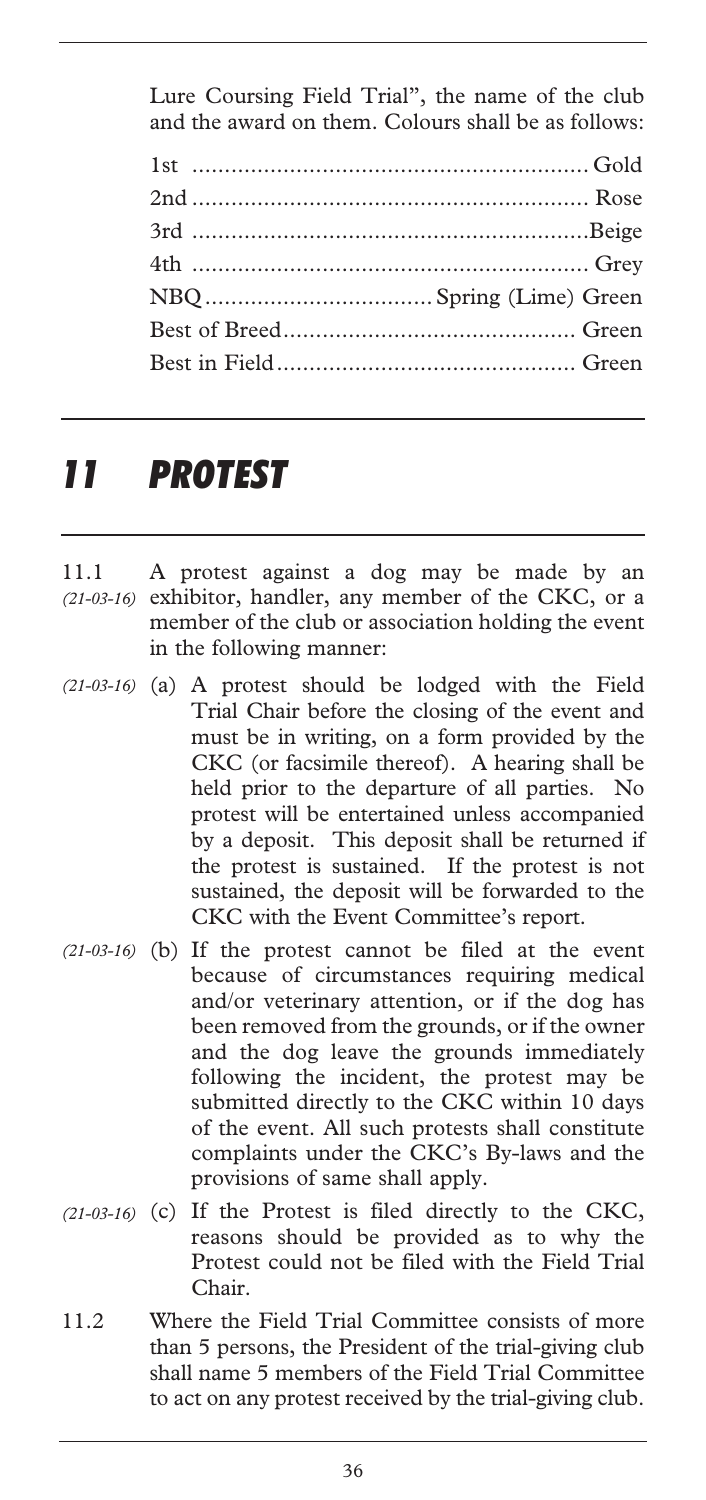- 11.3 Written copies of all decisions on protests must be forwarded immediately to the Discipline Committee of the CKC. The Discipline Committee may take such action as it deems fit in connection with such protest, provided no appeal is submitted to the CKC within 10 days of the date on which the decision of the Field Trial Committee was rendered. Such action may include barring the dog from future CKC approved events, imposition of an administrative fee, and/or cancellation of awards. The fact that the Field Trial Committee did not sustain a protest in no way inhibits the right of the Discipline Committee to take such action as it deems advisable.
- 11.4 An appeal to the Discipline Committee of the CKC from a decision of the Field Trial Committee where a dog has been protested must be forwarded to the CKC within 10 days of the date on which the decision was rendered, together with a deposit.
- 11.5 If a trial-giving club fails to hear a protest as prescribed above, or in the opinion of the Discipline Committee improperly handles a protest, the Discipline Committee shall have the authority to take such action as it deems fit and necessary, and it may at the same time take disciplinary action against the officials of the trial-giving club concerned.

# *12 COMPLAINTS*

- 12.1 A complaint against a person respecting a violation of the rules and regulations related to lure coursing field trials must be in writing, on a form issued by the CKC (or facsimile thereof), and must be accompanied by a deposit. A complaint, if sustained, will result in disciplinary action. A deposit is not required on a complaint alleging that a judge officiating at a lure coursing field trial held under these rules and regulations has been subject to indignities of any kind during the progress of the trial.
- 12.2 A complaint should be lodged with the Field Trial Chair of the trial-giving club no later than 15 minutes after the completion of the judging of the trial, or should the complainant choose to do so, a complaint may be submitted directly to the CKC within 10 days of the trial. All such complaints shall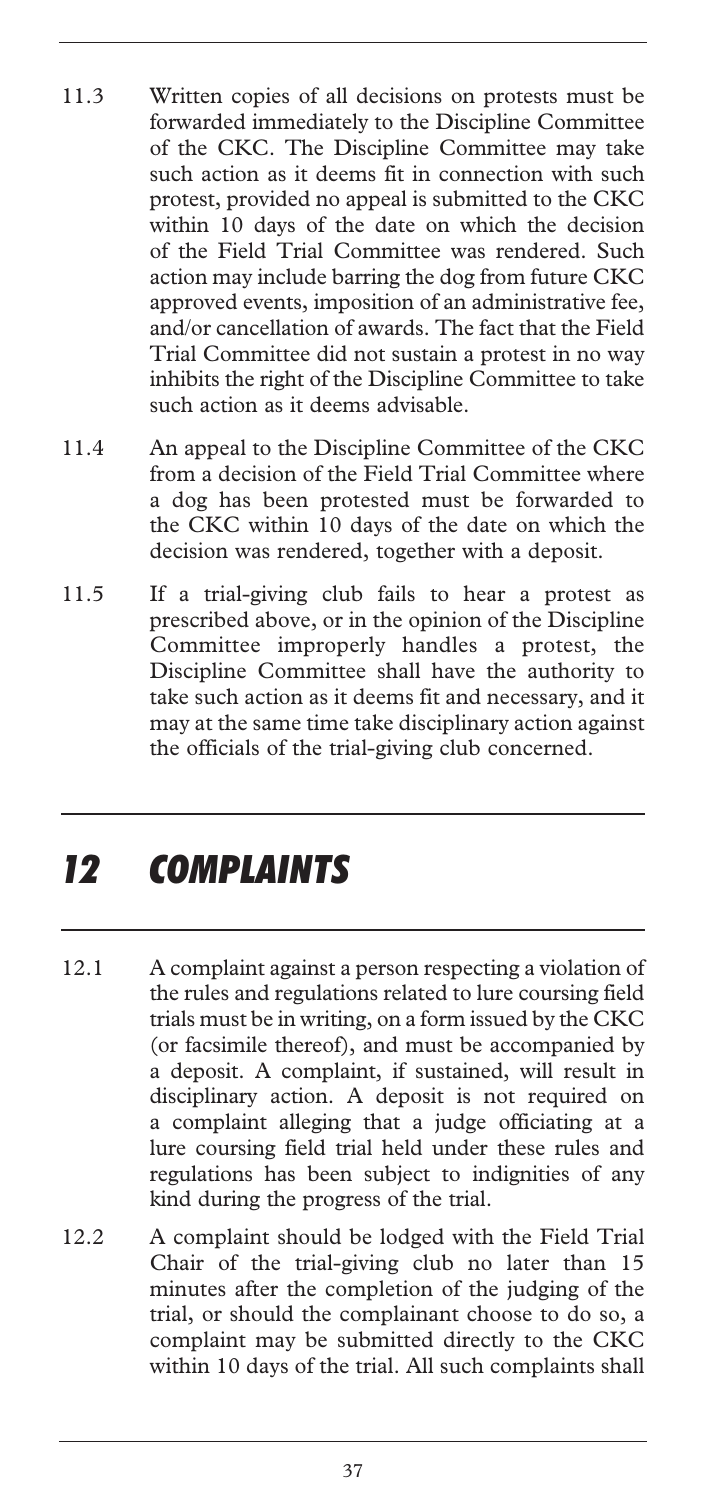constitute complaints under the CKC's By-laws and the provisions of same shall apply.

- 12.3 Any complaint against the club holding the trial or any of its officials must be submitted directly to the CKC within 10 days of the trial. All such complaints shall constitute complaints under the CKC's By-laws and the provisions of same shall apply.
- 12.4 A complaint shall be restricted to any of the following:
	- (a) An act of omission or commission on which is based an allegation of a violation of the Lure Coursing Field Trial Rules & Regulations;
	- (b) Any act on which an allegation of misconduct is based;
	- (c) The alleged failure of an officiating judge to excuse or remove from competition a dog for which a provision for excusing or removal appears in these rules and regulations.
- 12.5 Where the Field Trial Committee consists of more than 5 persons, the President of the trial-giving club shall name 5 members to form a Field Trial Committee to act on the complaint received by the trial-giving club.
- 12.6 When a complaint is received against a judge by the trial-giving club, the club shall hold a hearing while all parties are still in attendance. The report and all statements given by all parties will be forwarded to the Discipline Committee along with the deposit from the complainant. The Field Trial Committee will not render a decision but will collect all pertinent information.
- 12.7 Upon receipt of a complaint (other than against a judge) the Field Trial Committee of the trialgiving club shall conduct an investigation as soon as possible, and within 14 days of receipt of such complaint shall conduct a hearing in accordance with the procedures set out in the Procedure for Conducting a Field Trial Committee Hearing as provided in these rules and regulations.
- 12.8 The Field Trial Committee shall then promptly forward the complaint, the deposit and a record of the hearing together with its recommendation on the disposition of the complaint to the CKC. Copies of the record of the hearing and the Committee's recommendation will be forwarded to the parties concerned at the same time.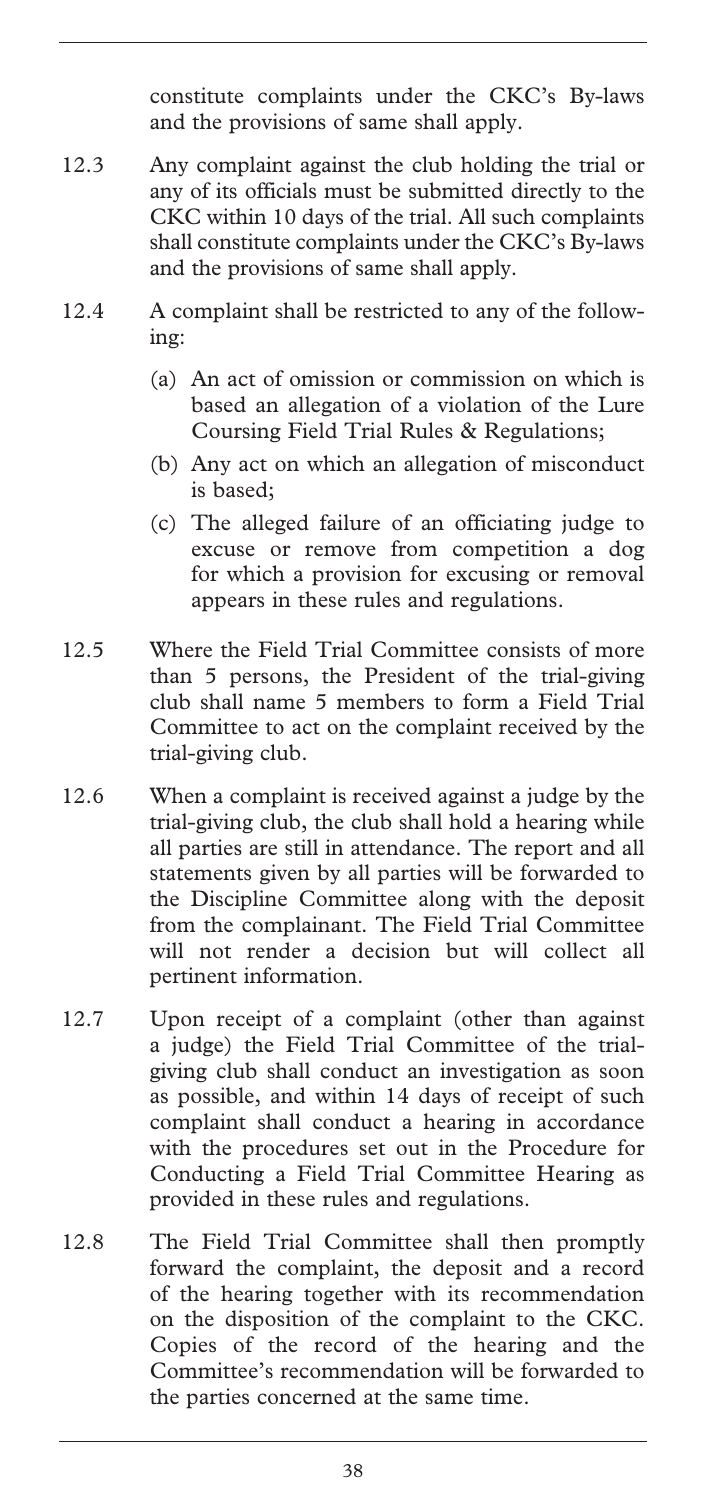- 12.9 Notwithstanding any contrary provisions in these rules and regulations, the procedure specified herein for dealing with complaints shall govern.
- 12.10 Disciplinary action will be taken against any official and the trial-giving club of which they are an official when it is established to the satisfaction of the CKC that an attempt was made to discourage the submission of a complaint.
- 12.11 Disciplinary action will be taken against a trial-giving club which fails to properly deal with complaints as provided in these rules and regulations.

### *13 DISCIPLINE*

- 13.1 The Discipline Committee may take disciplinary action against any club, member, person, partnership, company or organization of the CKC for any act of omission or commission, which violates any section or sections of the rules and regulations for CKC lure coursing field trials. Such action will be taken as provided for in the By-laws of the CKC.
- 13.2 No person shall abuse a dog on the grounds or premises of a trial or conduct himself in a manner prejudicial to the best interests of the event.
- 13.3 Any club, member, person, partnership, company or organization availing themselves of the privilege of participating in any capacity or manner whatsoever at a lure coursing field trial shall, by such participation, be deemed to have agreed to the authority of the CKC and its Board as conferred on the CKC by its By-laws and all other rules and regulations adopted by the CKC.
- 13.4 At its discretion and subject to the appeal process, the Discipline Committee may cancel any or all qualifying scores earned by a dog owned by a person debarred, deprived, suspended or expelled of all privileges of the CKC when such wins were earned following the date on which such act occurred that resulted in disciplinary action.
- 13.5 The administration to a dog competing at a lure coursing field trial of a drug or any substance, in any form, which alters the nervous system by stimulation, sedation or tranquilization shall be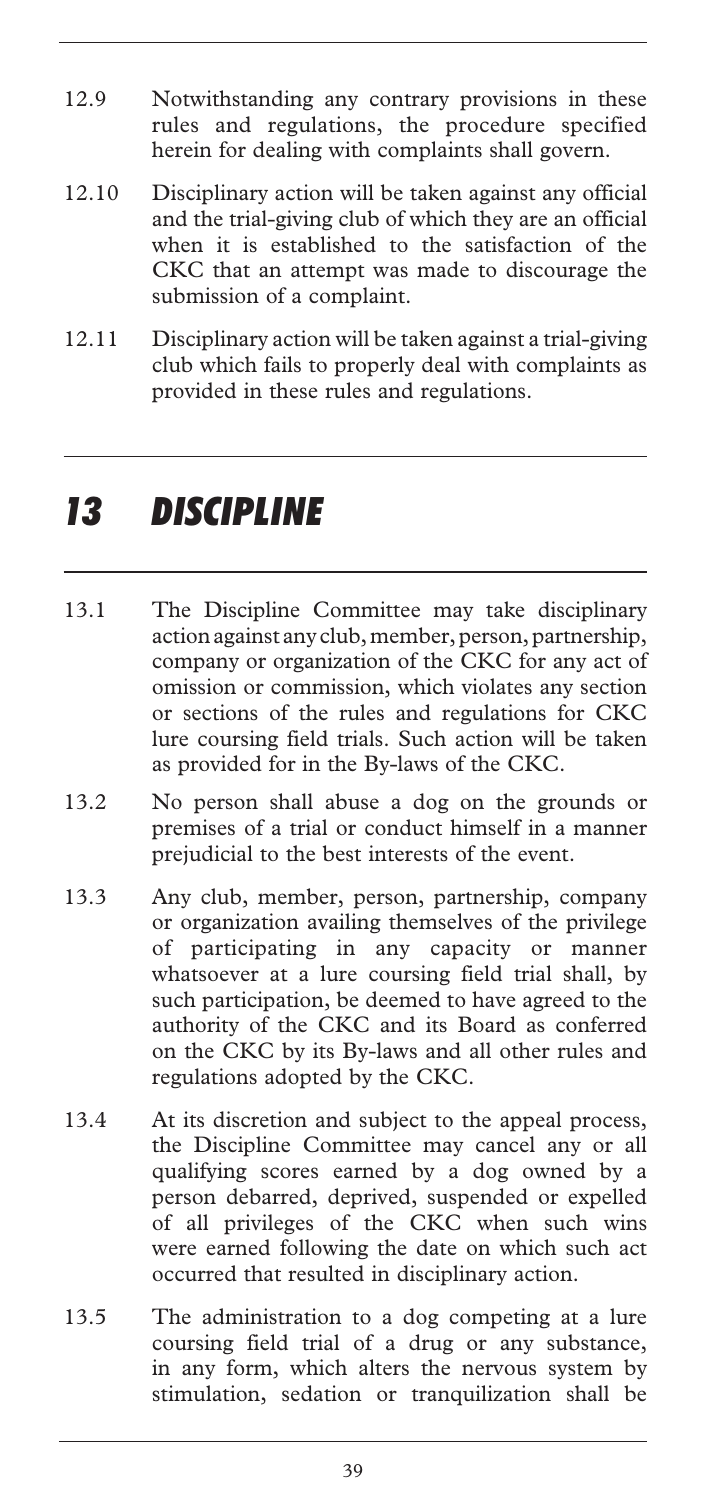considered as misleading the judge(s) and will be considered misconduct. The person or persons responsible will be subject to disciplinary action in accordance with this section.

- 13.6 Any person, either within or outside the course, who does anything calculated to attract, distract or otherwise interfere in any way with the attention, deportment, or performance of a dog under judgement, may be disciplined by the Discipline Committee in whatever way it considers to be in the best interest of the club, or the judge(s) may take summary action.
- 13.7 It shall be the duty and obligation of the trial-giving club to see that a judge, club official, volunteer or any participant at an event held under these rules, is not subject to indignities of any kind. The Field Trial Committee Chair shall promptly report to the CKC any infringement of this regulation, and the CKC shall have the authority to take such action as it deems fit on receipt of a report indicating that this has occurred. A copy of this regulation shall be prominently placed in every premium list and catalogue.

### *14 PROCEDURE FOR CONDUCTING A FIELD TRIAL COMMITTEE HEARING*

- 14.1 It is essential that the defendant be given the opportunity to be present during the whole hearing and to testify and present his own witnesses. If a defendant refuses to attend or defend himself, the hearing may proceed without him. In notifying the defendant of the hearing, it is essential that he be informed specifically of the nature of the charges against him and that a record of such notice be made.
- 14.2 The complainant must also be informed of the hearing and allowed to be present throughout the whole hearing.
- 14.3 Both the complainant and defendant should be informed that they may be represented by legal counsel or an agent at the hearing if they choose but this is not necessary.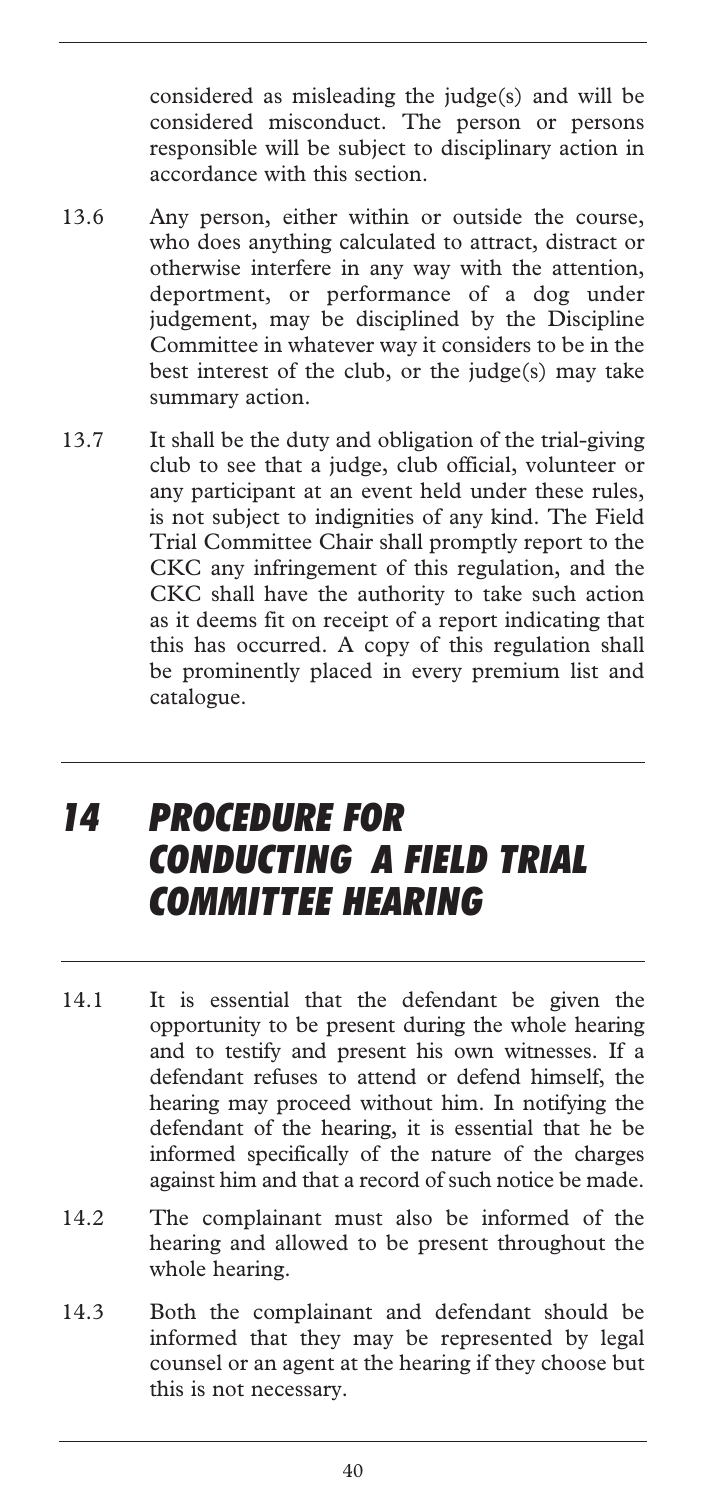- 14.4 The chair is to call the meeting to order and then announce: "We are proceeding by reason of our appointment to the Field Trial Committee by (name of trial-giving club)."
- 14.5 The chair shall identify all persons present and the reason for their presence (i.e. complainant, defendant, witness) and then ask the witnesses to withdraw until required to give evidence. After giving evidence a witness may be excused.
- 14.6 The complaint is to be read except that if the complainant and defendant agree, it may be necessary to relate only the substance of the complaint as set out on the Official Complaint form.
- 14.7 The chair is to ask the defendant whether he wishes to admit or deny the complaint as it has been read or stated.
- 14.8 The complainant is to give evidence on the complaint. He may then be questioned by the defendant. At the chair's invitation, any member of the Committee may question the complainant. If the complainant has brought witnesses, such witnesses may then give evidence individually. Each witness may be questioned by the defendant or any member of the Committee. Each witness is to leave the hearing after evidence has been given.
- 14.9 Upon completion of the evidence given by the complainant and any witness appearing on his behalf, the defendant may then give evidence and may then be questioned by the complainant or any member of the Committee. If the defendant has brought witnesses, such witnesses may then give evidence individually. Each witness may be questioned by the complainant or any member of the Committee.
- 14.10 The chair may then call any other witness which the Committee considers appropriate to the proper hearing of the complaint.
- 14.11 The complainant may then have the opportunity of summing up the complaint and the evidence presented in support thereof. The defendant shall have the opportunity of summing up his defense and any evidence presented in support of his defense.
- 14.12 The Chair shall announce that the Committee will be submitting a report on the hearing together with its recommendation on the disposition of the complaint to the Discipline Committee of the CKC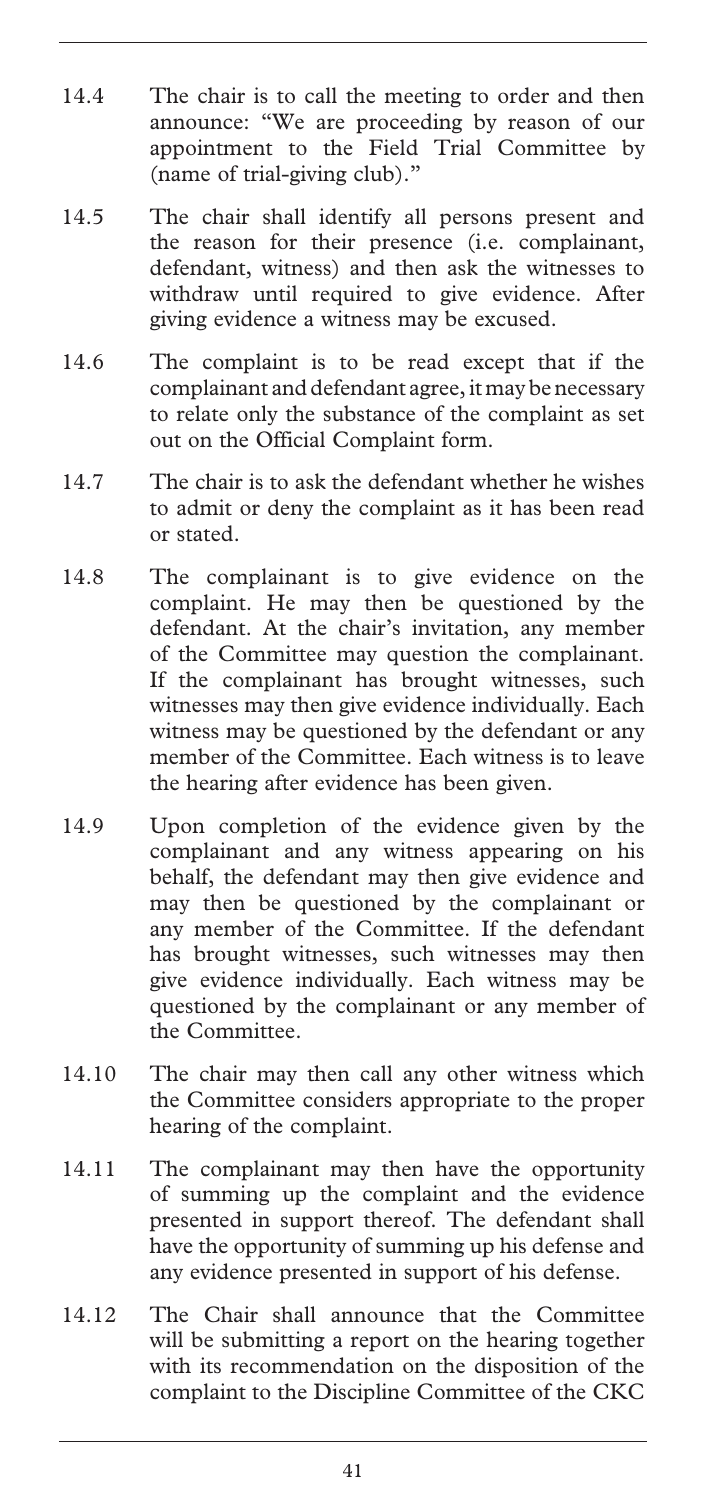and the parties concerned. All but the Committee members shall be dismissed so that the matter may be considered.

### *15 PARTICIPATION*

- 15.1 The participation in any manner or in any capacity at a competitive event held under these rules shall be considered a privilege accorded to any person by the CKC and such privilege may be extended and withdrawn by the Discipline Committee.
- 15.2 Any person availing himself of the privilege of participating in any manner, shape or form and in any capacity, including that of a spectator at a competitive event held under these rules shall, by such participation, be deemed to have agreed to the authority of the CKC and its Board.
- 15.3 No person who has been expelled, deprived of privileges, suspended or debarred by the CKC may enter a dog, compete, exhibit, judge, act as agent or handler for any competitor, take a dog into any competition or be connected in any capacity with competitive events held under these rules.
- 15.4 A club holding a lure coursing field trial under these rules shall not engage in any capacity a person who is under suspension or expulsion, debarred or deprived of privileges by the CKC.
- 15.5 Any person who has lost the right to participate in events in their country of residence shall not, while such a loss of privilege is in effect, participate in any Canadian Kennel Club approved events. Any wins by a dog that is exhibited or handled by such individual shall automatically be cancelled.

# *16 LIABILITY (22-03-16)*

16.1 The CKC shall not be responsible to any member, person, partnership, club or corporation for any loss, *(22-03-16)* damage or injuries arising at or by reason of any event held under any rules adopted by the CKC.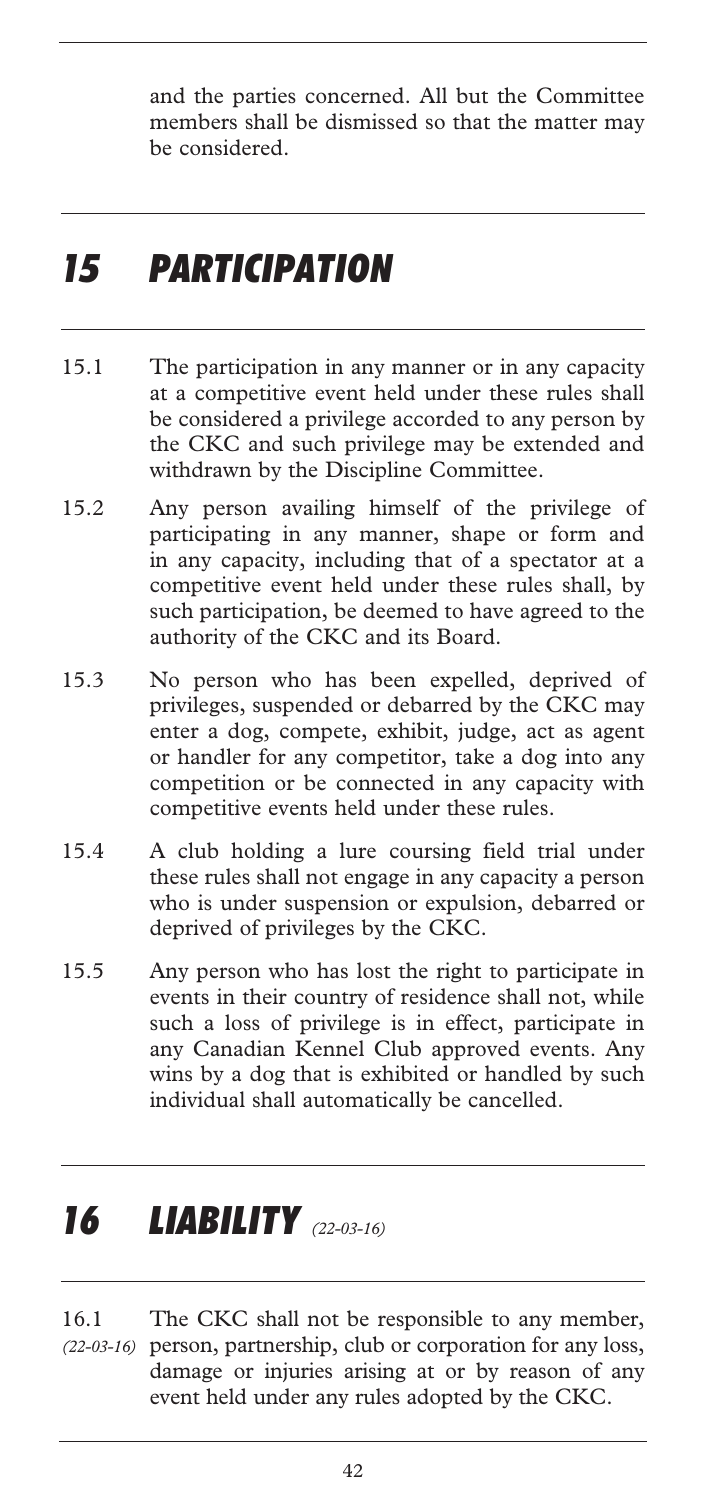16.2 Every owner or authorized agent for the owner of any dog entered in a CKC event is required to take all reasonable steps to ensure that the dog behaves properly at the event, and in particular to prevent the dog from threatening, menacing or biting a judge, another dog, or any other person in attendance at the event. Failure to take such reasonable steps may result in disciplinary action against such owner or authorized agent under the By-laws, which may result in the imposition of any of the penalties provided for in the By-laws. *(22-03-16)* 

## *17 AMENDMENTS*

- 17.1 These rules are subject to amendment by the Board.
- 17.2 Amendments to these rules may also be proposed by a person, association, club, representative group or body by presenting such proposal to the Board for their consideration. In such circumstances, the Board will forward the proposal to the Lure Coursing Council for its consideration and input, prior to the Board making its final decision.
- 17.3 Any amendment to these rules shall be approved by a simple majority vote of the Board.
- 17.4 The effective date of any approved amendment shall be set by the Board.
- 17.5 The Board, at its sole discretion, may choose to perform a non-binding poll of the membership to attain general input prior to making a final decision on any proposed amendment to these rules.
- 17.6 Upon the Board making its final decision with respect to any amendment to these rules, the membership shall be advised by placing a notice in the Official Section as soon thereafter as is reasonably possible.